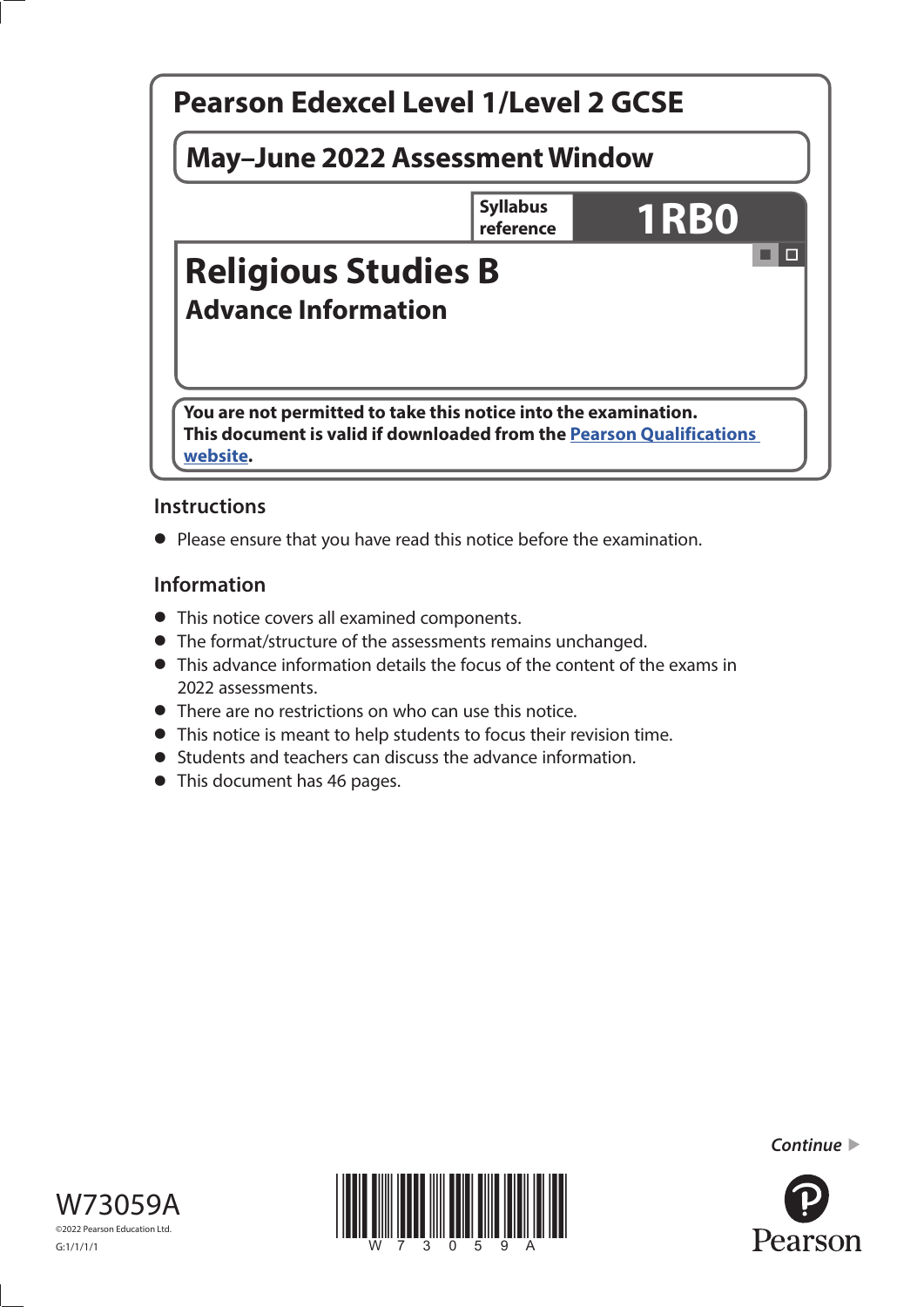#### **General advice**

- In addition to covering the content outlined in the advance information, students and teachers should consider how to:
	- manage their revision of parts of the specification that may be assessed in areas not covered by the advance information
	- manage their revision of other parts of the specification that may provide knowledge which helps with understanding the areas being tested in 2022.
- For specifications with synoptic assessments, topics not explicitly given in the advance information may appear, e.g. where students are asked to bring together knowledge, skills and understanding from across the specification.
- For specifications with optional papers/topics/content, students should only refer to the advance information for their intended option.
- For specifications with NEA, advance information does not cover any NEA components

A link to the Joint Council for Qualifications guidance document on advance information can be found on the Joint Council for Qualifications website or [here](https://www.jcq.org.uk/wp-content/uploads/2021/10/Advance-Information-for-General-Qualifications-2021-22.pdf).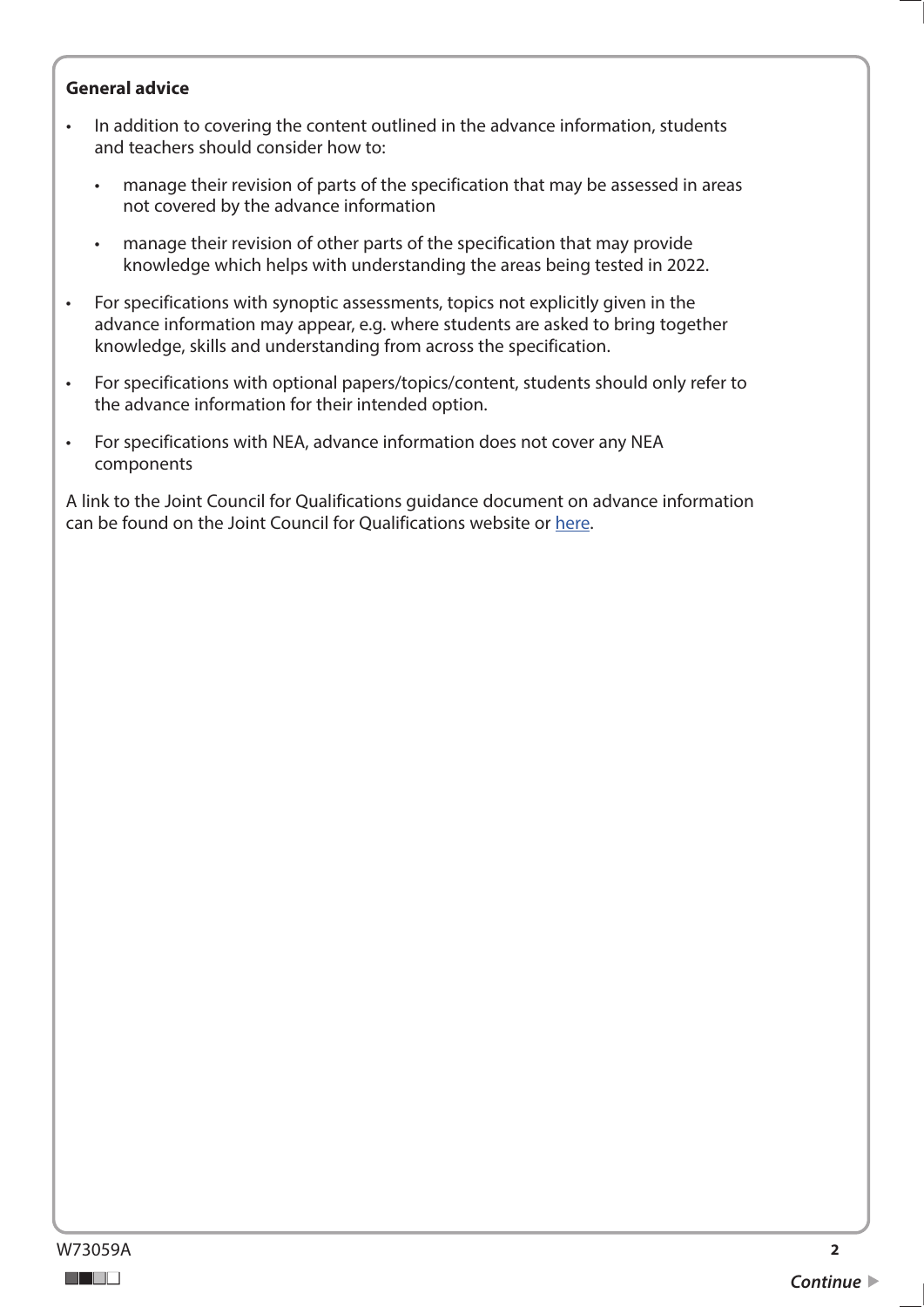#### **Advance Information**

#### **Subject specific section**

- For each paper the information listed in the tables, shows the major focus of the content of certain AO1 and AO2 questions.
- For the sections outlined in this notice, exam questions will sample content from the areas listed in this advance information. Note that the exam may include some or all of the content in the listed topics.
- Sections not outlined in this advance information will follow the normal examination rules.
- The information is presented in specification order and not in question order.
- Students will be credited for using any relevant knowledge from any other topic areas when answering questions. In the questions assessing the sections outlined in this advance information, there is no expectation of knowledge beyond that identified in order to achieve full marks.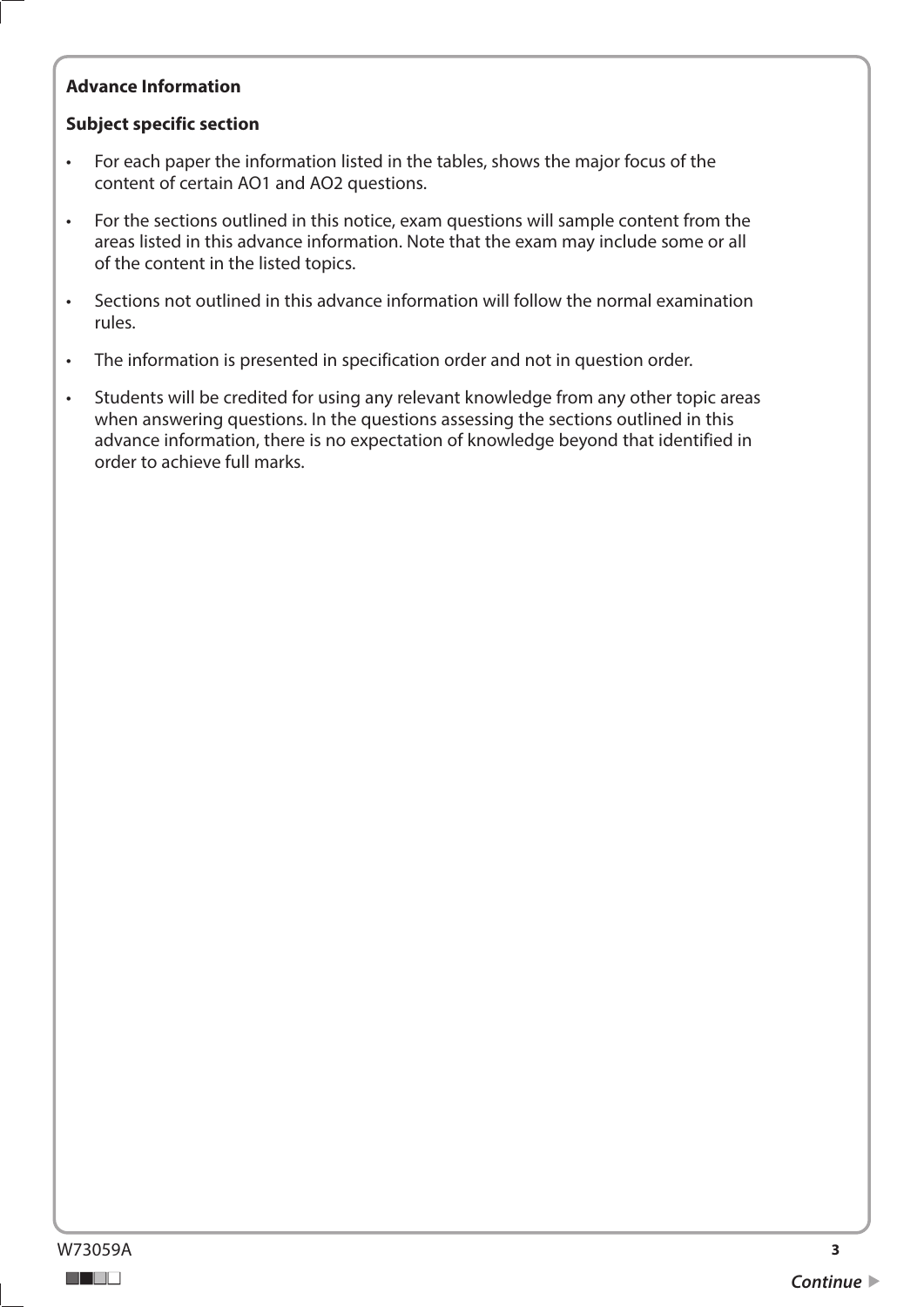#### **Table of Contents**

| $\bullet$ |  |
|-----------|--|
|           |  |
|           |  |
|           |  |
|           |  |
| $\bullet$ |  |
|           |  |
|           |  |
|           |  |
|           |  |
| $\bullet$ |  |
|           |  |
|           |  |
|           |  |
|           |  |
|           |  |
|           |  |
|           |  |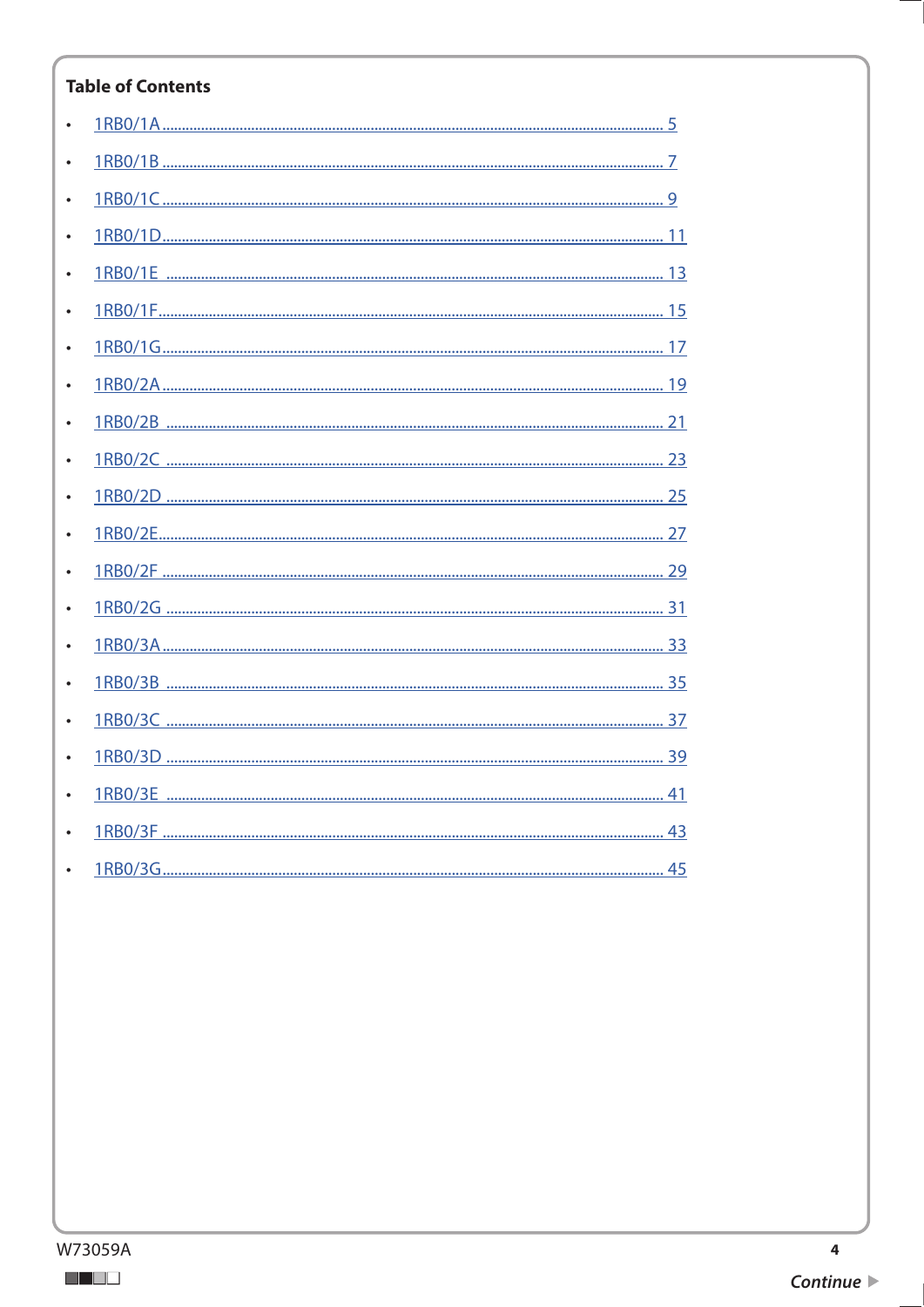## <span id="page-4-0"></span>**1RB0/1A**

## **PAPER 1: Area of study 1 – Religion and Ethics**

## **Option 1A – Catholic Christianity**

#### **Section 1: Catholic Beliefs**

|     | <b>Content</b>                                                                                                                                                                                                                                                                                                                                                                                                              |
|-----|-----------------------------------------------------------------------------------------------------------------------------------------------------------------------------------------------------------------------------------------------------------------------------------------------------------------------------------------------------------------------------------------------------------------------------|
| 1.2 | Biblical understandings of God as a Trinity of Persons: the nature and<br>significance of God as a Trinity of Persons, including reference to the baptism<br>of Jesus (Matthew 3:13-17) and historical development of the doctrine of the<br>Trinity, including reference to the First Council of Nicaea and the First Council of<br>Constantinople.                                                                        |
| 1.3 | Creation: the nature and significance of the biblical account of Creation,<br>including Genesis 1-3; and how it may be understood in divergent ways in<br>Christianity, including reference to literal and metaphorical interpretations; the<br>significance of the Creation account for Catholics in understanding the nature<br>and characteristics of God, especially as Creator, benevolent, omnipotent and<br>eternal. |
| 1.4 | The significance of the Creation account in understanding the nature of<br>humanity: the nature and significance of the nature of humanity being<br>created in the image of God, including reference to Genesis 1-3 and divergent<br>understandings of humanity's relationship with Creation (dominion and<br>stewardship); the implications of these beliefs for Catholics today.                                          |
| 1.7 | The significance of the life, death, resurrection and ascension of Jesus for<br>Catholic beliefs about salvation and grace, including John 3:10-21 and Acts 4:8-<br>12; the implications and significance of these events for Catholic practice today.                                                                                                                                                                      |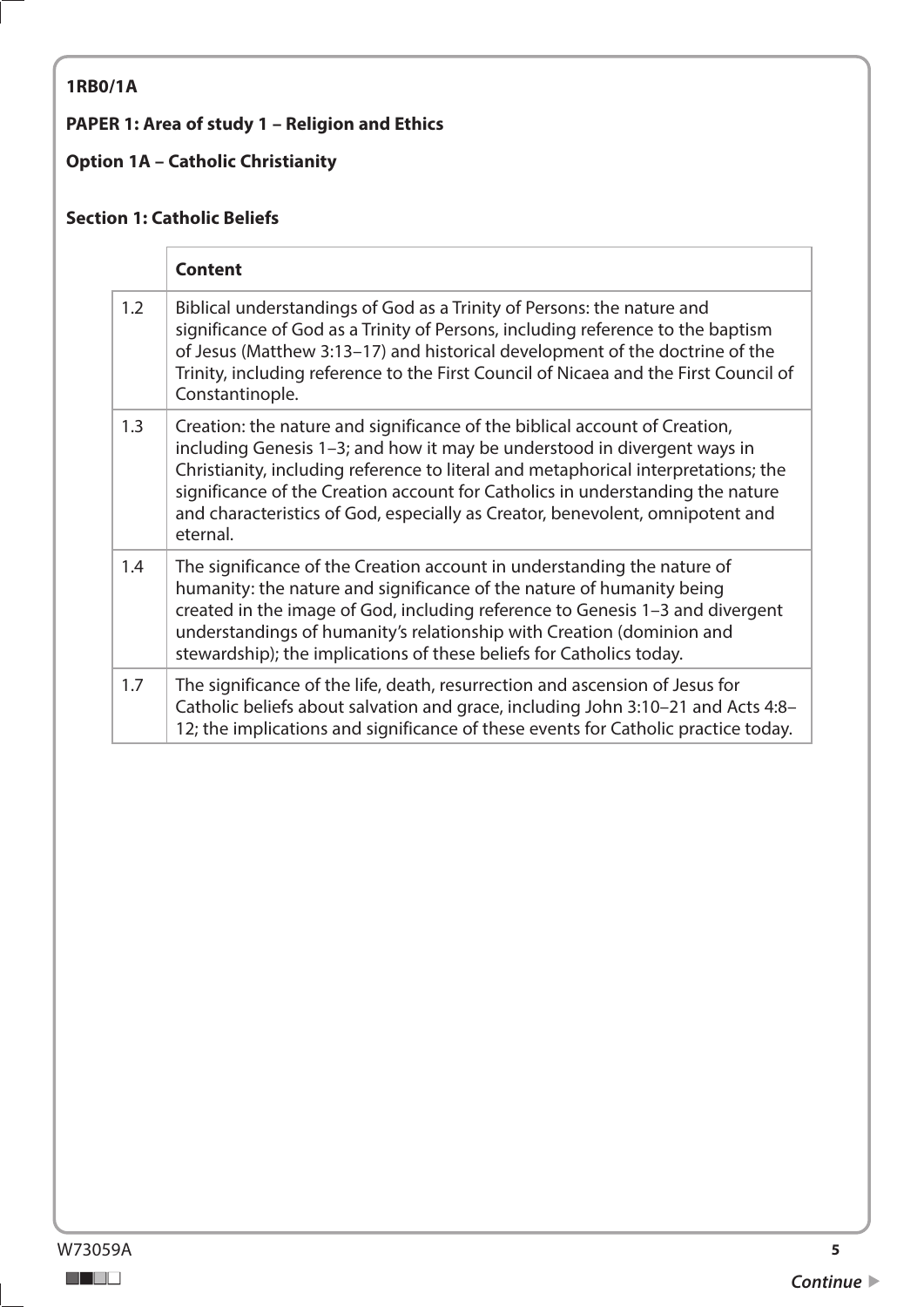|        | <b>Content</b>                                                                                                                                                                                                                                                                                                                                                                                                                                                     |
|--------|--------------------------------------------------------------------------------------------------------------------------------------------------------------------------------------------------------------------------------------------------------------------------------------------------------------------------------------------------------------------------------------------------------------------------------------------------------------------|
| $3.2*$ | Liturgical worship within Catholic Christianity: the nature and significance of<br>the Mass for Catholics, including its structure and the Eucharist as the 'source<br>and summit of Christian life', with reference to Lumen Gentium paragraph 7;<br>divergent Christian attitudes towards the practice and meaning of liturgical<br>worship, including its significance for Catholics and the less structured worship<br>in evangelical Christian denominations. |
| 3.5    | The role and importance of forms of popular piety: the nature and significance<br>of the Rosary, Eucharistic adoration and Stations of the Cross; how each of these<br>might be used and why; the importance of having different types of worship for<br>Catholics, including reference to Catechism of the Catholic Church 1674-1676;<br>divergent Christian attitudes to these forms of piety.                                                                   |
| 3.7    | Catholic Social Teaching: how Catholic Social Teaching reflects the teaching to<br>show love of neighbour; Catholic teaching on justice, peace and reconciliation,<br>Evangelii Gaudium paragraphs 182-237 - The inclusion of the poor in society;<br>How these teachings might be reflected in the lives of individual Catholics<br>including reference to Matt 25: 31-46 (sheep and goats); the work of CAFOD,<br>what it does and why.                          |
| 3.8    | Catholic mission and evangelism: the history and significance of mission and<br>evangelism for Catholics; divergent ways this is put into practice by the Church<br>and individual Catholics locally, nationally and globally, and how this fulfils the<br>commission of Jesus and teachings of the Church, including Evangelii Gaudium<br>Chapter 5.                                                                                                              |
|        | * Further information can be found in the overview section for the relevant area of study<br>in the specification.                                                                                                                                                                                                                                                                                                                                                 |
|        |                                                                                                                                                                                                                                                                                                                                                                                                                                                                    |
|        |                                                                                                                                                                                                                                                                                                                                                                                                                                                                    |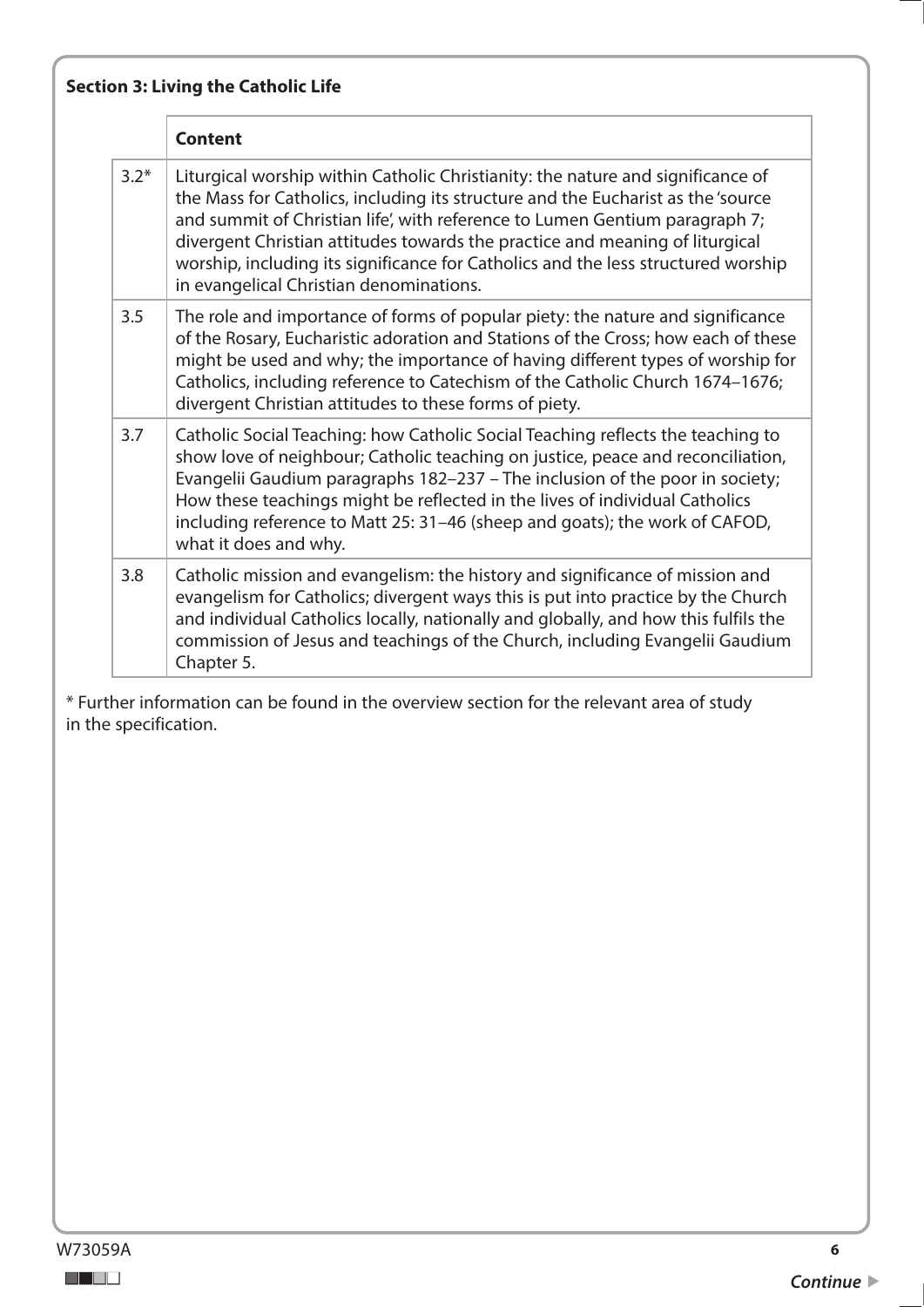## <span id="page-6-0"></span>**1RB0/1B**

## **PAPER 1: Area of Study 1 – Religion and Ethics**

## **Option 1B – Christianity**

#### **Section 1: Christian Beliefs**

|     | <b>Content</b>                                                                                                                                                                                                                                                                                                                                                        |
|-----|-----------------------------------------------------------------------------------------------------------------------------------------------------------------------------------------------------------------------------------------------------------------------------------------------------------------------------------------------------------------------|
| 1.1 | The Trinity: the nature and significance of the Trinity as expressed in the Nicene<br>Creed; the nature and significance of the oneness of God; the nature and<br>significance of each of the Persons individually: including reference to Matthew<br>3:13-17; how this is reflected in Christian worship and belief today.                                           |
| 1.2 | The creation of the universe and of humanity: the biblical account of creation<br>and divergent ways in which it may be understood by Christians, including as<br>literal and metaphorical; the role of the Word and Spirit in creation, including<br>John 1:1-18 and Genesis 1-3; the importance of creation for Christians today.                                   |
| 1.3 | The Incarnation: the nature and importance of the person of Jesus Christ as the<br>incarnate Son of God; the biblical basis of this teaching, including John 1:1-18<br>and 1 Timothy 3:16 and its significance for Christians today.                                                                                                                                  |
| 1.7 | The problem of evil/suffering and a loving and righteous God: the problems<br>it raises for Christians about the nature of God, including reference to<br>omnipotence and benevolence, including Psalm 103; how the problem may<br>cause believers to question their faith or the existence of God; the nature and<br>examples of natural suffering, moral suffering. |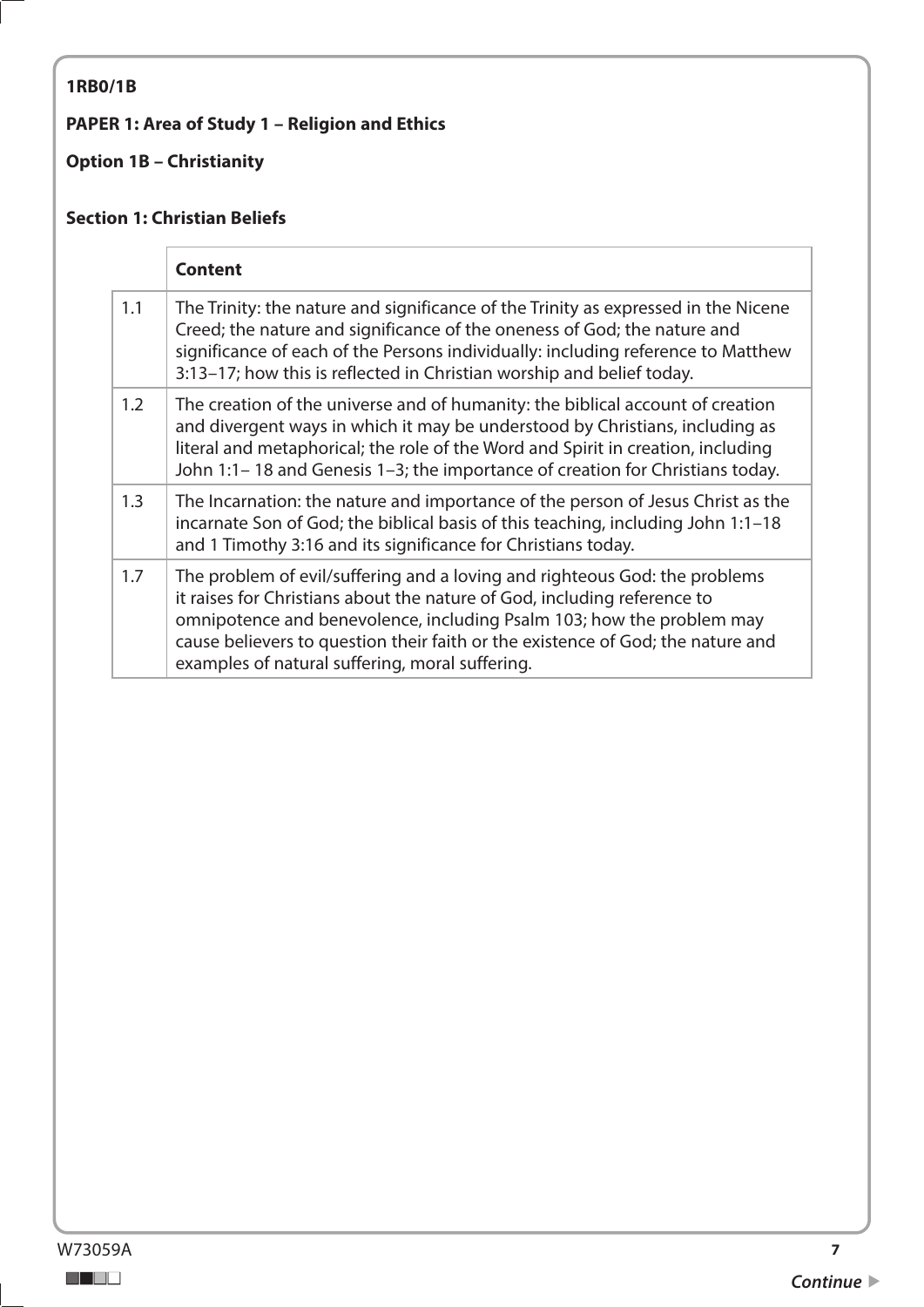|     | <b>Content</b>                                                                                                                                                                                                                                                                                                                                                                                                                                       |
|-----|------------------------------------------------------------------------------------------------------------------------------------------------------------------------------------------------------------------------------------------------------------------------------------------------------------------------------------------------------------------------------------------------------------------------------------------------------|
| 3.2 | The role of the sacraments in Christian life and their practice in two<br>denominations: the role of the sacraments/ordinance as a whole; the nature<br>and importance of the meaning and celebration of baptism and the Eucharist<br>in at least two denominations, including reference to the 39 Articles XXV-XXXVI;<br>divergent Christian attitudes towards the use and number of sacraments in<br>Orthodox, Catholic and Protestant traditions. |
| 3.3 | The nature and purpose of prayer: the nature of and examples of the different<br>types of prayer; set prayers; informal prayer and the Lord's Prayer, including<br>Matthew 6:5-14; when each type might be used and why; divergent Christian<br>attitudes towards the importance of each type of prayer for Christians today.                                                                                                                        |
| 3.5 | Christian religious celebrations: the nature and history of Christian festivals in<br>the church year, including Christmas and Easter; the significance of celebrating<br>Advent and Christmas; the significance of celebrating Holy Week and Easter, with<br>reference to interpretations of 1 Corinthians 15:12-34.                                                                                                                                |
| 3.8 | The role and importance of the Church in the worldwide community: how<br>and why it works for reconciliation and the problems faced by the persecuted<br>Church; divergent Christian responses to teachings about charity, including 1<br>Corinthians 13 and Matthew 25:31-46; the work of Christian Aid, what it does<br>and why.                                                                                                                   |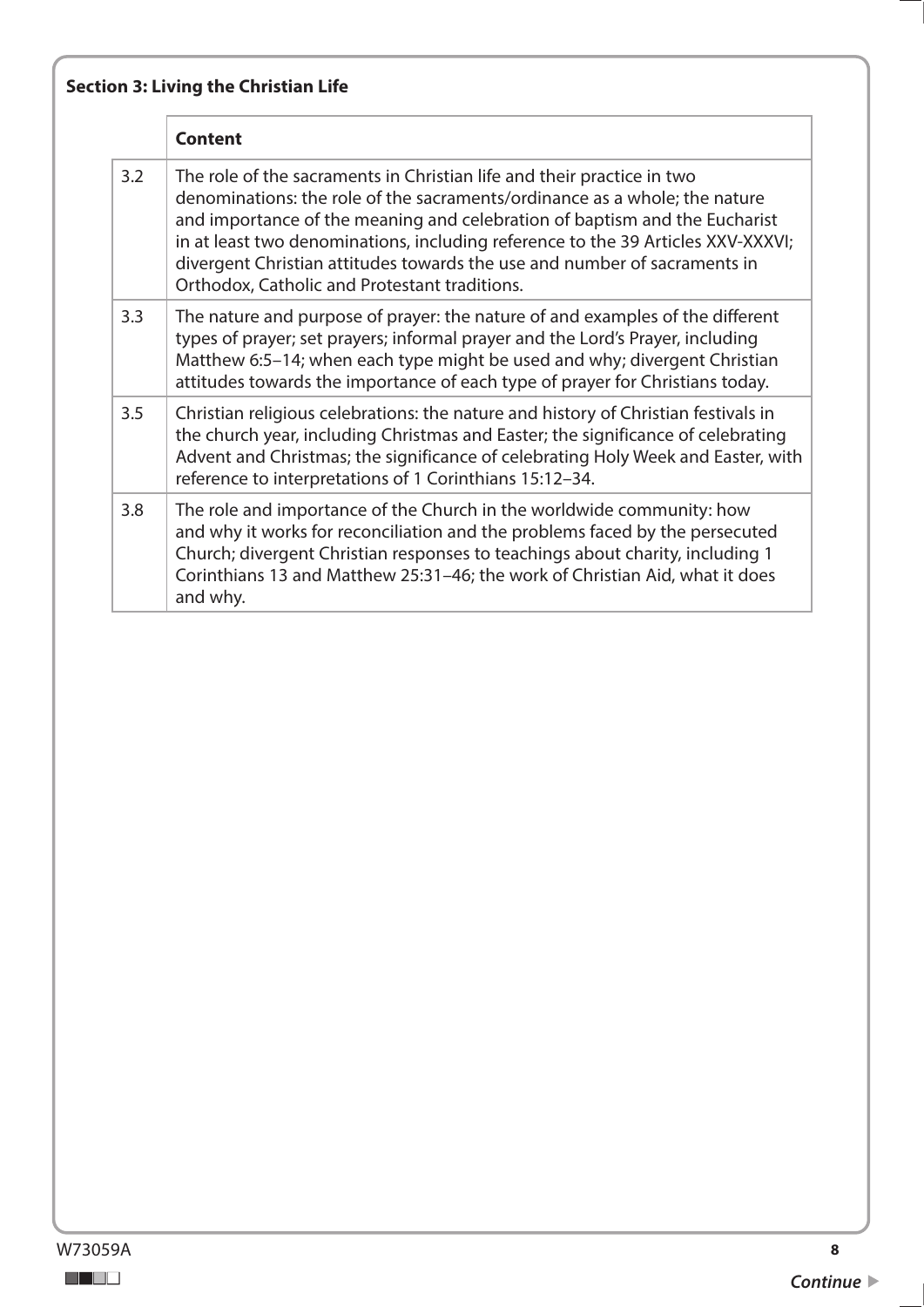#### <span id="page-8-0"></span>**1RB0/1C**

#### **PAPER 1: Area of Study 1 – Religion and Ethics**

#### **Option 1C – Islam**

#### **Section 1: Muslim Beliefs**

|        | <b>Content</b>                                                                                                                                                                                                                                                                                                                                                                                                                                                              |
|--------|-----------------------------------------------------------------------------------------------------------------------------------------------------------------------------------------------------------------------------------------------------------------------------------------------------------------------------------------------------------------------------------------------------------------------------------------------------------------------------|
| 1.2    | The five roots of Usul ad-Din in Shi'a Islam (Tawhid (oneness of Allah); 'Adl<br>(Divine Justice); Nubuwwah (Prophethood); Imamah (Successors to Muhammad)<br>and Mi'ad (The Day of Judgment and the Resurrection): the nature, history and<br>purpose of the five roots with reference to their Qur'anic basis, including Surah<br>112 (the oneness of Allah); the importance of these principles for different Shi'a<br>communities today, including Sevener and Twelver. |
| 1.3    | The nature of Allah: how the characteristics of Allah are shown in the Qur'an<br>and why they are important: Tawhid (oneness), including Surah 16: 35–36,<br>immanence, transcendence, omnipotence, beneficence, mercy, fairness and<br>justice, Adalat in Shi'a Islam.                                                                                                                                                                                                     |
| 1.4    | Risalah: the nature and importance of prophethood for Muslims, including Surah<br>2: 136; what the roles of prophets teach Muslims, exemplified in the lives of<br>Adam, Ibrahim, Isma'il, Musa, Dawud, Isa, Muhammad.                                                                                                                                                                                                                                                      |
| $1.8*$ | Akhirah: Muslim teachings about life after death; the nature of judgement,<br>paradise and hell; how they are shown in the Qur'an, including Surah 17: 49-72;<br>divergent ways in which Muslim teachings about life after death affect the life of<br>a Muslim today.                                                                                                                                                                                                      |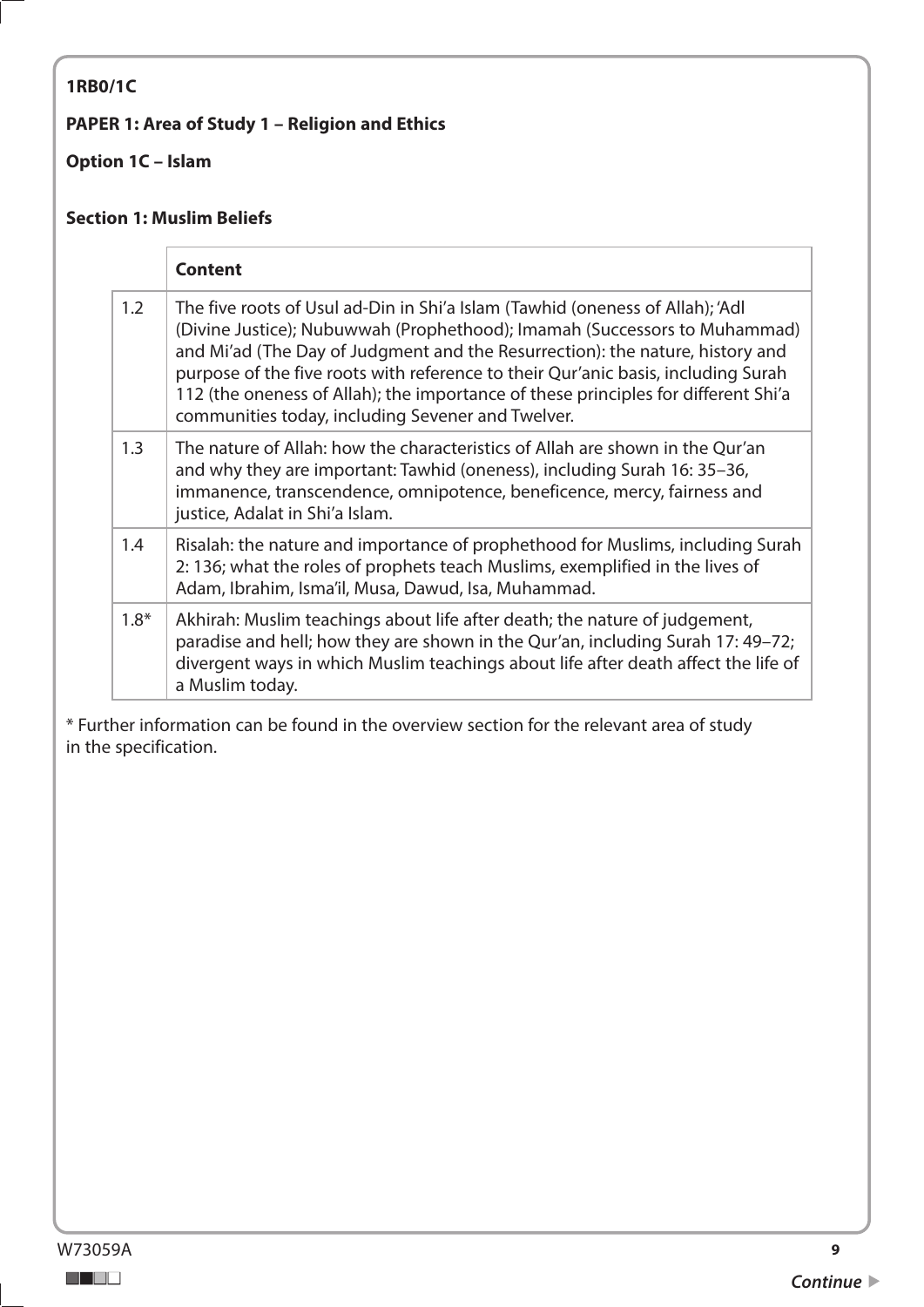|        | <b>Content</b>                                                                                                                                                                                                                                                                                                                                                                                               |
|--------|--------------------------------------------------------------------------------------------------------------------------------------------------------------------------------------------------------------------------------------------------------------------------------------------------------------------------------------------------------------------------------------------------------------|
| 3.1    | Ten Obligatory Acts of Shi'a Islam: their nature, history and purpose of the Ten<br>Obligatory Acts; the diversity of practice and importance of Ten Obligatory Acts<br>for Shi'a Muslims today; their basis in the Qur'an, including reference to Surah<br>9: 71-73; divergent understandings of these principles within Sunni Islam,<br>including links with the Five Pillars.                             |
| $3.3*$ | Salah as one of the Five Pillars, including reference to Surah 15: 98-99 and<br>29: 45: the nature, history, significance and purpose of Salah for Sunni and<br>Shi'a Muslims, including different ways of understanding them; how Salah is<br>performed, including ablution, times, directions, movements and recitations, in<br>the home and mosque and Jummah prayer.                                     |
| 3.5    | Zakah as one of the Five Pillars and Khums: the nature, role, significance and<br>purpose of Zakah and Khums, including Surah 9: 58-60 and 8: 36-42; why Zakah<br>is important for Sunni Muslims; why Khums is important for Shi'a Muslims; the<br>benefits of receiving Zakah or Khums.                                                                                                                     |
| 3.8    | The nature, origins, activities, meaning and significance of the celebration/<br>commemoration of Id-ul-Adha, with reference to Surah 37: 77-111, and Id-ul-<br>Fitr in Sunni Islam, with reference to their place within Shi'a Islam; and Id-ul-<br>Ghadeer, with reference to Hadith and the interpretation of Surah 5: 3, and<br>Ashura in Shi'a Islam, with reference to their place within Sunni Islam. |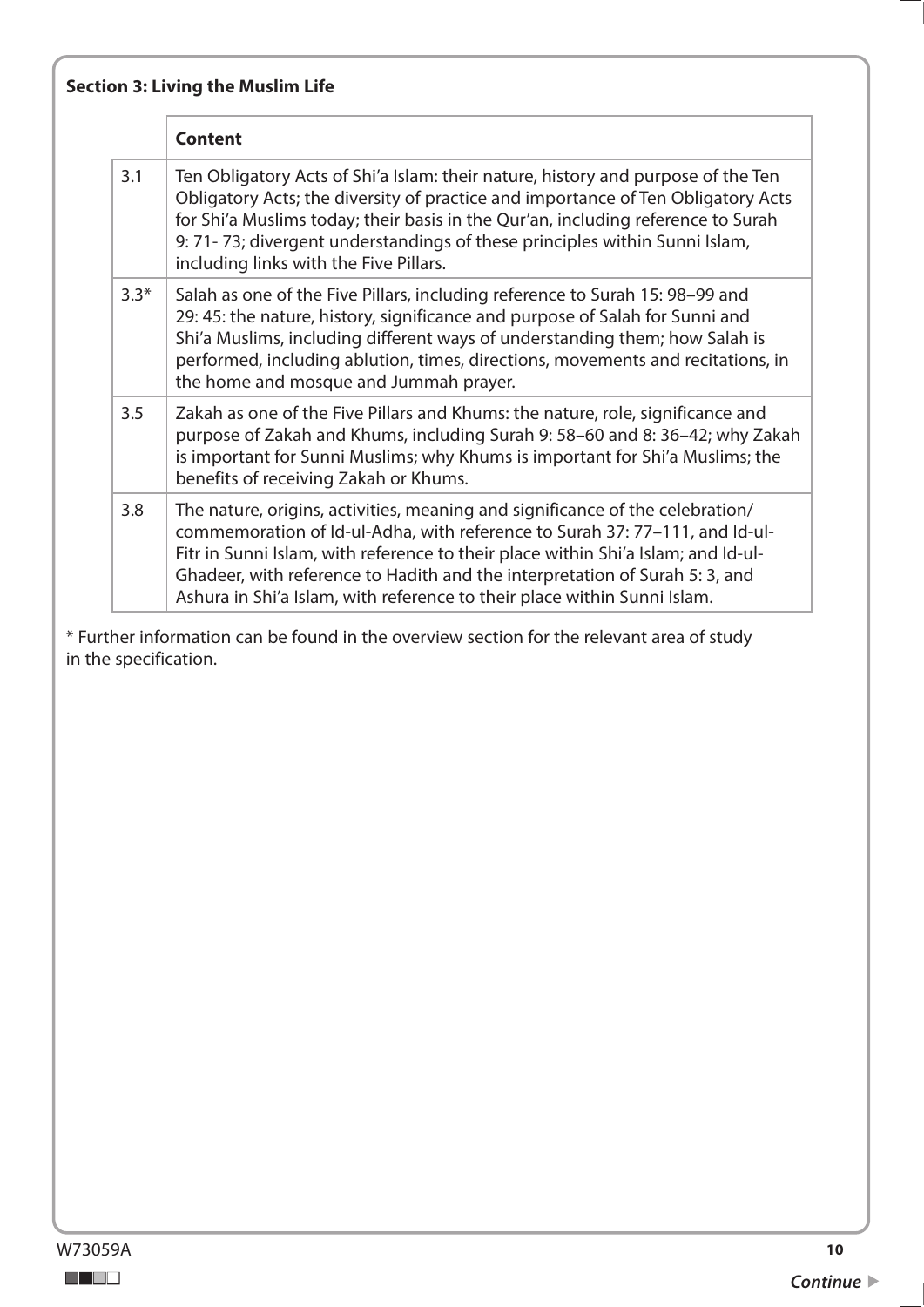#### <span id="page-10-0"></span>**1RB0/1D**

#### **PAPER 1: Area of Study 1 – Religion and Ethics**

## **Option 1D – Buddhism**

#### **Section 1: Buddhist Beliefs**

|        | <b>Content</b>                                                                                                                                                                                                                                                                                                                                                                                                   |
|--------|------------------------------------------------------------------------------------------------------------------------------------------------------------------------------------------------------------------------------------------------------------------------------------------------------------------------------------------------------------------------------------------------------------------|
| 1.2    | Dhamma: The nature and different meaning of dhamma – dependent<br>origination/conditionality; the nature and importance of paticca-samuppada<br>and the Three Marks of Existence, including reference to the Story of Nagasena<br>and the Chariot in the Milinda Panha: suffering - dukkha, anicca - no fixed self<br>and anatta - soul or essence; the implications of belief in dhamma for Buddhists<br>today. |
| 1.4    | Second Noble Truth: the nature of samudaya – the causes of suffering, including<br>reference to Dhammacakkappavattana Sutta, the Three Poisons; Buddhist<br>teachings about the causes of suffering – Sermon at Benares, and how they are<br>represented in the Wheel of Life; divergent understandings of the Wheel of Life,<br>with reference to Theravada and Mahayana Buddhism.                              |
| $1.5*$ | Third Noble Truth including reference to the Dhammacakkappavattana Sutta:<br>the nature of nirodha and the cessation of tanha; Buddhist teachings about the<br>ending of desire; the nature of the cycle of samsara; different understandings of<br>nibbana and enlightenment and their importance for Buddhists today.                                                                                          |
| 1.8    | Buddhist ethical teachings: divergent Buddhist understandings of the nature,<br>purpose and importance of kamma, including Dhammapada 181-187 and<br>the Khuddakapatha, merit and rebirth, karuna (compassion), metta (loving<br>kindness), pancha sila (the five precepts) and the paramitas (six perfections); the<br>divergent applications of each of these ethical teachings in Buddhist life today.        |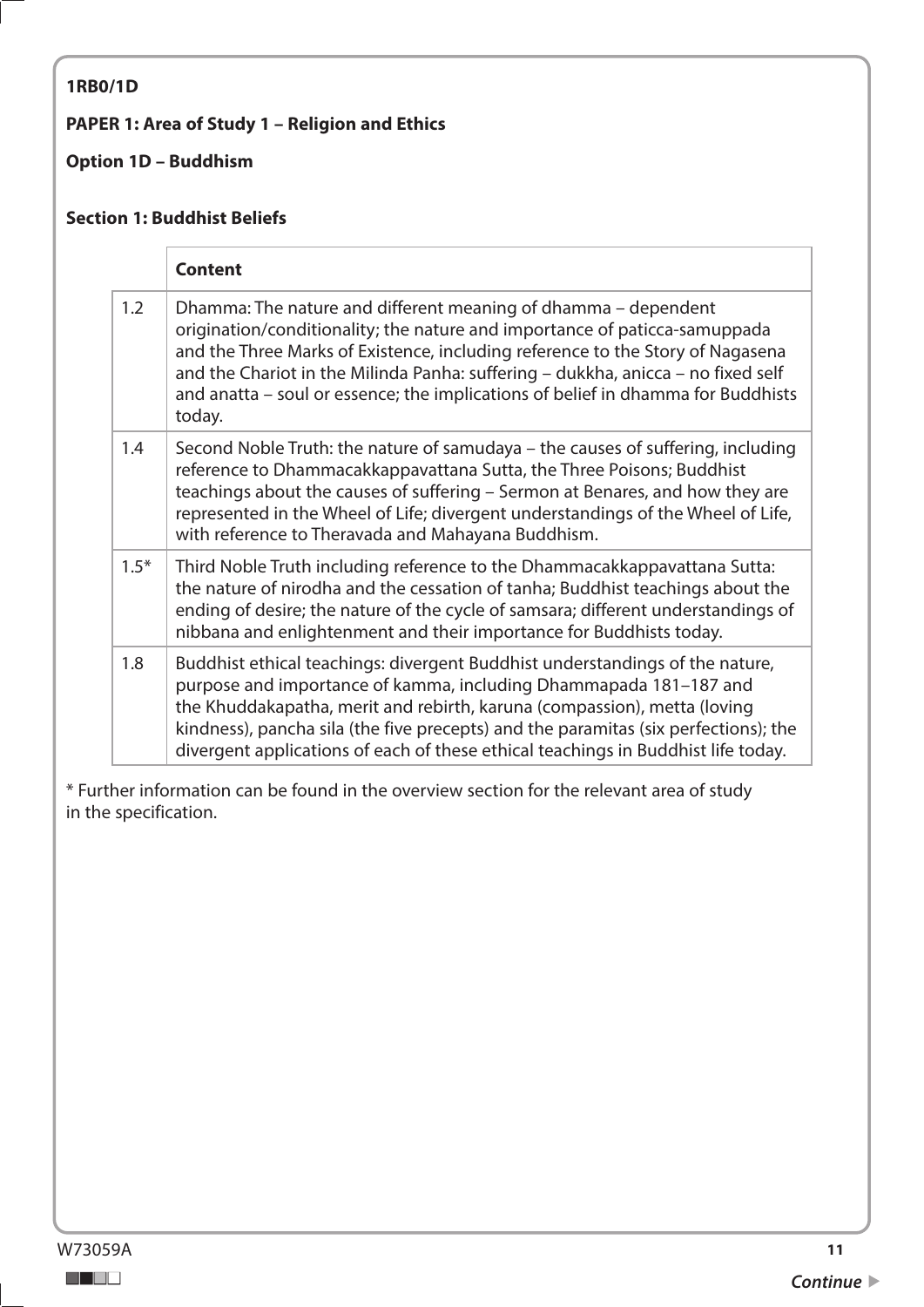|        | <b>Content</b>                                                                                                                                                                                                                                                                                                                                                                                                                                                                                 |
|--------|------------------------------------------------------------------------------------------------------------------------------------------------------------------------------------------------------------------------------------------------------------------------------------------------------------------------------------------------------------------------------------------------------------------------------------------------------------------------------------------------|
| 3.2    | Chanting: the nature, purpose and role of chanting in Buddhism as a devotional<br>practice and to gain mental concentration, including Dhammapada 1-2,<br>confidence and joy; the divergent understandings of the importance of chanting<br>in Buddhist life today with reference to Theravada Buddhism, including Tiratana:<br>Dhammapada 190, and Mahayana Buddhism, including Nam Myoho Renge Kyo.                                                                                          |
| 3.4    | Features of Buddhist places of worship: the divergent nature, history and design<br>of Buddhist places of worship including temples, gompas, viharas, shrines<br>in Theravada, Mahayana and Triratna Buddhism; how and why the places of<br>worship are used, including reference to the shrine room, shrine facing east, and<br>the library, showing the importance learning, including reference to the Kimsila<br>Sutta.                                                                    |
| $3.6*$ | Puja: The nature and purpose of puja in the vihara and the home, including<br>reference to Mangala Sutta; examples of the different types; when each type<br>might be used and why; the importance of having different types of worship<br>and their use in different Buddhist contexts.                                                                                                                                                                                                       |
| 3.8    | Festivals and retreats: the divergent nature, history, purpose and importance<br>of festivals and retreats in Buddhism; divergent understandings the origins,<br>meaning and features of celebration of specific festivals and retreats, including<br>Wesak, Vassa/Rain Retreat and Kathina, with reference to the Anapanasati Sutta,<br>and Uposatha days in Theravada Buddhism; Hanamatsuri and Obon (Japanese),<br>Parinibbana Day in Mahayana Buddhism, and Lama Tsong Khapa Day in Tibet. |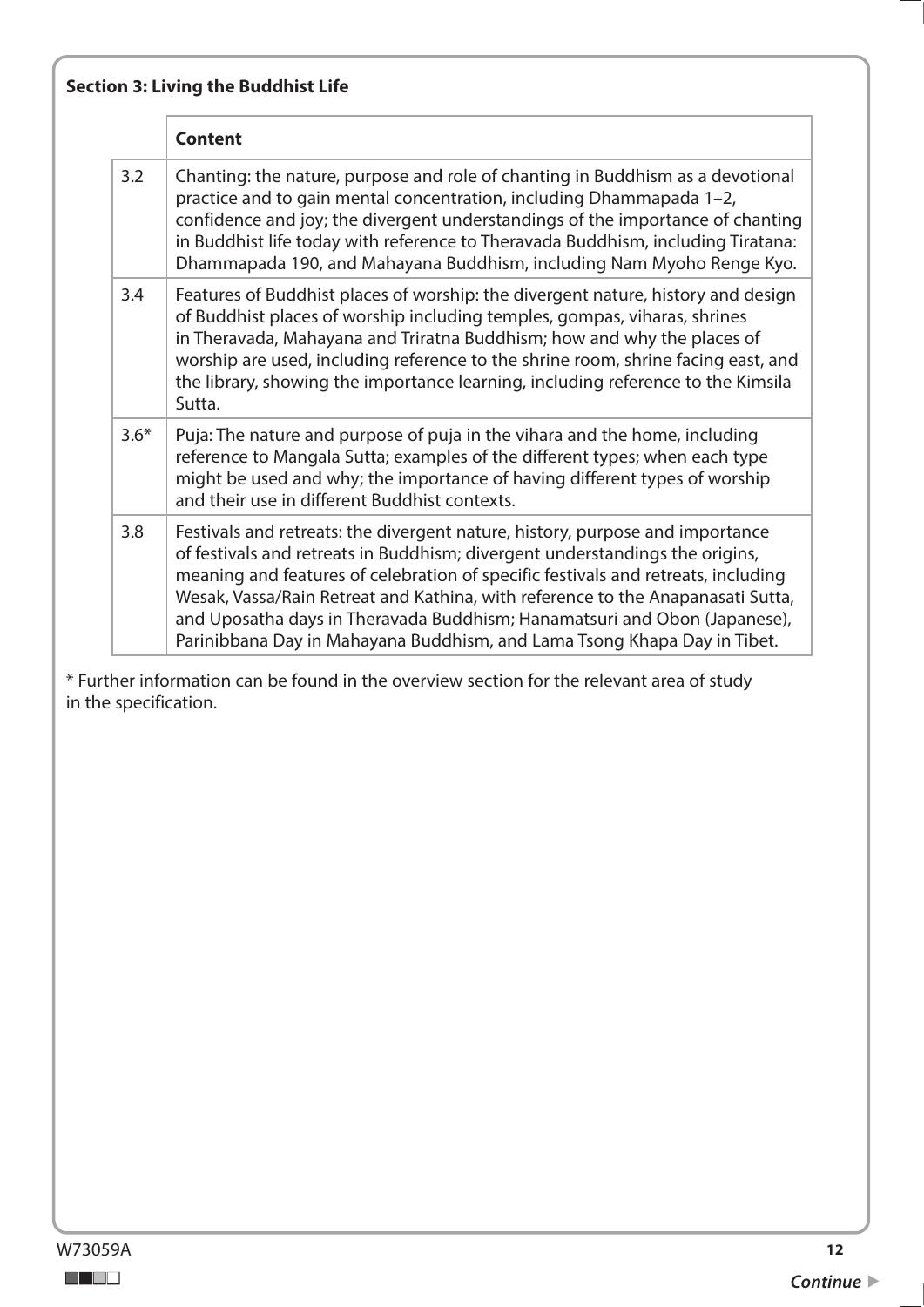#### <span id="page-12-0"></span>**1RB0/1E**

#### **PAPER 1: Area of Study 1 – Religion and Ethics**

## **Option 1E – Hinduism**

#### **Section 1: Hindu Beliefs**

|        | <b>Content</b>                                                                                                                                                                                                                                                                                                                                                                                                                                       |
|--------|------------------------------------------------------------------------------------------------------------------------------------------------------------------------------------------------------------------------------------------------------------------------------------------------------------------------------------------------------------------------------------------------------------------------------------------------------|
| 1.2    | The nature and importance of understanding Brahman as Nirguna Brahman and<br>Saguna Brahman: how Nirguna Brahman and Saguna Brahman are shown in<br>Hindu scripture, for example Nirguna – Taittiriya Upanishad 2.7.1–2 and Saguna<br>- Rig Veda 1.154.1-2; the nature and importance of Vaikuntha (spiritual worlds);<br>divergent ways in which belief in each may be expressed in the life of Hindus<br>today.                                    |
| $1.5*$ | The nature of the individual and life within Hinduism: the nature and<br>importance of the atman (eternal self), karma, the cycle of samsara, moksha;<br>divergent Hindu understandings of the nature of the individual and life,<br>including interpretations of Brihadaranyaka Upanishad 4.4; why beliefs about<br>the atman, karma, samsara and moksha are important for Hindus today.                                                            |
| 1.6    | The purpose of human life for Hindus: the nature and significance of the four<br>aims of life (Purusharthas) dharma, artha, kama and moksha; the nature and<br>significance of sanatana dharma (eternal law), including Bhagavad Gita 3.35;<br>the nature and significance of varnashrama dharma (duties according to<br>materialistic situation in life).                                                                                           |
| 1.8    | Hindu cosmology: the nature of the Hindu cosmology as shown in Hindu<br>scriptures, including Rig Veda 10:129; the nature and importance of the cycle of<br>four ages (yugas), including descriptions of the Kali Yuga in the Mahabharata,<br>many worlds and their diverse inhabitants; the nature and divergent<br>understandings of the importance of the concepts of prakriti (matter/nature),<br>triguna (three qualities) and maya (illusion). |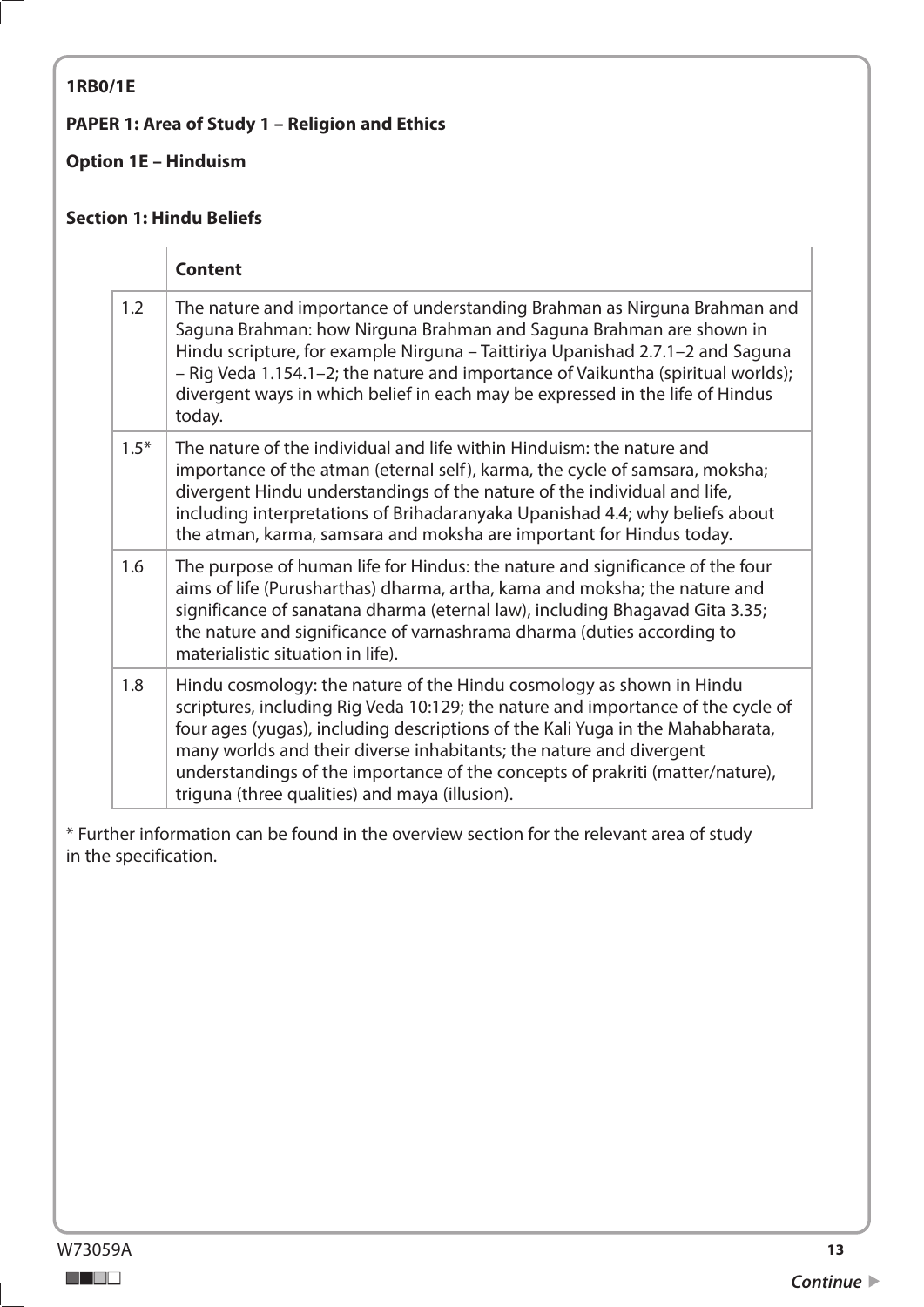|     | <b>Content</b>                                                                                                                                                                                                                                                                                                                                                                                                                                             |
|-----|------------------------------------------------------------------------------------------------------------------------------------------------------------------------------------------------------------------------------------------------------------------------------------------------------------------------------------------------------------------------------------------------------------------------------------------------------------|
| 3.2 | Focuses of worship and representations of the divine: the nature, purpose<br>and importance of different ways of worshipping, including worshipping one<br>god (personal or non-personal) or many deities, gurus and holy places (land,<br>hills, rivers and sacred plants and animals); the scriptural basis for the different<br>focuses of worship and representations of the divine in worship, including<br>interpretations of Bhagavad Gita 6.20-31. |
| 3.3 | The importance of Hindu places of worship: the nature, features of use and<br>purpose of worship in different places, including in the temple, in the home,<br>outside, including shrines and festival celebration and in the space of the heart,<br>with reference to interpretations of Bhagavad Gita 9.13-27; the benefits for<br>Hindus of having different places to worship in.                                                                      |
| 3.5 | Hindu sacred festivals: the nature, history, purpose and significance of Hindu<br>sacred festivals; the origins and meaning of specific festivals, including Diwali,<br>Holi, Navratri Dussehra, Ram Navami, Ratha-yatra, Janmashtami, and Raksha<br>Bandhan, including interpretations of Brhadaranyaka Upanishad 1.3.28.                                                                                                                                 |
| 3.7 | Hindu environmental projects: divergent understandings of the nature, purpose<br>and significance of environmental care for Hindus; the importance of care for<br>rivers and sacred places for Hindus; how Hindus care for the environment,<br>examples of what they do and why, including reference to cow protection,<br>including interpretations of Rig Veda 10.87.16-19.                                                                              |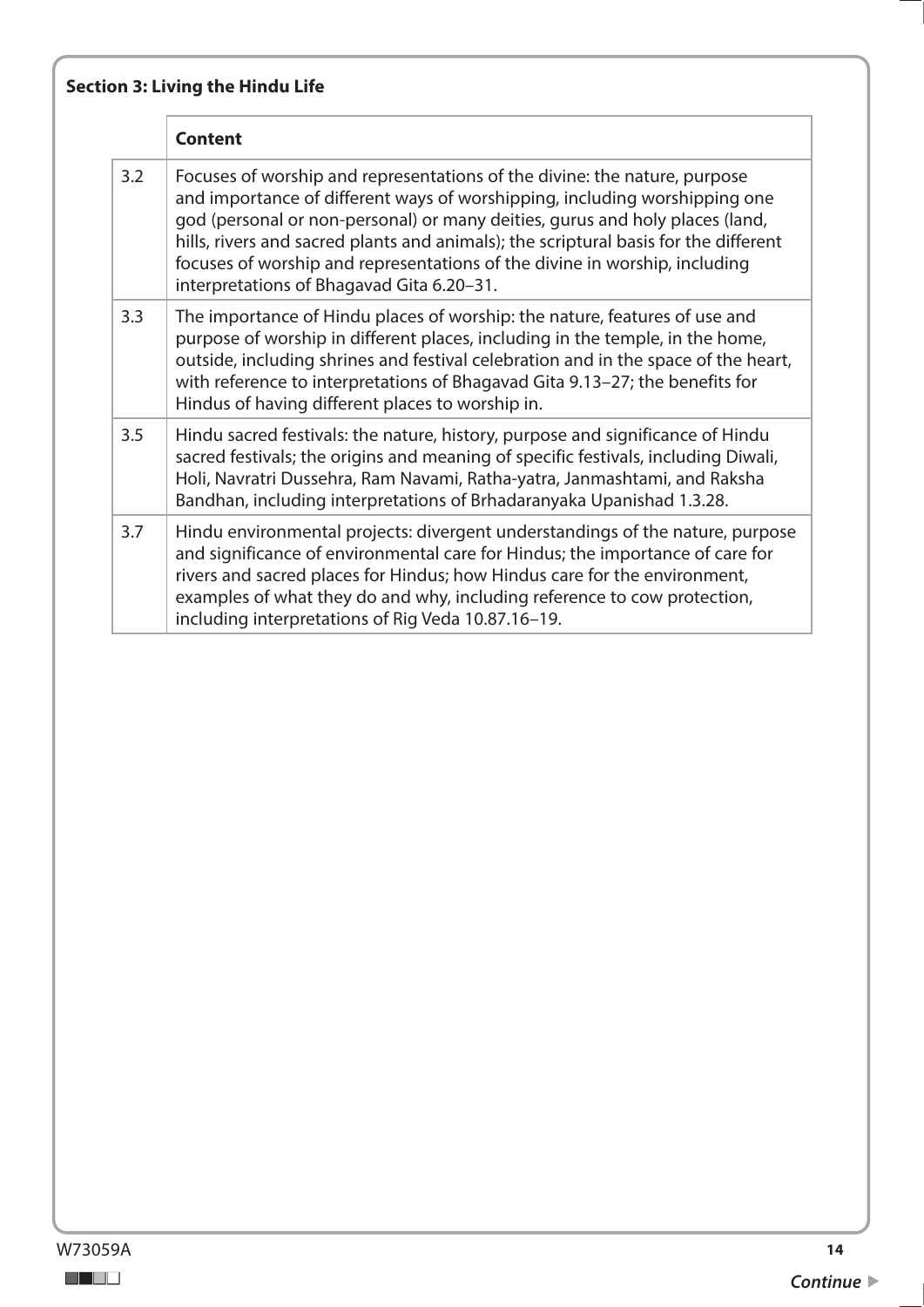## <span id="page-14-0"></span>**1RB0/1F**

## **PAPER 1: Area of Study 1 – Religion and Ethics**

## **Option 1F – Judaism**

#### **Section 1: Jewish Beliefs**

|     | <b>Content</b>                                                                                                                                                                                                                                                                                               |
|-----|--------------------------------------------------------------------------------------------------------------------------------------------------------------------------------------------------------------------------------------------------------------------------------------------------------------|
| 1.1 | The nature of the Almighty: how the characteristics of the Almighty are shown<br>in the Torah, and why they are important in Jewish life today, including One,<br>Creator, Law-Giver and Judge, including reference to Genesis 2.                                                                            |
| 1.2 | The nature and importance of Shekhinah: how the divine presence is shown in<br>the Torah and why it is important including interpretations of 2 Chronicles $7:1-3$ ;<br>the divergent understandings of Shekhinah found in different forms of Orthodox<br>Judaism and the importance of them for Jews today. |
| 1.4 | The Covenant at Sinai: the nature and history of the Covenant at Sinai (the Ten<br>Commandments), including Exodus 20; the role and significance of Moses in the<br>Covenant at Sinai; divergent understandings of how and why the Decalogue is<br>important in Jewish life today.                           |
| 1.5 | The Covenant with Abraham and his descendants: the nature and history of the<br>Abrahamic Covenant; the role of Abraham in the Covenant, including Genesis<br>17; why the Promised Land covenanted to Abraham and his descendants is<br>important for Jews today.                                            |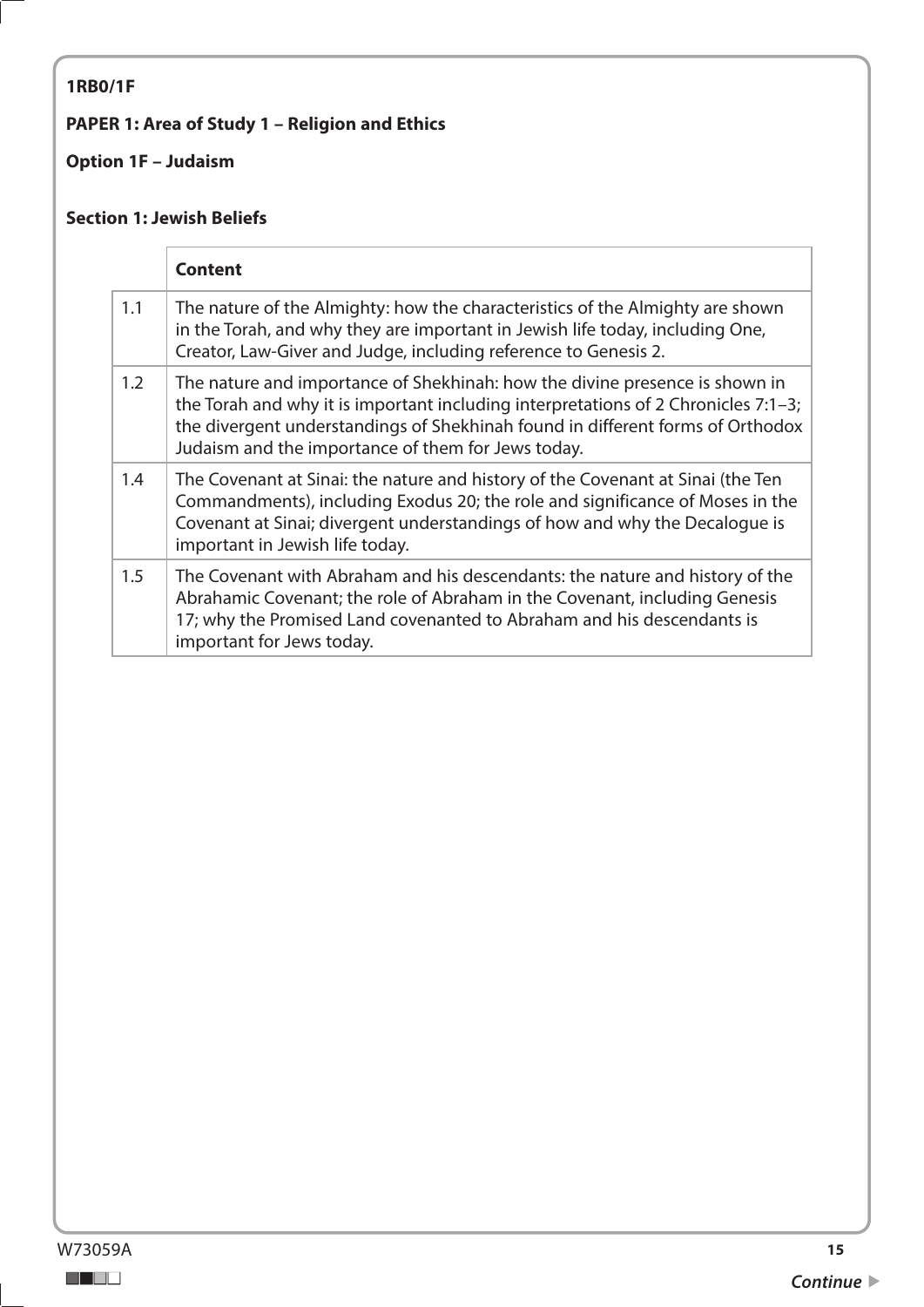|        | <b>Content</b>                                                                                                                                                                                                                                                                                                                                                                                                                                                                                                       |
|--------|----------------------------------------------------------------------------------------------------------------------------------------------------------------------------------------------------------------------------------------------------------------------------------------------------------------------------------------------------------------------------------------------------------------------------------------------------------------------------------------------------------------------|
| 3.2    | The Tenakh and the Talmud: the nature, features, purpose and significance of<br>the Tenakh (the written law) and Talmud (the oral law) for Jews in daily life today<br>with reference to Perkei Avot 2; the nature and purpose of Jewish laws food<br>laws, kashrut, including kosher and treifah and the separation of dairy and meat,<br>including reference to Deuteronomy 14:3-10; the divergent implications of the<br>Jewish food laws for Jews today.                                                         |
| $3.4*$ | The nature and importance of the Shema and the Amidah (the standing prayer);<br>when the Shema and the Amidah might be used, how and why, including<br>reference to the Mezuzah; the importance of having the Shema and the Amidah<br>for Jews today, including reference to Deuteronomy 6:4.                                                                                                                                                                                                                        |
| 3.5    | The importance of ritual for Jews today: the nature, features and purpose of the<br>birth including Brit Milah, marriage, Bar and Bat Mitzvah ceremonies, including<br>interpretations of Genesis 21:1-8, Genesis 17 and Leviticus 12; the nature,<br>purpose and importance of mourning ceremonies; the distinct importance of<br>the funeral, shiva, avelut and yahrzeit for Jews today; divergent understandings<br>of the importance of each ritual for different forms of Orthodox and Reform<br>Judaism today. |
| 3.8    | Features of the synagogue: the nature, history and purpose of the different<br>design of the synagogues in Liberal, Reform and Orthodox Judaism, including<br>facing Jerusalem, layout of seating the Ark and the bimah and with reference<br>to Proverbs 14:28; how and why the synagogue is used by the different<br>communities, including reference to Exodus 27:20-21; how and why objects of<br>devotion are used within the synagogues including a yad, Torah Scroll, ner tamid<br>and menorah.               |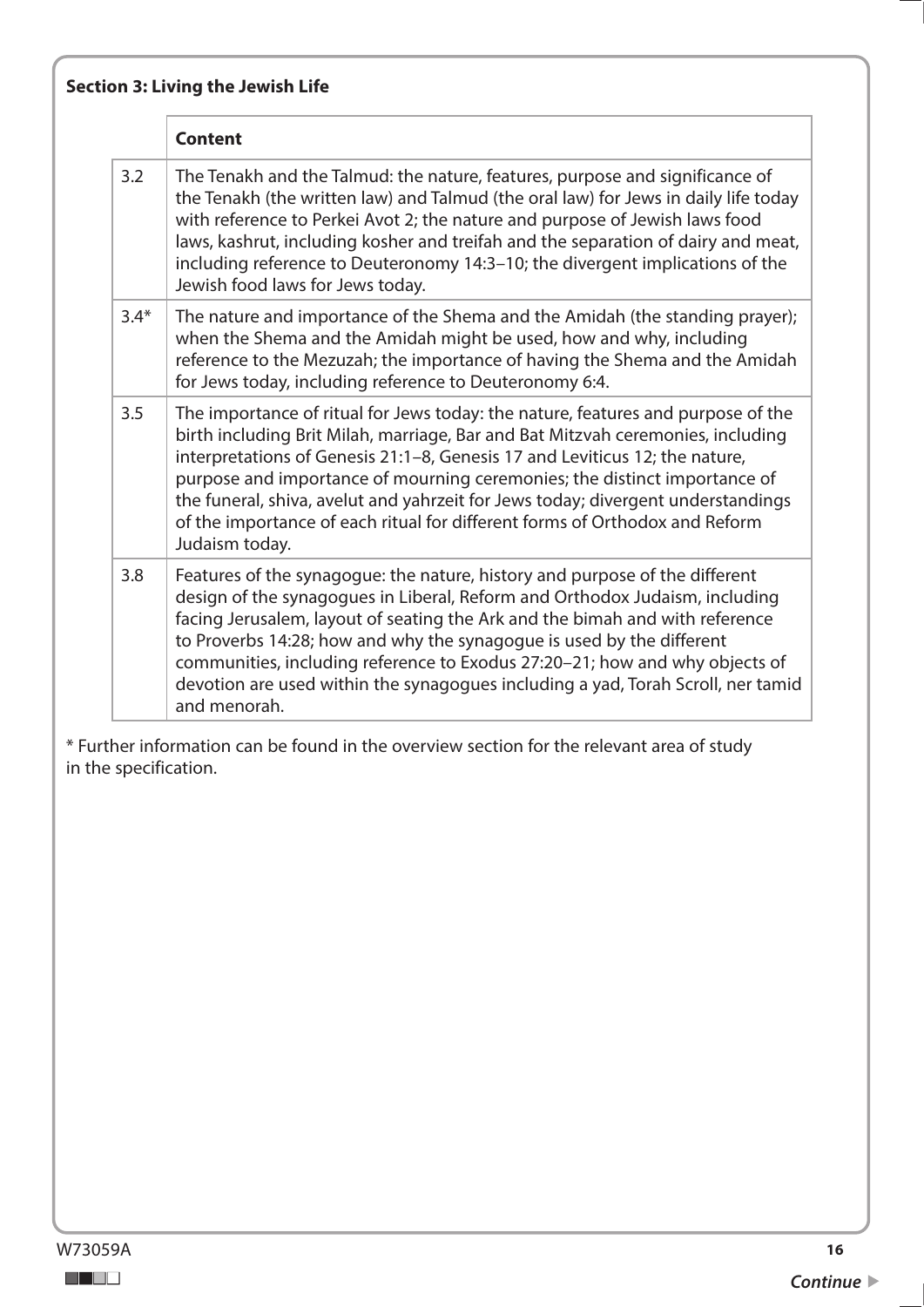#### <span id="page-16-0"></span>**1RB0/1G**

#### **PAPER 1: Area of Study 1 – Religion and Ethics**

### **Option 1G – Sikhism**

#### **Section 1: Sikh Beliefs**

|        | <b>Content</b>                                                                                                                                                                                                                                                                                                                               |
|--------|----------------------------------------------------------------------------------------------------------------------------------------------------------------------------------------------------------------------------------------------------------------------------------------------------------------------------------------------|
| 1.2    | God as Creator: the nature and importance of God as creator (Karta Purakh) for<br>Sikhs; Sikh teachings on God as creator, including Guru Granth Sahib 12 and 94.                                                                                                                                                                            |
| 1.3    | The nature of human life: the purpose and significance of life as an opportunity<br>to unite with God; Sikh understandings of why uniting with God is important;<br>how uniting with God will affect their lives, including Guru Granth Sahib 12.                                                                                            |
| $1.4*$ | Sikh beliefs about life after death: the nature of karma, rebirth and mukti<br>(liberation); how they are shown in the Guru Granth Sahib, including reference<br>to Guru Granth Sahib 2, 11 and 78; divergent understandings of how and why<br>karma, rebirth and mukti are important for Sikh life today.                                   |
| 1.7    | Sewa (service to others): the nature of sewa, including tan, man and dhan; the<br>origins and purpose of sewa and its importance in the development of Sikhism,<br>including Guru Granth Sahib 26; divergent understandings of the practice and<br>importance of sewa in Sikh life today in reflecting the priority of service to<br>others. |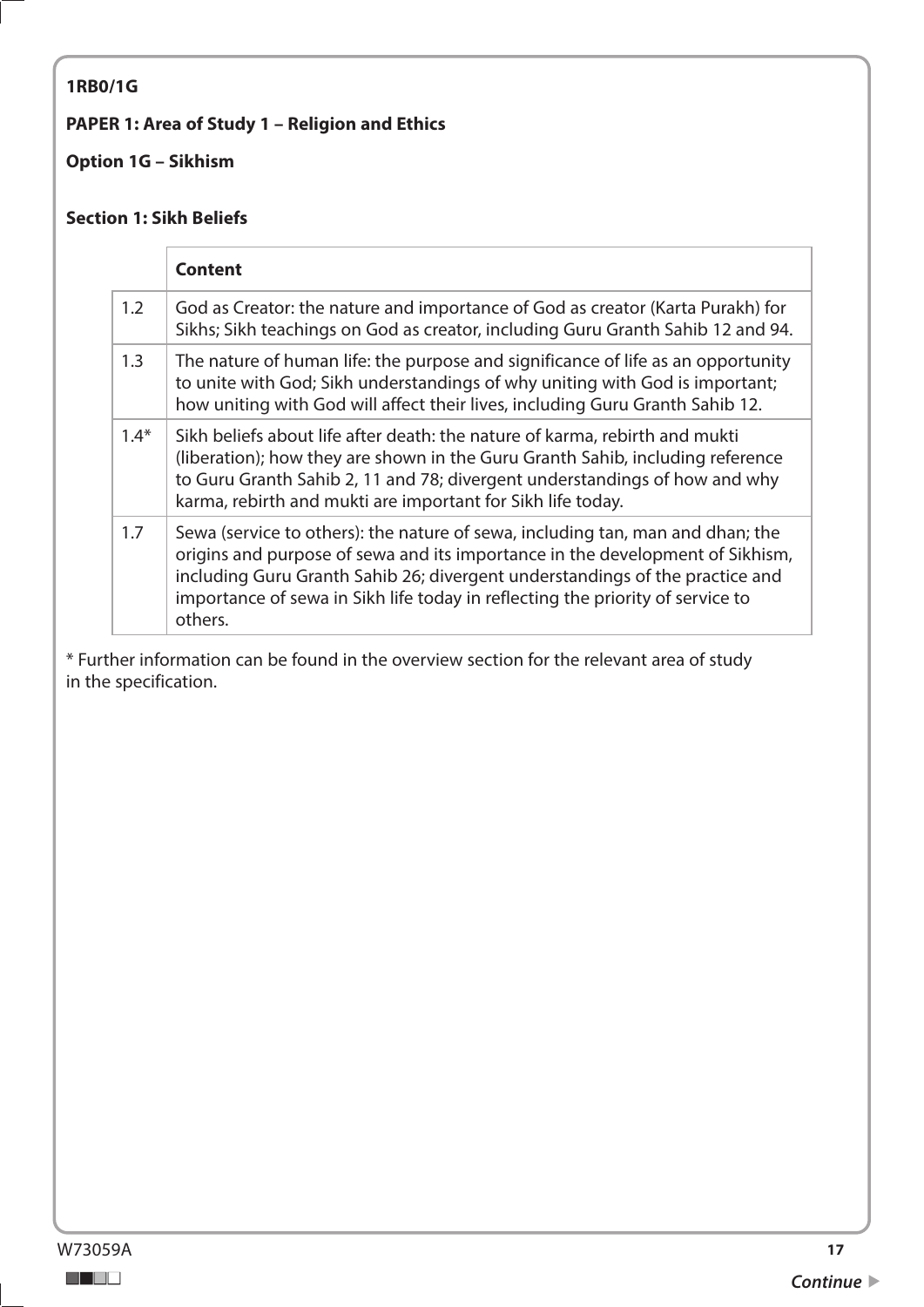|     | <b>Content</b>                                                                                                                                                                                                                                                                                                                                                                                                                                                    |
|-----|-------------------------------------------------------------------------------------------------------------------------------------------------------------------------------------------------------------------------------------------------------------------------------------------------------------------------------------------------------------------------------------------------------------------------------------------------------------------|
| 3.3 | Langar: the history of langar including Guru Granth Sahib 967; the nature and<br>purposes of langar; the significance of langar for Sikhs today, especially as an<br>expression of sewa.                                                                                                                                                                                                                                                                          |
| 3.6 | Akhand path (continuous 48-hour reading of the Guru Granth Sahib): the nature,<br>history, role and purpose of the akhand path including reference Rahit Maryada<br>Chapter 7; how and why Sikhs might take part in the akhand path: why the<br>akhand path is important for the Sikh community and for individual Sikhs.                                                                                                                                         |
| 3.7 | Gurpurbs and Commemorations: divergent understandings of the nature,<br>history and purpose of gurpurbs and commemorations; why they are important<br>for Sikhs today; the origins and meaning gurpurbs, including Guru Nanak's<br>birthday, Vaisakhi, including reference to the account of the events found in<br>Gurbilas Patshahi 10, Divali: the origins and meaning of commemorations,<br>including the martyrdom of Guru Arjan and Guru Tagh Bahadur Ji.   |
| 3.8 | Birth and naming rituals and ceremonies: the celebration and significance of<br>Naam Karan and Hukamnama; the significance of Amrit sanskar (the initiation<br>ceremony) for Sikh families, including reference to the Rahit Maryada Chapters<br>11 and 13; divergent understandings of these ceremonies between khalsa and<br>non-khalsa Sikhs; the significance of the names Singh and Kaur in the naming<br>and Amrit ceremonies, and for Sikh identity today. |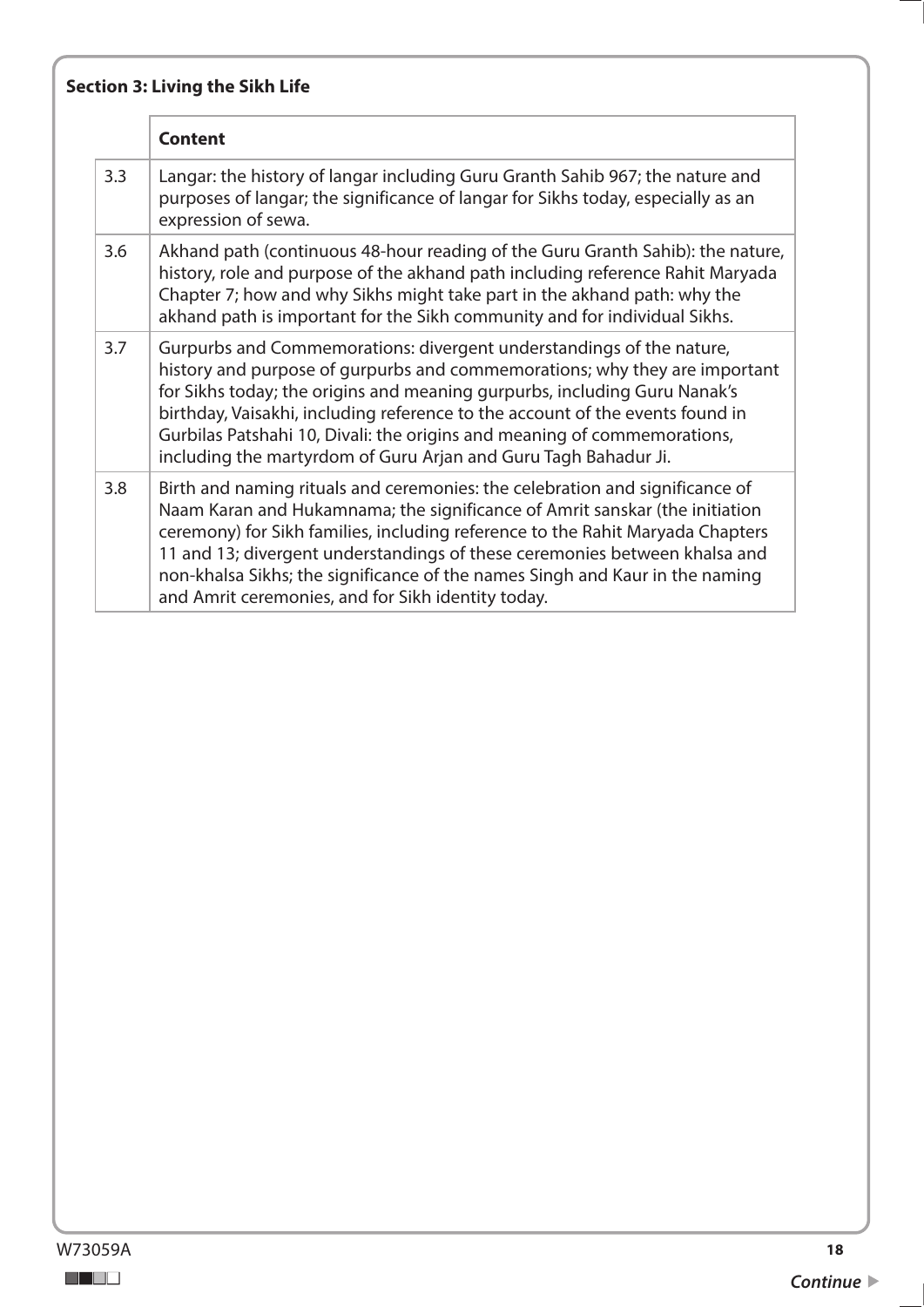## <span id="page-18-0"></span>**1RB0/2A**

## **PAPER 2: Area of Study 2 – Religion, Peace and Conflict**

## **Option 2A – Catholic Christianity**

#### **Section 1: Catholic Beliefs**

|     | <b>Content</b>                                                                                                                                                                                                                                                                                                                                                                                                            |
|-----|---------------------------------------------------------------------------------------------------------------------------------------------------------------------------------------------------------------------------------------------------------------------------------------------------------------------------------------------------------------------------------------------------------------------------|
| 1.3 | Creation: the nature and significance of the biblical account of Creation<br>including Genesis 1-3; and how it may be understood in divergent ways in<br>Christianity, including reference to literal and metaphorical interpretations; the<br>significance of the Creation account for Catholics in understanding the nature<br>and characteristics of God especially as Creator, benevolent, omnipotent and<br>eternal. |
| 1.4 | The significance of the Creation account in understanding the nature of<br>humanity: the nature and significance of the nature of humanity being<br>created in the image of God, including reference to Genesis 1-3 and divergent<br>understandings of humanity's relationship with Creation (dominion and<br>stewardship); the implications of these beliefs for Catholics today.                                        |
| 1.6 | The events in the Paschal Mystery: Catholic teachings about the life, death,<br>resurrection and ascension of Jesus, including reference to Luke 24; the<br>redemptive efficacy of these events and their significance for Catholics today.                                                                                                                                                                               |
| 1.7 | The significance of the life, death, resurrection and ascension of Jesus for<br>Catholic beliefs about salvation and grace, including John 3:10-21 and Acts 4:8-<br>12; the implications and significance of these events for Catholic practice today.                                                                                                                                                                    |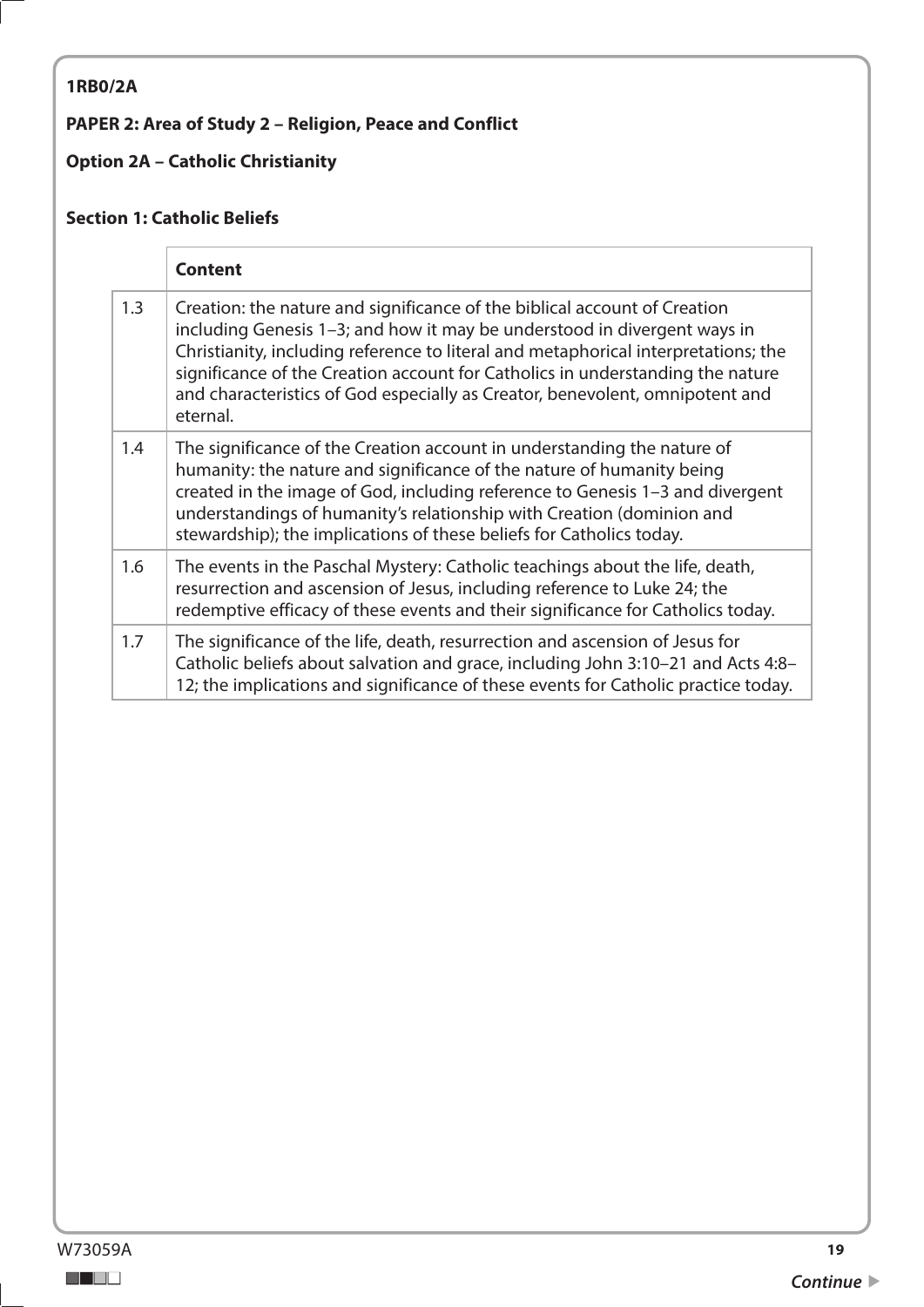|        | <b>Content</b>                                                                                                                                                                                                                                                                                                                                                                                                                                                     |
|--------|--------------------------------------------------------------------------------------------------------------------------------------------------------------------------------------------------------------------------------------------------------------------------------------------------------------------------------------------------------------------------------------------------------------------------------------------------------------------|
| 3.1    | The sacramental nature of reality: Catholic teachings about how the whole of<br>creation manifests the presence of God; the meaning and effects of each of the<br>seven sacraments, including Catechism of the Catholic Church 1210-1211; the<br>practice and symbolism of each sacrament; how sacraments communicate the<br>grace of God; divergent Christian attitudes to sacraments, including reference to<br>Orthodox and Protestant Christianity.            |
| $3.2*$ | Liturgical worship within Catholic Christianity: the nature and significance of<br>the Mass for Catholics, including its structure and the Eucharist as the 'source<br>and summit of Christian life', with reference to Lumen Gentium paragraph 7;<br>divergent Christian attitudes towards the practice and meaning of liturgical<br>worship, including its significance for Catholics and the less structured worship<br>in evangelical Christian denominations. |
| 3.3    | The funeral rite as a liturgical celebration of the Church: practices associated<br>with the funeral rite in the home, the church and the cemetery, including<br>reference to 'Preparing my funeral' by Vincent Nichols, Archbishop of<br>Westminster; the aims of the funeral rite, including communion with the<br>deceased; the communion of the community and the proclamation of eternal<br>life to the community and its significance for Catholics.         |
| 3.8    | Catholic mission and evangelism: the history and significance of mission and<br>evangelism for Catholics; divergent ways this is put into practice by the Church<br>and individual Catholics locally, nationally and globally, and how this fulfils the<br>commission of Jesus and teachings of the Church, including Evangelii Gaudium<br>Chapter 5.                                                                                                              |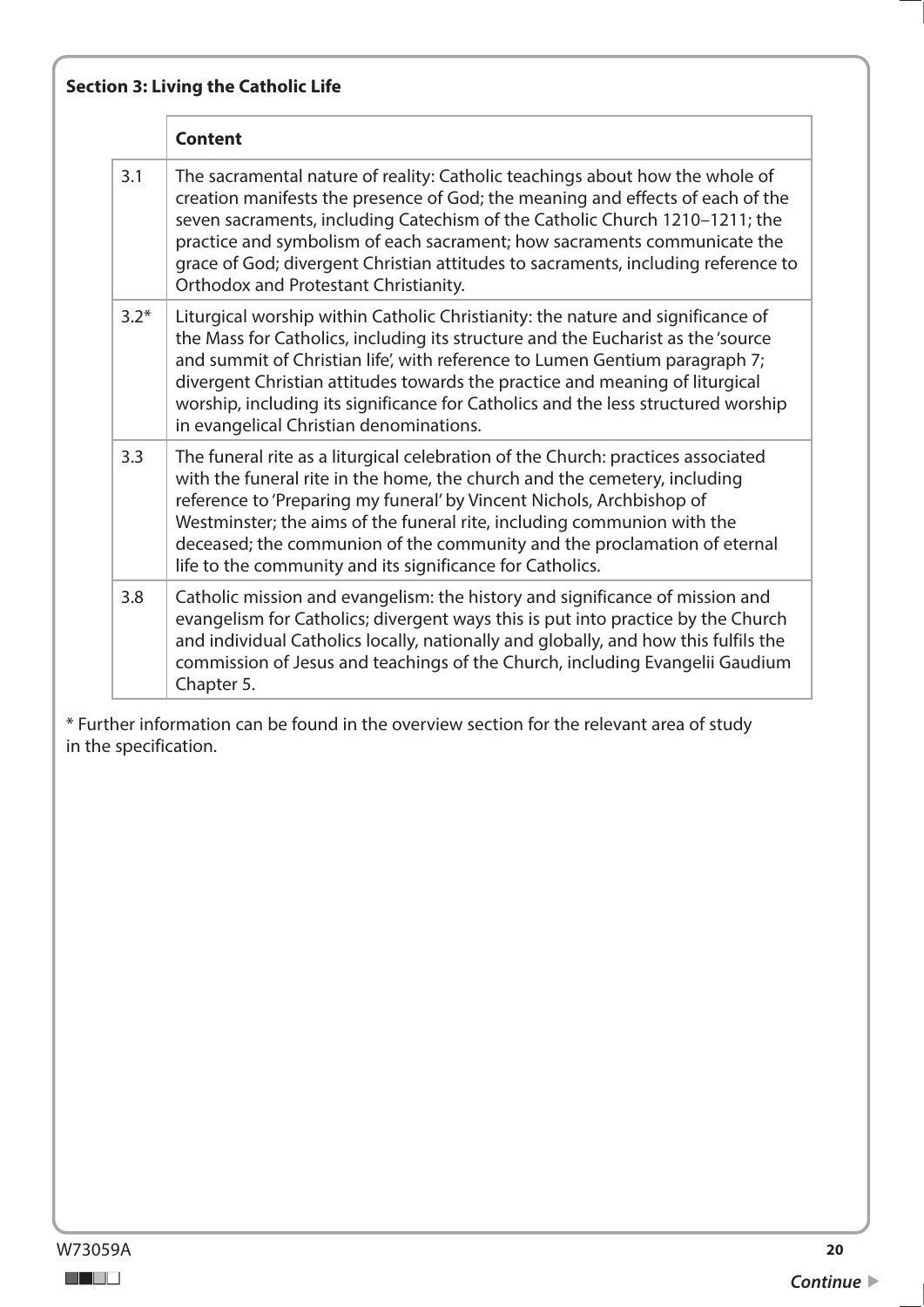#### <span id="page-20-0"></span>**1RB0/2B**

#### **PAPER 2: Area of Study 2 – Religion, Peace and Conflict**

## **Option 2B – Christianity**

#### **Section 1: Christian Beliefs**

|        | <b>Content</b>                                                                                                                                                                                                                                                                                                                                                                                                                                            |
|--------|-----------------------------------------------------------------------------------------------------------------------------------------------------------------------------------------------------------------------------------------------------------------------------------------------------------------------------------------------------------------------------------------------------------------------------------------------------------|
| 1.2    | The creation of the universe and of humanity: the biblical account of creation<br>and divergent ways in which it may be understood by Christians, including as<br>literal and metaphorical; the role of the Word and Spirit in creation, including<br>John 1:1-18 and Genesis 1-3; the importance of creation for Christians today.                                                                                                                       |
| 1.4    | The last days of Jesus' life: the Last Supper, betrayal, arrest, trial, crucifixion,<br>resurrection and ascension of Jesus; the accounts of these within the Bible<br>including Luke 22–24 and the significance of these events to understanding the<br>person of Jesus Christ.                                                                                                                                                                          |
| 1.5    | The nature and significance of salvation and the role of Christ within salvation:<br>law, sin, grace and Spirit, the role of Christ in salvation, including John 3:10-21<br>and Acts 4:8-12; the nature and significance of atonement within Christianity<br>and its link to salvation.                                                                                                                                                                   |
| $1.6*$ | Christian eschatology: divergent Christian teachings about life after death,<br>including the nature and significance of resurrection, judgement, heaven, and<br>hell and purgatory with reference to the 39 Articles of Religion and Catholic<br>teachings; how beliefs about life after death are shown in the Bible, including<br>reference to 2 Corinthians 5:1-10 and divergent understandings as to why they<br>are important for Christians today. |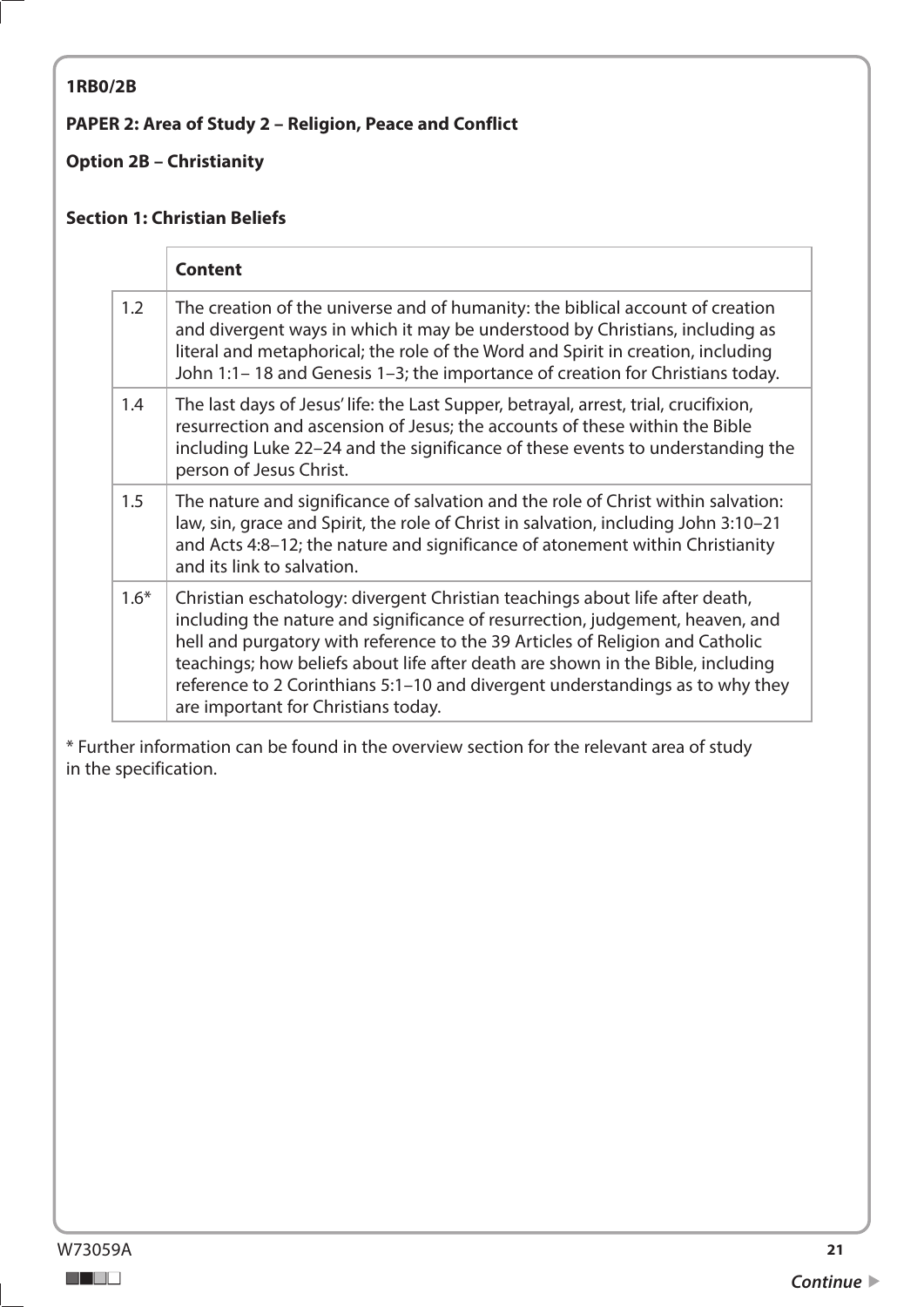|        | <b>Content</b>                                                                                                                                                                                                                                                                                                                                                                                                                                                                                      |
|--------|-----------------------------------------------------------------------------------------------------------------------------------------------------------------------------------------------------------------------------------------------------------------------------------------------------------------------------------------------------------------------------------------------------------------------------------------------------------------------------------------------------|
| $3.1*$ | Christian worship: liturgical and non-liturgical forms of worship, including<br>activities which are informal and individual, including reference to the Book<br>of Common Prayer; when each form might be used and why; divergent<br>Christian attitudes towards the practices, meaning and significance of liturgical<br>and non-liturgical forms of worship in Christian life today, with reference to<br>denominations which worship with less structure, such as some Pentecostal<br>churches. |
| 3.4    | Pilgrimage: the nature, history and purpose of pilgrimage, including<br>interpretations Luke 2:41-43; the significance of the places people go on<br>pilgrimage; divergent Christian teachings about whether pilgrimage is<br>important for Christians today, with specific reference to Catholic and Protestant<br>understandings; the activities associated with, and significance of, Jerusalem,<br>Iona, Taize and Walsingham.                                                                  |
| 3.6    | The future of the Christian Church: Church growth, the history and purpose of<br>missionary and evangelical work including reference to Mark 16:9-20 and John<br>20: 21-22; divergent ways this is put into practice by Church locally, nationally<br>and globally; Christian attitudes of why evangelical work is important for the<br>Church and for individual Christians.                                                                                                                       |
| 3.7    | The role and importance of the local church in the local community: how and<br>why it helps the individual believer and the local area; local parish activities,<br>including interpretations of 1 Peter 5:1-4, ecumenism, outreach work, the centre<br>of Christian identity and worship through living practices.                                                                                                                                                                                 |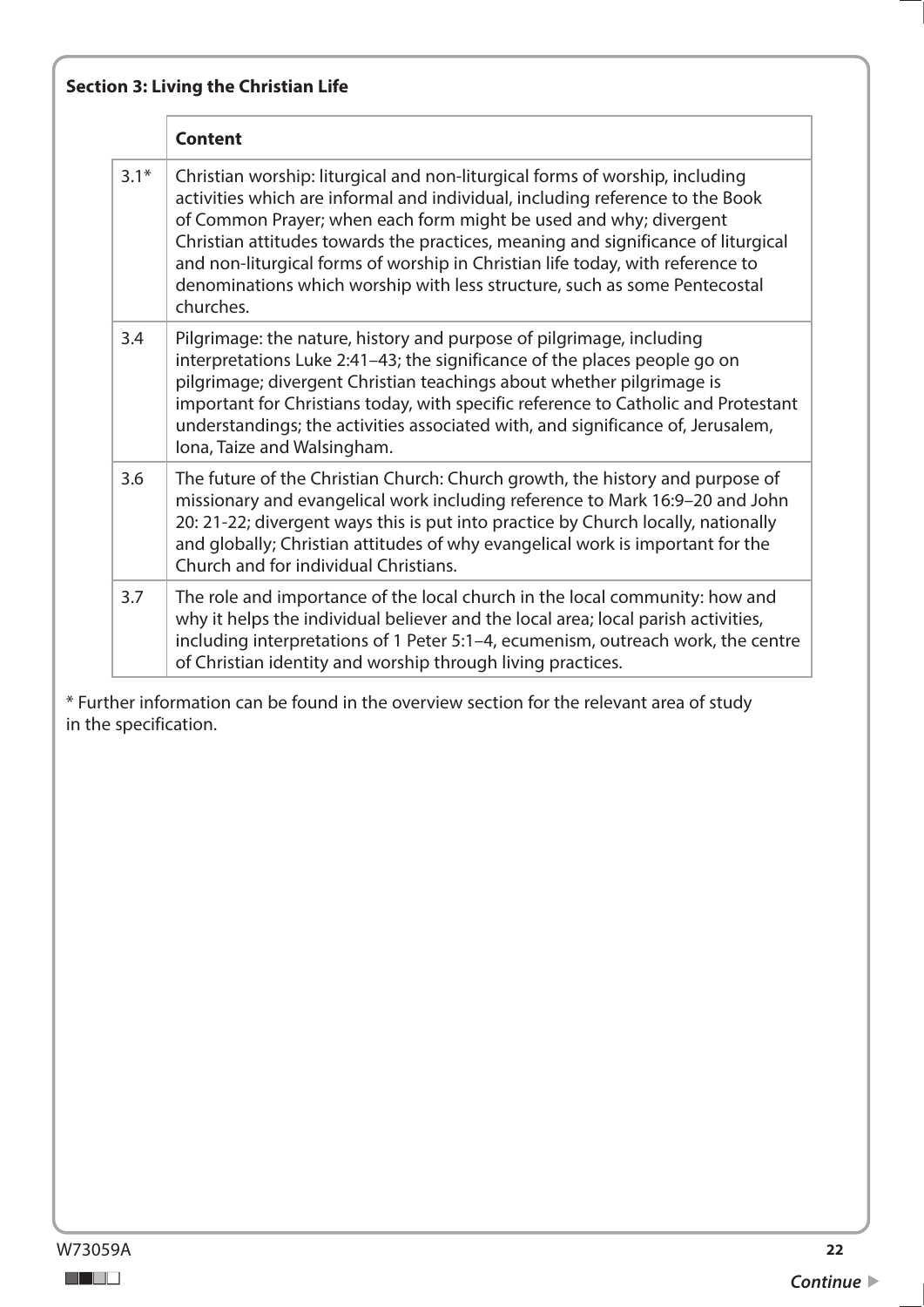# <span id="page-22-0"></span>**1RB0/2C**

## **PAPER 2: Area of Study 2 – Religion, Peace and Conflict**

## **Option 2C – Islam**

#### **Section 1: Muslim Beliefs**

|     | <b>Content</b>                                                                                                                                                                                                                                                                                                                                                                                                                                                              |
|-----|-----------------------------------------------------------------------------------------------------------------------------------------------------------------------------------------------------------------------------------------------------------------------------------------------------------------------------------------------------------------------------------------------------------------------------------------------------------------------------|
| 1.2 | The five roots of Usul ad-Din in Shi'a Islam (Tawhid (oneness of Allah); 'Adl<br>(Divine Justice); Nubuwwah (Prophethood); Imamah (Successors to Muhammad)<br>and Mi'ad (The Day of Judgment and the Resurrection): the nature, history and<br>purpose of the five roots with reference to their Qur'anic basis, including Surah<br>112 (the oneness of Allah); the importance of these principles for different Shi'a<br>communities today, including Sevener and Twelver. |
| 1.3 | The nature of Allah: how the characteristics of Allah are shown in the Qur'an<br>and why they are important: Tawhid (oneness), including Surah 16: 35–36,<br>immanence, transcendence, omnipotence, beneficence, mercy, fairness and<br>justice, Adalat in Shi'a Islam.                                                                                                                                                                                                     |
| 1.4 | Risalah: the nature and importance of prophethood for Muslims, including Surah<br>2: 136; what the roles of prophets teach Muslims, exemplified in the lives of<br>Adam, Ibrahim, Isma'il, Musa, Dawud, Isa, Muhammad.                                                                                                                                                                                                                                                      |
| 1.7 | al-Qadr: the nature and importance of Predestination for Muslims; how al-Qadr<br>and human freedom relates to the Day of Judgement, including reference to<br>Sahih Al-Bukhari 78: 685; divergent understandings of predestination in Sunni<br>and Shi'a Islam; the implications of belief in al-Qadr for Muslims today.                                                                                                                                                    |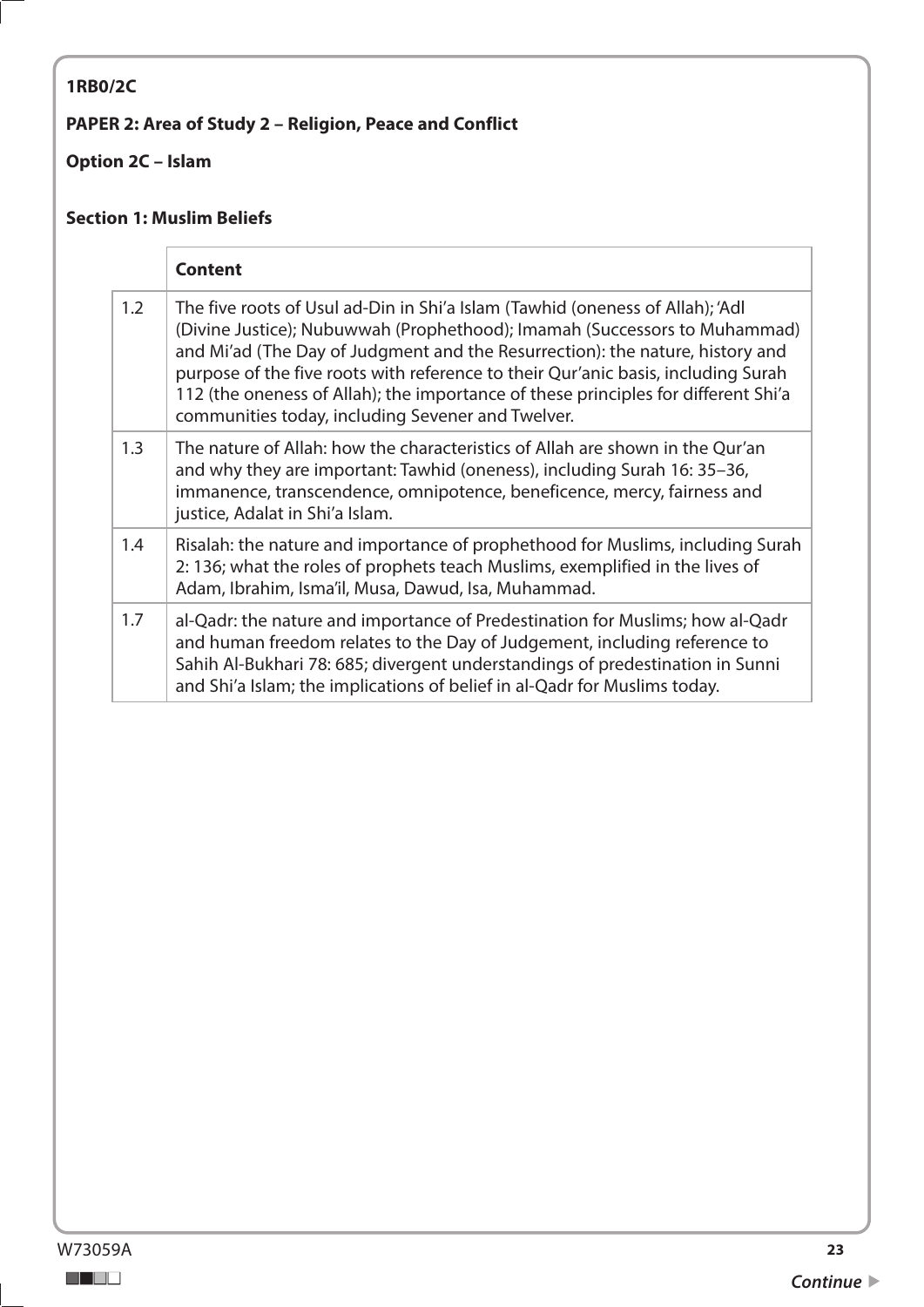|        | <b>Section 3: Living the Muslim Life</b>                                                                                                                                                                                                                                                                                                                                                                     |  |
|--------|--------------------------------------------------------------------------------------------------------------------------------------------------------------------------------------------------------------------------------------------------------------------------------------------------------------------------------------------------------------------------------------------------------------|--|
|        | <b>Content</b>                                                                                                                                                                                                                                                                                                                                                                                               |  |
| 3.2    | Shahadah as one of the Five Pillars: the nature, role and significance of Shahadah<br>for Sunni and Shi'a Muslims, including reference to Surah 3: 17-21; why reciting<br>Shahadah is important for Muslims, and its place in Muslim practice today.                                                                                                                                                         |  |
| $3.3*$ | Salah as one of the Five Pillars, including reference to Surah 15: 98-99 and<br>29: 45: the nature, history, significance and purpose of Salah for Sunni and<br>Shi'a Muslims, including different ways of understanding them; how Salah is<br>performed, including ablution, times, directions, movements and recitations, in<br>the home and mosque and Jummah prayer.                                     |  |
| 3.4    | Sawm as one of the Five Pillars: the nature, role, significance and purpose of<br>fasting during Ramadan, including Surah 2: 183-185; those who are excused<br>from fasting and why; the significance of the Night of Power: the nature, history<br>and purpose of the Night of Power; why Laylat al-Qadr is important for Muslims<br>today.                                                                 |  |
| 3.8    | The nature, origins, activities, meaning and significance of the celebration/<br>commemoration of Id-ul-Adha, with reference to Surah 37: 77-111, and Id-ul-<br>Fitr in Sunni Islam, with reference to their place within Shi'a Islam; and Id-ul-<br>Ghadeer, with reference to Hadith and the interpretation of Surah 5: 3, and<br>Ashura in Shi'a Islam, with reference to their place within Sunni Islam. |  |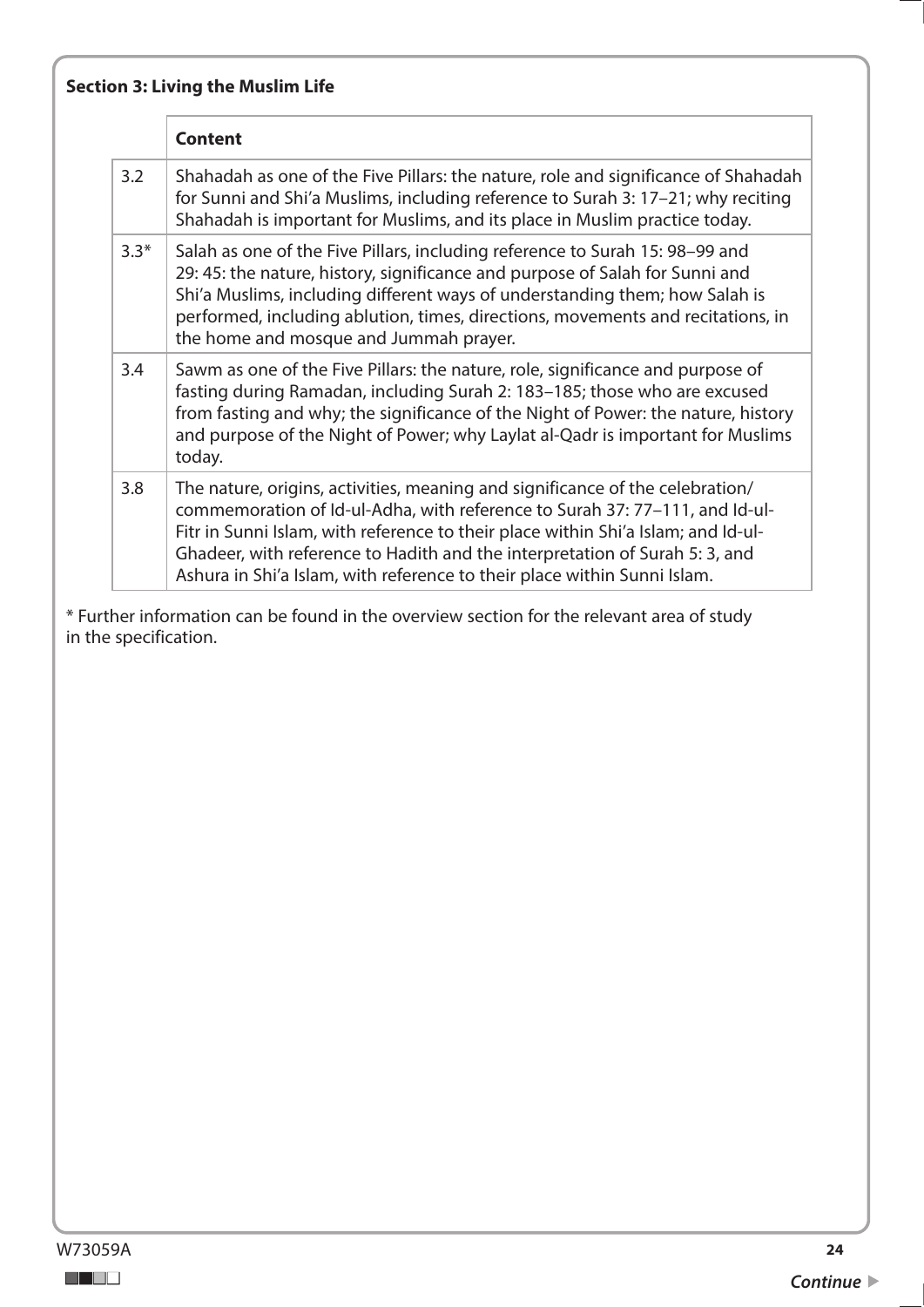#### <span id="page-24-0"></span>**1RB0/2D**

#### **PAPER 2: Area of Study 2 – Religion, Peace and Conflict**

#### **Option 2D – Buddhism**

#### **Section 1: Buddhist Beliefs**

|        | <b>Content</b>                                                                                                                                                                                                                                                                                                                                                                                                                                                     |
|--------|--------------------------------------------------------------------------------------------------------------------------------------------------------------------------------------------------------------------------------------------------------------------------------------------------------------------------------------------------------------------------------------------------------------------------------------------------------------------|
| 1.3    | First Noble Truth, including reference to the Dhammacakkappavattana Sutta:<br>the nature of dukkha; Buddhist teachings about suffering; the different types<br>of suffering as pain, fabrication and change; the importance of suffering for<br>Buddhists today.                                                                                                                                                                                                   |
| $1.5*$ | Third Noble Truth, including reference to the Dhammacakkappavattana Sutta:<br>the nature of nirodha and the cessation of tanha; Buddhist teachings about the<br>ending of desire; the nature of the cycle of samsara; different understandings of<br>nibbana and enlightenment and their importance for Buddhists today.                                                                                                                                           |
| 1.6    | Fourth Noble Truth including reference to the Dhammacakkappavattana<br>Sutta: the nature of The Middle Way - magga; Buddhist teachings about the<br>Eightfold Path leading to nibbana; the Threefold Way: the nature, purpose and<br>importance of sila (ethics), samadhi (meditation) and panna (wisdom); divergent<br>understandings of the importance Eightfold Path and the Threefold Way for<br>Buddhist life today.                                          |
| 1.7    | Human life: divergent Buddhist understandings of the nature and importance<br>of The Five Khandas (aggregates), including the Khandha Sutta; divergent<br>Buddhist understandings of the nature and importance of sunnata,<br>tathagatagarbha, Buddha-nature; divergent Buddhist understandings of the<br>nature and importance of Arahant and Bodhisattva Ideals; divergent Buddhist<br>understandings of the nature and history of Buddhahood and the Pure Land. |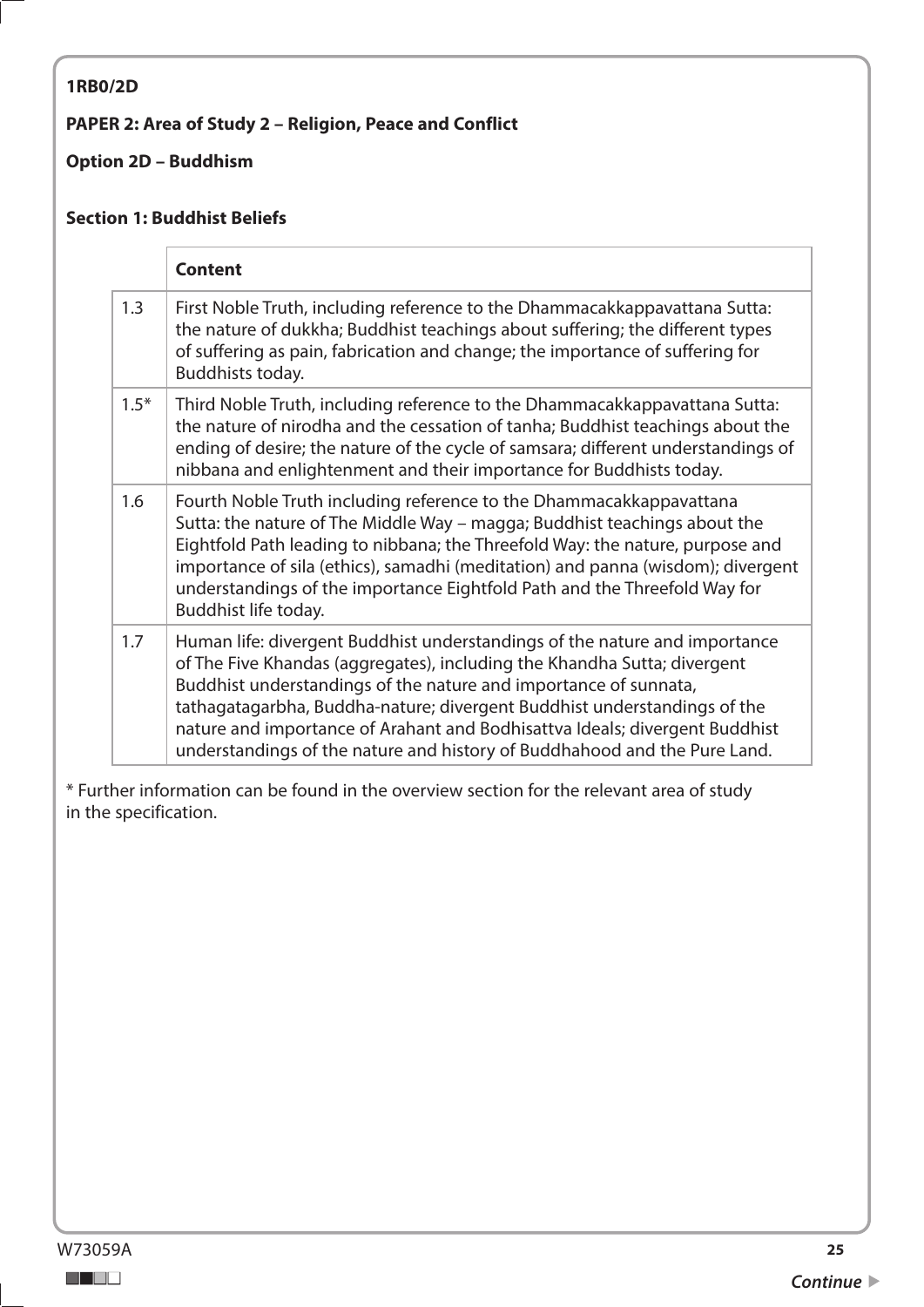|     | <b>Content</b>                                                                                                                                                                                                                                                                                                                                                                                         |
|-----|--------------------------------------------------------------------------------------------------------------------------------------------------------------------------------------------------------------------------------------------------------------------------------------------------------------------------------------------------------------------------------------------------------|
| 3.2 | Chanting: the nature, purpose and role of chanting in Buddhism as a devotional<br>practice and to gain mental concentration, including Dhammapada 1-2,<br>confidence and joy; the divergent understandings of the importance of chanting<br>in Buddhist life today, with reference to Theravada Buddhism, including Tiratana:<br>Dhammapada 190, and Mahayana Buddhism, including Nam Myoho Renge Kyo. |
| 3.3 | Mantra recitation: divergent understandings of the nature, purpose, role<br>and importance of mantra recitation with reference to Theravada Buddhism,<br>including Namo Buddhaya ("Homage to the Buddha"), and Mahayana Buddhism;<br>the nature and purpose of using sacred syllables, devotional articles, offerings<br>and mala beads, and why they are used in different schools of Buddhism.       |
| 3.5 | How and why objects of devotion are used within different Buddhist places of<br>worship, buddharupas, including reference to Vakkali Sutta, shrine, Bodhi tree;<br>divergent understandings of why devotional objects are important in Buddhism<br>today.                                                                                                                                              |
| 3.7 | Death and mourning rituals and ceremonies: the divergent celebration and<br>significance of the ceremonies in Buddhist communities and to Buddhists;<br>the distinct significance of the rituals associated with death and mourning in<br>Theravada communities and in Japan and Tibet, with reference to the Tibetan<br>Book of the Dead.                                                             |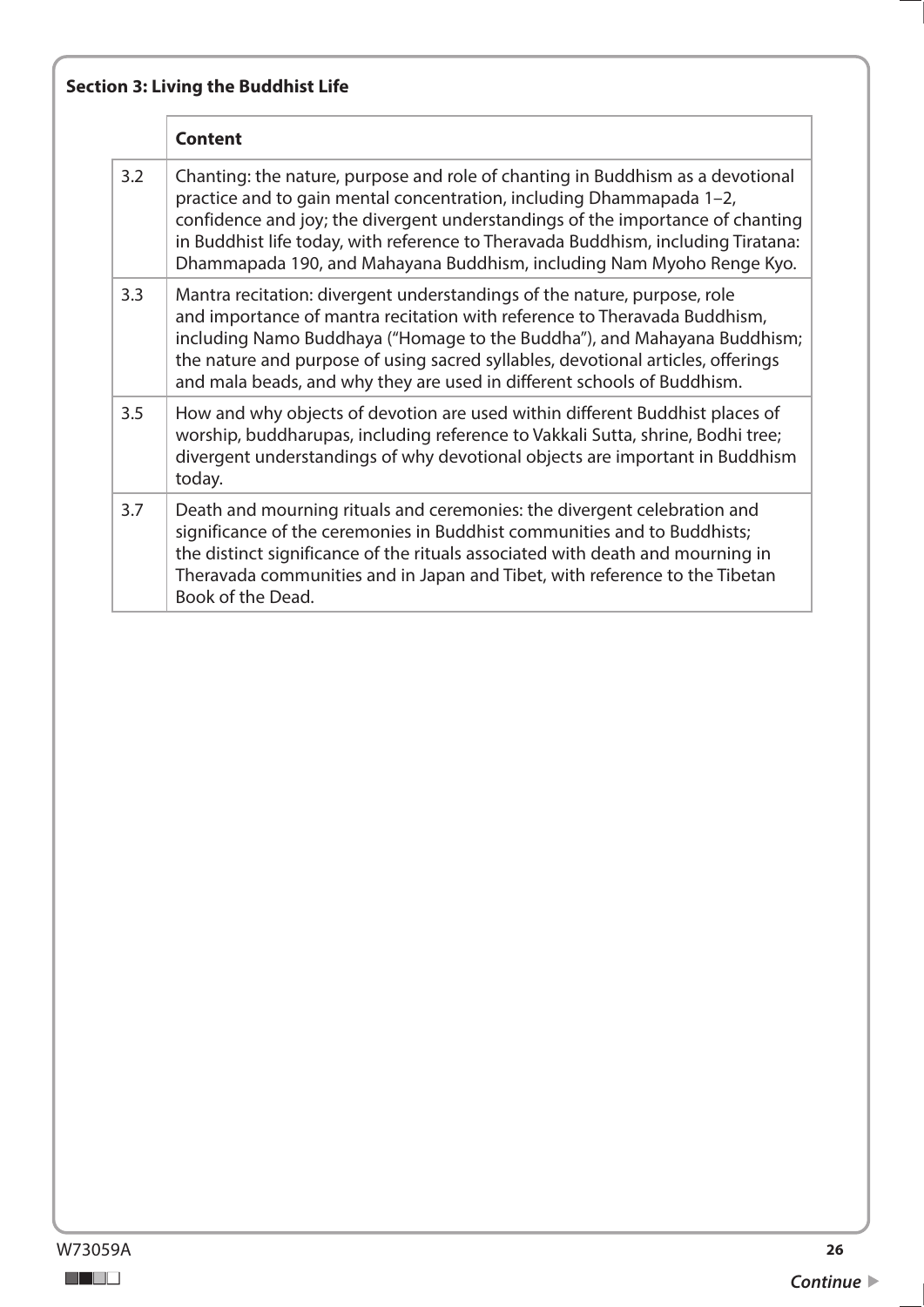#### <span id="page-26-0"></span>**1RB0/2E**

#### **PAPER 2: Area of Study 2 – Religion, Peace and Conflict**

#### **Option 2E – Hinduism**

#### **Section 1: Hindu Beliefs**

|        | <b>Content</b>                                                                                                                                                                                                                                                                                                                                                                                                                                       |
|--------|------------------------------------------------------------------------------------------------------------------------------------------------------------------------------------------------------------------------------------------------------------------------------------------------------------------------------------------------------------------------------------------------------------------------------------------------------|
| 1.3    | Three aspects of the divine – Brahman, Antaryami and Bhagavan; the nature and<br>significance of the divine as Brahman (everywhere and non-personal), Antaryami<br>(within the heart) and Bhagavan (beyond, as a personal loving God); how the<br>three aspects are shown in Hindu scriptures, including Mundaka Upanishad 2.1;<br>why belief in the three aspects of the divine are important in Hindu life and for<br>religious pluralism today.   |
| 1.4    | Manifestations of the Divine: the nature and importance of how the deities are<br>shown in Hindu scriptures; avatars and murti; the nature and role of male deities:<br>divergent understandings of the importance of Vishnu (including Rig Veda 1.22)<br>and Shiva; the nature and role of the female force, Shakti, including Parvati and<br>Lakshmi.                                                                                              |
| $1.5*$ | The nature of the individual and life within Hinduism: the nature and<br>importance of the atman (eternal self), karma, the cycle of samsara, moksha;<br>divergent Hindu understandings of the nature of the individual and life,<br>including interpretations of Brihadaranyaka Upanishad 4.4; why beliefs about<br>the atman, karma, samsara and moksha are important for Hindus today                                                             |
| 1.8    | Hindu cosmology: the nature of the Hindu cosmology as shown in Hindu<br>scriptures, including Rig Veda 10:129; the nature and importance of the cycle of<br>four ages (yugas), including descriptions of the Kali Yuga in the Mahabharata,<br>many worlds and their diverse inhabitants; the nature and divergent<br>understandings of the importance of the concepts of prakriti (matter/nature),<br>triguna (three qualities) and maya (illusion). |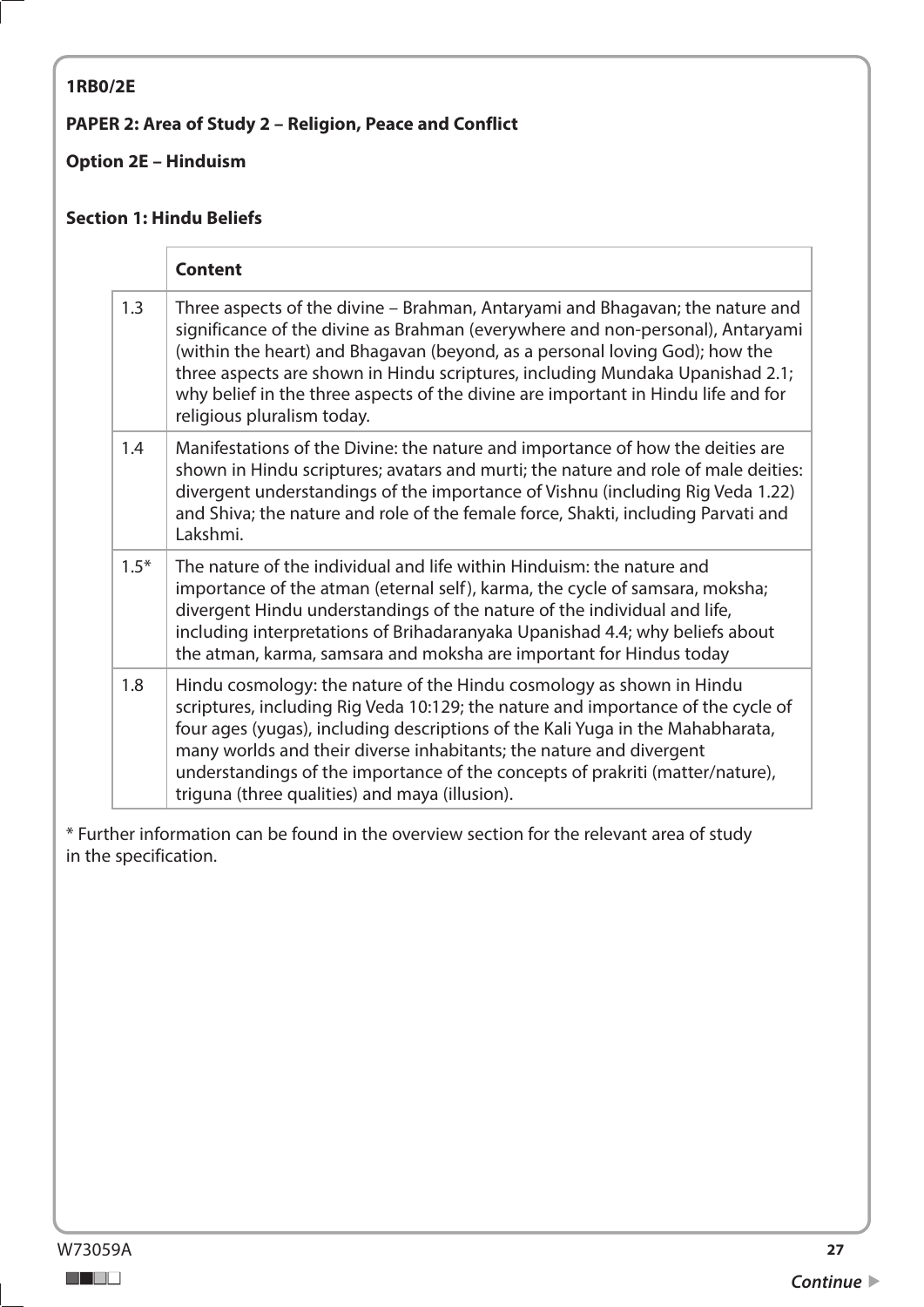|        | <b>Content</b>                                                                                                                                                                                                                                                                                                                                                                        |
|--------|---------------------------------------------------------------------------------------------------------------------------------------------------------------------------------------------------------------------------------------------------------------------------------------------------------------------------------------------------------------------------------------|
| 3.3    | The importance of Hindu places of worship: the nature, features of use and<br>purpose of worship in different places, including in the temple, in the home,<br>outside, including shrines and festival celebration and in the space of the heart,<br>with reference to interpretations of Bhagavad Gita 9.13-27; the benefits for<br>Hindus of having different places to worship in. |
| $3.4*$ | The nature and purpose of prayer in the temple and the home: the nature,<br>features of use and purpose of the different forms of worship, including<br>meditation, puja, havan, darshan, arti, bhajan, kirtan and japa, with reference<br>to interpretations of Bhagavad Gita 6.44-47; divergent understandings of the<br>benefits for Hindus of having different forms of worship.  |
| 3.7    | Hindu environmental projects: divergent understandings of the nature, purpose<br>and significance of environmental care for Hindus; the importance of care for<br>rivers and sacred places for Hindus; how Hindus care for the environment,<br>examples of what they do and why, including reference to cow protection,<br>including interpretations of Rig Veda 10.87.16-19.         |
| 3.8    | Hindu charity work: the nature and purpose of charity for Hindus; Hindu<br>teachings about charity; the work of one named Hindu charity working to<br>promote wellbeing, social inclusion and women's rights, what it does and why,<br>including interpretations of Bhagavad Gita 3:10-12.                                                                                            |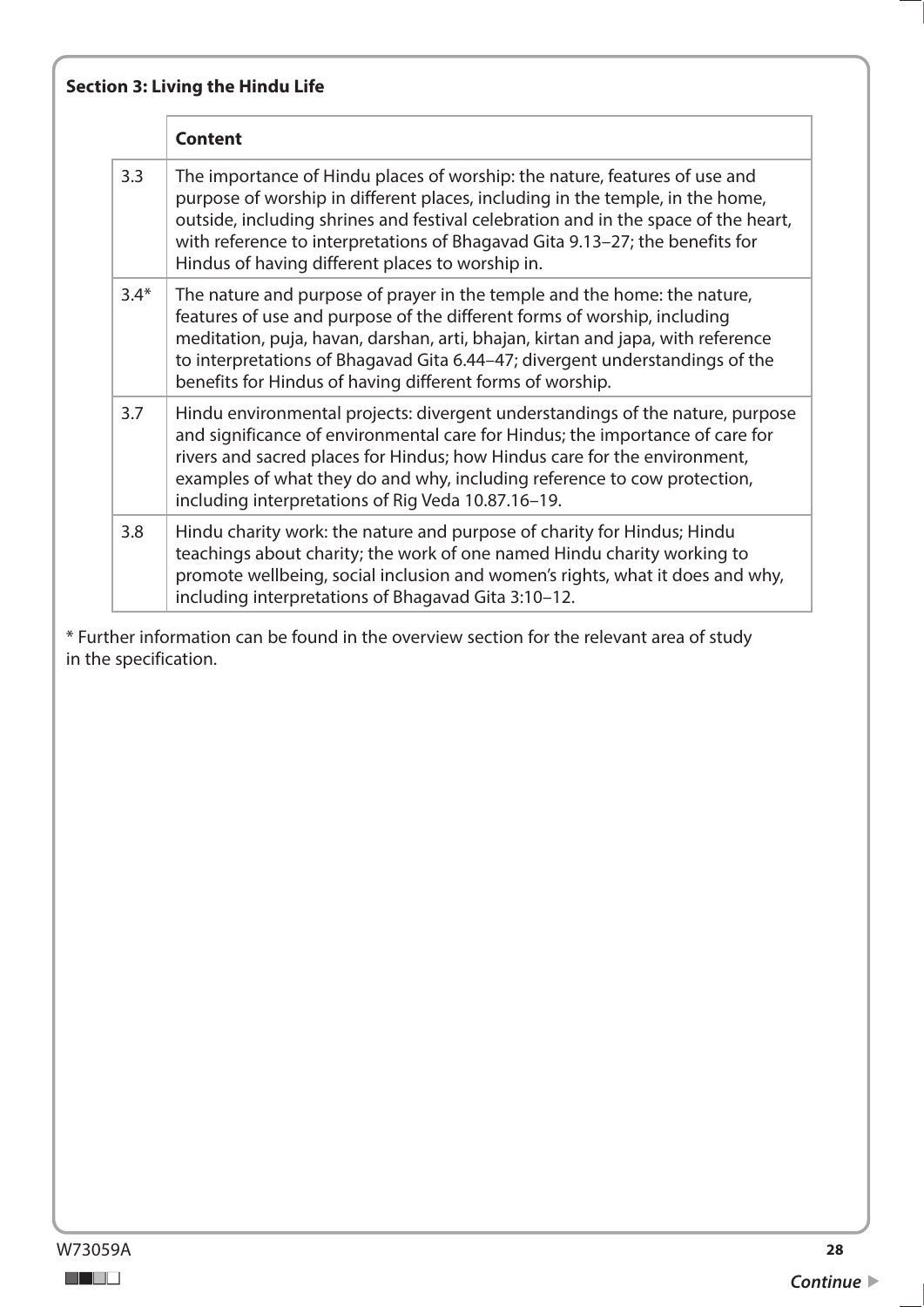# <span id="page-28-0"></span>**1RB0/2F**

## **PAPER 2: Area of Study 2 – Religion, Peace and Conflict**

## **Option 2F – Judaism**

#### **Section 1: Jewish Beliefs**

|     | <b>Content</b>                                                                                                                                                                                                                                                                                                                                                                                                                                       |
|-----|------------------------------------------------------------------------------------------------------------------------------------------------------------------------------------------------------------------------------------------------------------------------------------------------------------------------------------------------------------------------------------------------------------------------------------------------------|
| 1.2 | The nature and importance of Shekhinah: how the divine presence is shown in<br>the Torah and why it is important including interpretations of 2 Chronicles $7:1-3$ ;<br>the divergent understandings of Shekhinah found in different forms of Orthodox<br>Judaism and the importance of them for Jews today.                                                                                                                                         |
| 1.3 | The nature and purpose of the Messiah: how messiahship is shown in the<br>scriptures, including Jeremiah 23:5-8; the nature and significance of the<br>Messianic Age and the Jewish responsibility to bring it about; divergent<br>understandings of the Messiah in different forms of Orthodox and Reform<br>Judaism and the importance of them for Jewish people today.                                                                            |
| 1.6 | Sanctity of life: the nature and importance of Pikuach Nefesh (primacy of life);<br>why human life is holy by Jewish people; how life is shown as special and<br>taking precedence over everything, including Talmud Yoma 83-84; divergent<br>understandings of how and why the principle of Pikuach Nefesh is applied by<br>Jews today.                                                                                                             |
| 1.7 | Moral principles and the Mitzvot: the nature and importance of the Mitzvot,<br>including reference to the Mishneh Torah of Maimonides: Sefer Madda; the<br>importance of the relationship between keeping the Mitzvot and free will; the<br>Mitzvot between humans and the Almighty, and between humans; divergent<br>understandings of the importance of the Mitzvot between the Almighty and<br>humans, and between humans, for Jewish life today. |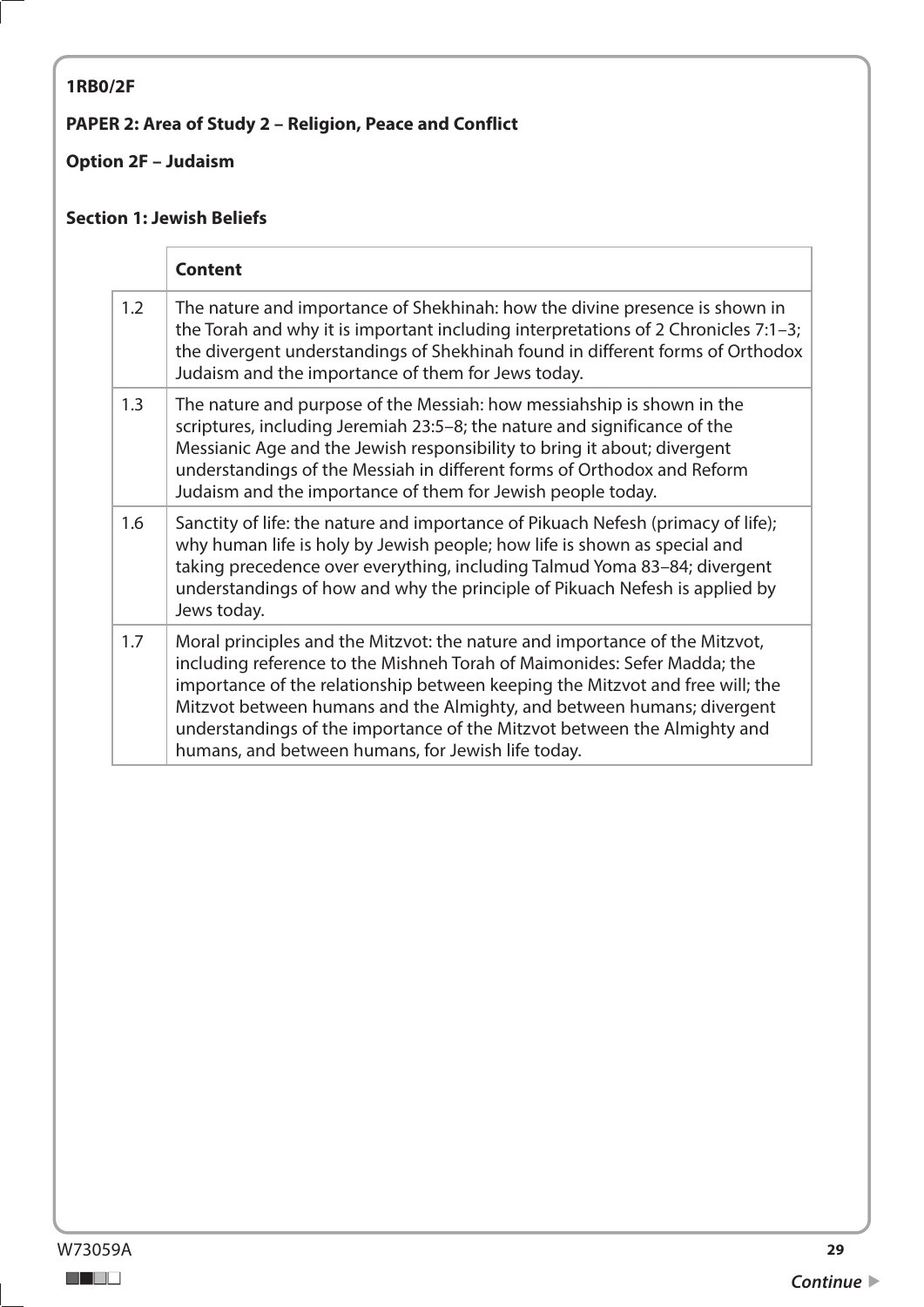# **Section 3: Living the Jewish Life**

|     | <b>Content</b>                                                                                                                                                                                                                                                                                                                                                                                                                                                                                                       |
|-----|----------------------------------------------------------------------------------------------------------------------------------------------------------------------------------------------------------------------------------------------------------------------------------------------------------------------------------------------------------------------------------------------------------------------------------------------------------------------------------------------------------------------|
| 3.1 | The nature and purpose of Jewish public acts of worship: the nature, features<br>and purpose of Jewish public worship, including interpretations of Psalm<br>116:12-19; the nature, features and importance of synagogue services for the<br>Jewish community and the individual.                                                                                                                                                                                                                                    |
| 3.3 | The nature and purpose of prayer in the home and of private prayer: the nature,<br>features and purpose of prayer three times a day; the importance of having<br>different forms of prayers, including interpretations of Psalm 55:16-23.                                                                                                                                                                                                                                                                            |
| 3.5 | The importance of ritual for Jews today: the nature, features and purpose of the<br>birth including Brit Milah, marriage, Bar and Bat Mitzvah ceremonies, including<br>interpretations of Genesis 21:1-8, Genesis 17 and Leviticus 12; the nature,<br>purpose and importance of mourning ceremonies; the distinct importance of<br>the funeral, shiva, avelut and yahrzeit for Jews today; divergent understandings<br>of the importance of each ritual for different forms of Orthodox and Reform<br>Judaism today. |
| 3.8 | Features of the synagogue: the nature, history and purpose of the different<br>design of the synagogues in Liberal, Reform and Orthodox Judaism, including<br>facing Jerusalem, layout of seating the Ark and the bimah and with reference<br>to Proverbs 14:28; how and why the synagogue is used by the different<br>communities, including reference to Exodus 27:20-21; how and why objects of<br>devotion are used within the synagogues including a yad, Torah Scroll, ner tamid<br>and menorah.               |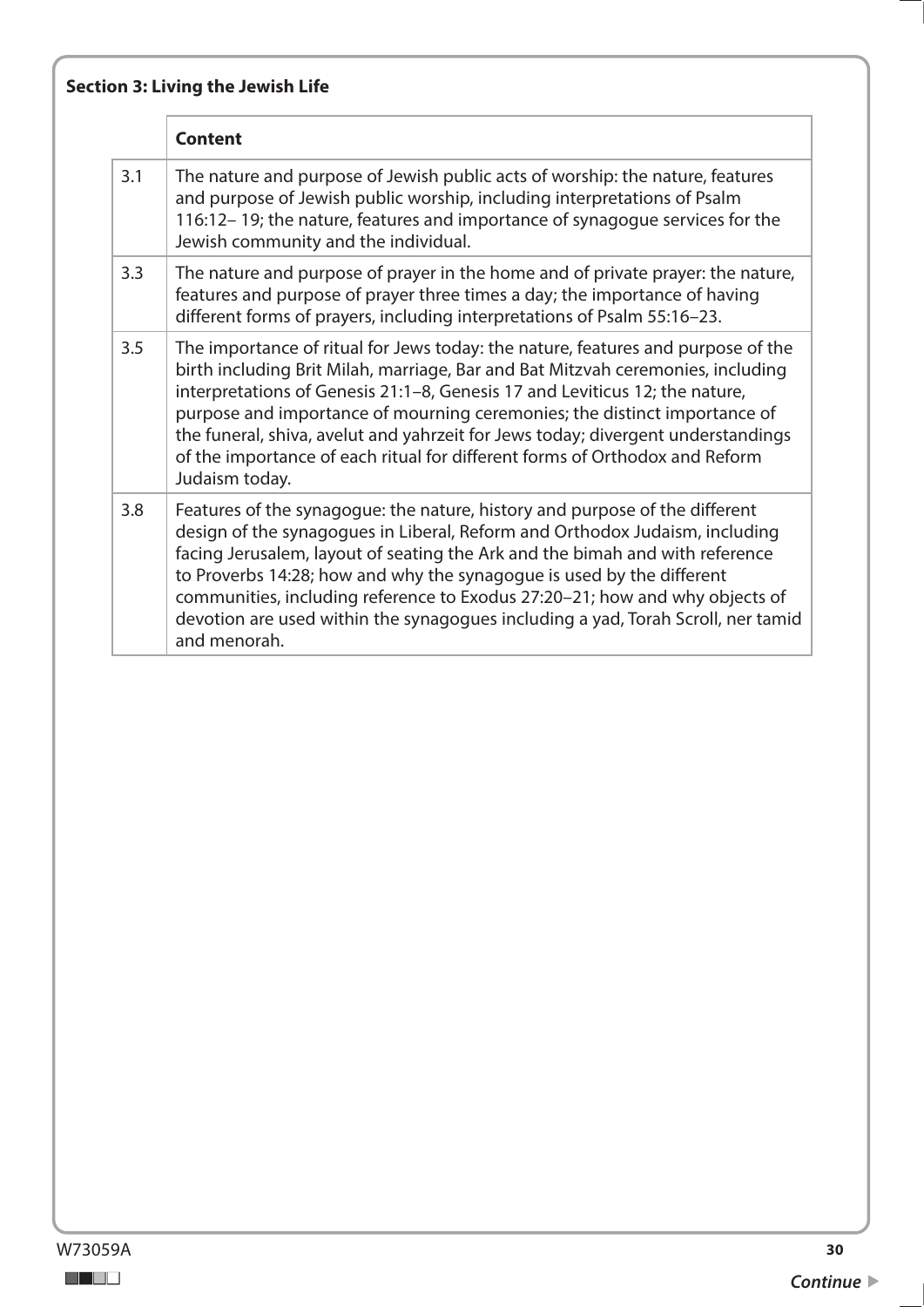## <span id="page-30-0"></span>**1RB0/2G**

## **PAPER 2: Area of Study 2 – Religion, Peace and Conflict**

## **Option 2G – Sikhism**

#### **Section 1: Sikh Beliefs**

|     | <b>Content</b>                                                                                                                                                                                                                                                                                                                                                     |
|-----|--------------------------------------------------------------------------------------------------------------------------------------------------------------------------------------------------------------------------------------------------------------------------------------------------------------------------------------------------------------------|
| 1.1 | The nature of God: how the characteristics of God are shown in the Mool Mantar,<br>Guru Granth Sahib 1, and why the characteristics are important and why the<br>Mool Mantar is significant for Sikhs.                                                                                                                                                             |
| 1.5 | Purpose of life: the nature and importance of being gurmukh (God-centred) not<br>manmukh (self-centred) and the elimination of haumai – (ego/pride) including<br>reference to Guru Granth Sahib 125 and 226; what actions make a gurmukh<br>Sikh; divergent understandings of why being gurmukh and eliminating haumai<br>is important in Sikh life today.         |
| 1.6 | The oneness of humanity: how the equality of all humans is shown in the Guru<br>Granth Sahib, including Guru Granth Sahib 349, in stories from the lives of the<br>Gurus, including the example of Mai Bhago, and the appointment of women<br>as teachers, and in Sikh life today; how and why complete equality of men and<br>women is important for Sikhs today. |
| 1.8 | Sangat: the nature and history of the sangat; divergent understandings of<br>why the sangat is important for Sikhs, including Guru Granth Sahib 1316; the<br>concept of Sat Sangat and divergent understandings of its significance for Sikhs;<br>problems for Sikhs living without a sangat.                                                                      |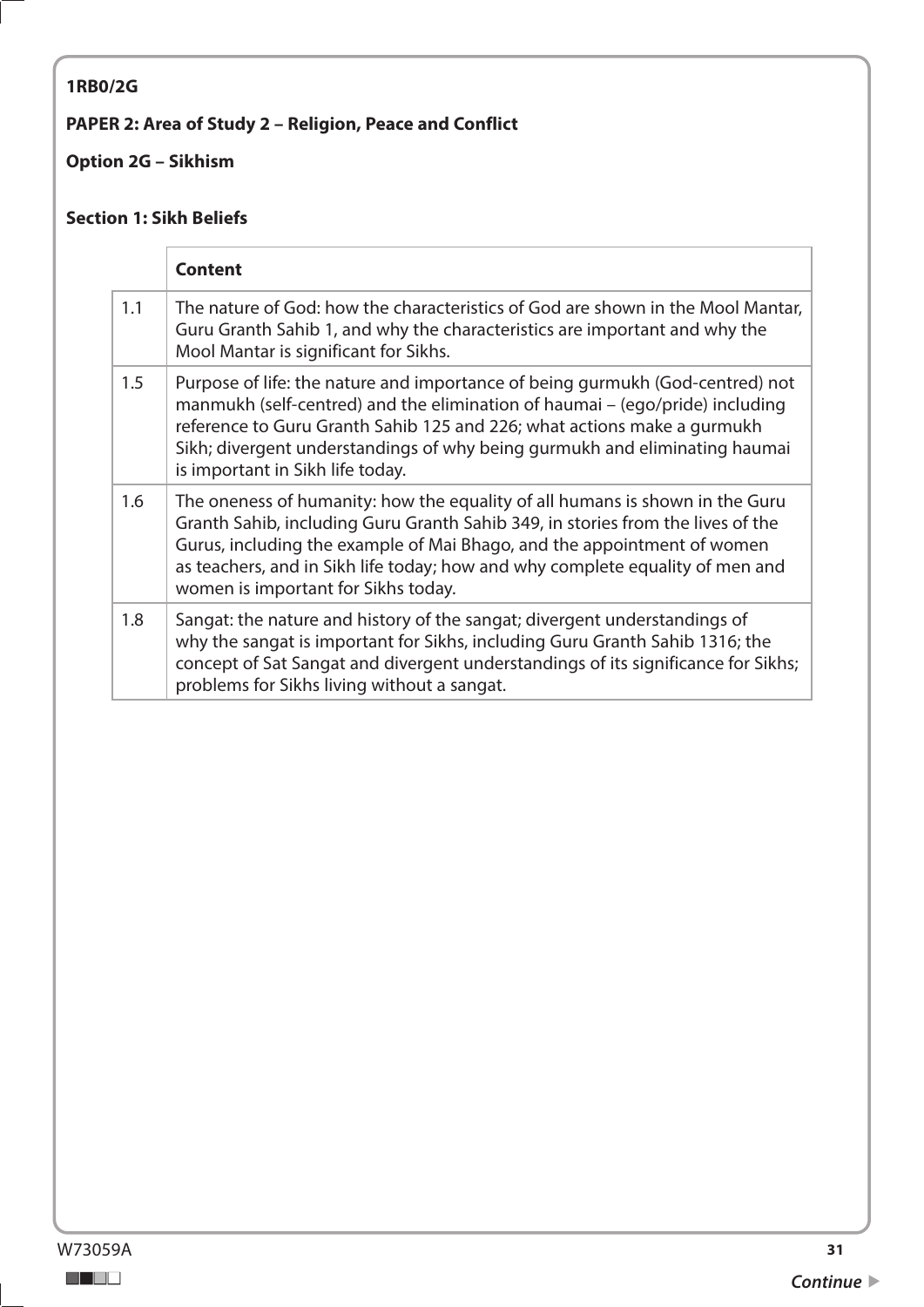# **Section 3: Living the Sikh Life**

|     | <b>Content</b>                                                                                                                                                                                                                                                                                                                                                                                                                                                    |
|-----|-------------------------------------------------------------------------------------------------------------------------------------------------------------------------------------------------------------------------------------------------------------------------------------------------------------------------------------------------------------------------------------------------------------------------------------------------------------------|
| 3.3 | Langar: the history of langar including Guru Granth Sahib 967; the nature and<br>purposes of langar; the significance of langar for Sikhs today, especially as an<br>expression of sewa.                                                                                                                                                                                                                                                                          |
| 3.4 | Nam Japna – Meditating on the name of God: the nature and significance of<br>Nam Japna; diverse ways in which the Nam Japna is used in the gurdwara and in<br>Sikh daily life, including Guru Granth Sahib 1142.                                                                                                                                                                                                                                                  |
| 3.7 | Gurpurbs and Commemorations: divergent understandings of the nature,<br>history and purpose of gurpurbs and commemorations; why they are important<br>for Sikhs today; the origins and meaning gurpurbs, including Guru Nanak's<br>birthday, Vaisakhi, including reference to the account of the events found in<br>Gurbilas Patshahi 10, Divali: the origins and meaning of commemorations,<br>including the martyrdom of Guru Arjan and Guru Tagh Bahadur Ji.   |
| 3.8 | Birth and naming rituals and ceremonies: the celebration and significance of<br>Naam Karan and Hukamnama; the significance of Amrit sanskar (the initiation<br>ceremony) for Sikh families, including reference to the Rahit Maryada Chapters<br>11 and 13; divergent understandings of these ceremonies between khalsa and<br>non-khalsa Sikhs; the significance of the names Singh and Kaur in the naming<br>and Amrit ceremonies, and for Sikh identity today. |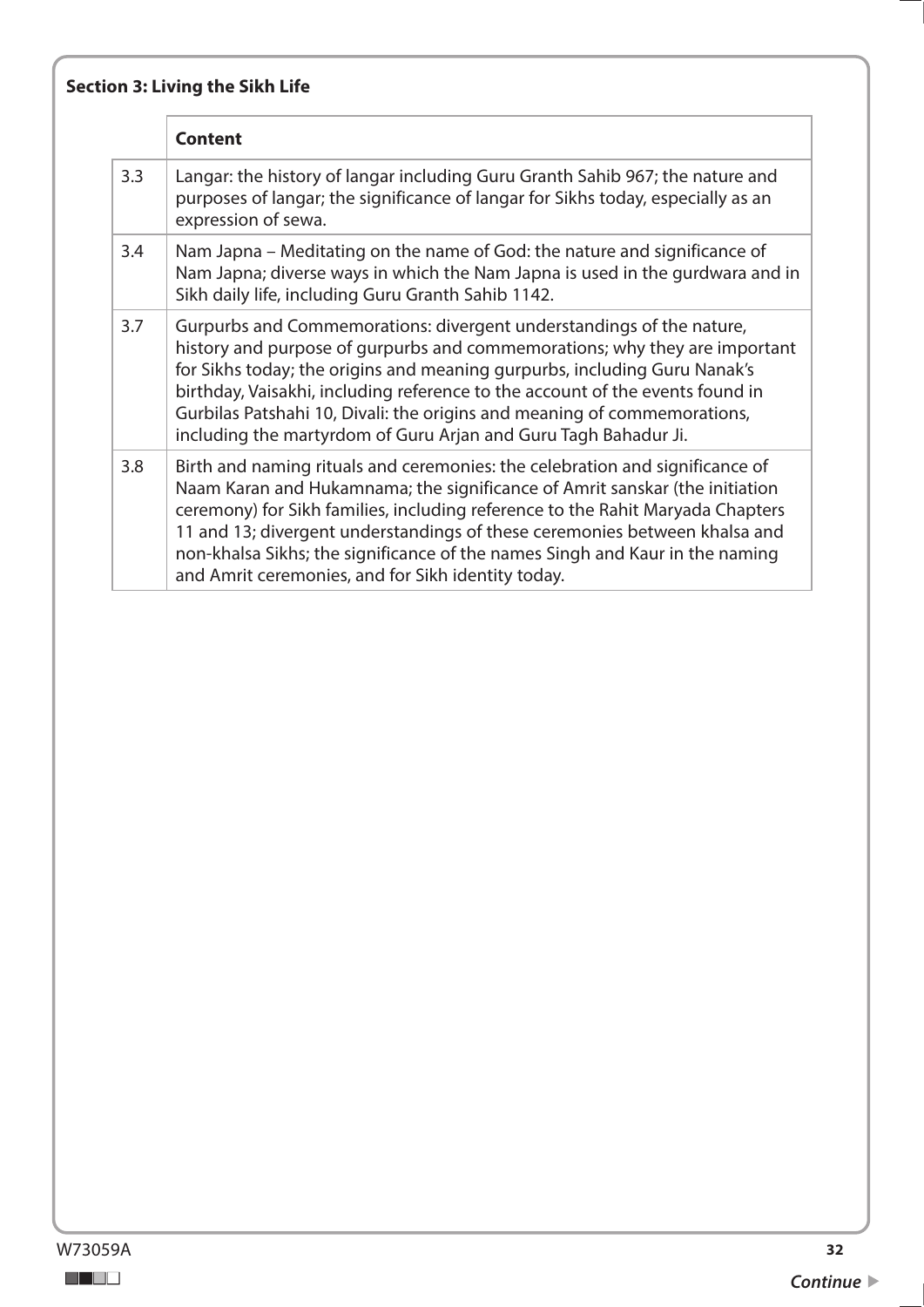#### <span id="page-32-0"></span>**1RB0/3A**

#### **PAPER 3: Area of Study 3 – Religion, Philosophy and Social Justice**

#### **Option 3A – Catholic Christianity**

#### **Section 1: Catholic Beliefs**

|        | <b>Content</b>                                                                                                                                                                                                                                                                                                                                                                                                            |
|--------|---------------------------------------------------------------------------------------------------------------------------------------------------------------------------------------------------------------------------------------------------------------------------------------------------------------------------------------------------------------------------------------------------------------------------|
| 1.3    | Creation: the nature and significance of the biblical account of Creation<br>including Genesis 1-3; and how it may be understood in divergent ways in<br>Christianity, including reference to literal and metaphorical interpretations; the<br>significance of the Creation account for Catholics in understanding the nature<br>and characteristics of God especially as Creator, benevolent, omnipotent and<br>eternal. |
| 1.5    | The Incarnation: Jesus as incarnate Son, the divine Word, including John 1, both<br>fully God and fully human; the scriptural origins of this belief, including John<br>1:1 – 18 and its importance for Catholics today.                                                                                                                                                                                                  |
| 1.6    | The events in the Paschal Mystery: Catholic teachings about the life, death,<br>resurrection and ascension of Jesus, including reference to Luke 24; the<br>redemptive efficacy of these events and their significance for Catholics today.                                                                                                                                                                               |
| $1.8*$ | Catholic beliefs about eschatology: life after death; the nature of resurrection,<br>judgement, heaven, hell and purgatory, including reference to John 11:17-27<br>and 2 Corinthians 5:1-10; divergent Christian beliefs about life after death, with<br>reference to purgatory and the nature of resurrection; why belief in life after<br>death is important for Catholics today.                                      |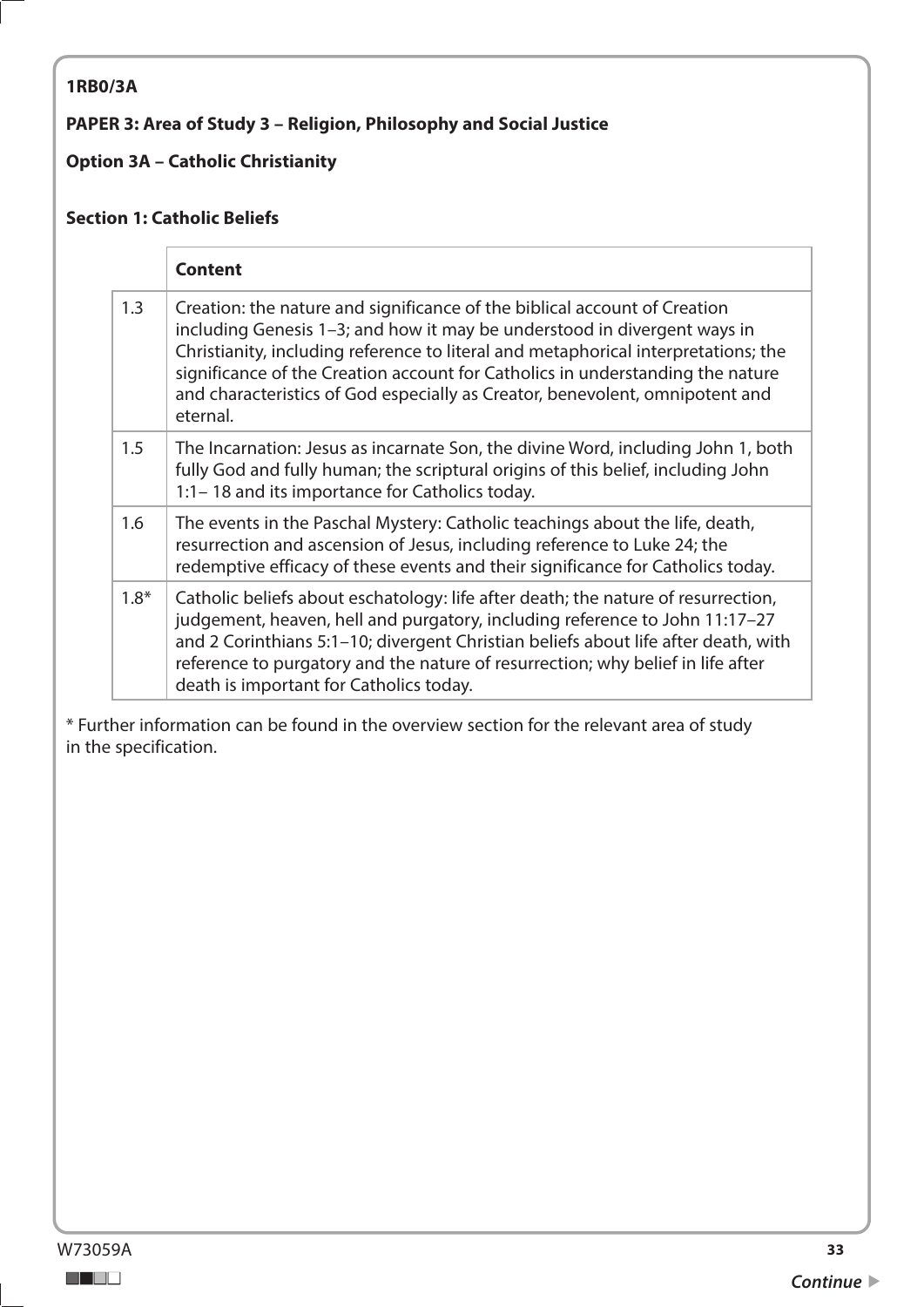|     | <b>Content</b>                                                                                                                                                                                                                                                                                                                                                                                                                                          |
|-----|---------------------------------------------------------------------------------------------------------------------------------------------------------------------------------------------------------------------------------------------------------------------------------------------------------------------------------------------------------------------------------------------------------------------------------------------------------|
| 3.1 | The sacramental nature of reality: Catholic teachings about how the whole of<br>creation manifests the presence of God; the meaning and effects of each of the<br>seven sacraments, including Catechism of the Catholic Church 1210-1211; the<br>practice and symbolism of each sacrament; how sacraments communicate the<br>grace of God; divergent Christian attitudes to sacraments, including reference to<br>Orthodox and Protestant Christianity. |
| 3.4 | Prayer as the 'raising of hearts and minds to God': the nature and significance<br>of different types of prayer; the Lord's Prayer, including Matthew 6:5-14, set<br>(formulaic) prayers and informal (extempore) prayer; when each type might be<br>used and why; the importance of prayer and the importance for Catholics of<br>having different types of worship.                                                                                   |
| 3.5 | The role and importance of forms of popular piety: the nature and significance<br>of of the Rosary, Eucharistic adoration and Stations of the Cross; how each of<br>these might be used and why; the importance of having different types of<br>worship for Catholics, including reference to Catechism of the Catholic Church<br>1674-1676; divergent Christian attitudes to these forms of piety.                                                     |
| 3.7 | Catholic Social Teaching: how Catholic Social Teaching reflects the teaching to<br>show love of neighbour; Catholic teaching on justice, peace and reconciliation,<br>Evangelii Gaudium paragraphs 182-237 - The inclusion of the poor in society;<br>How these teachings might be reflected in the lives of individual Catholics<br>including reference to Matt 25: 31 -46 (sheep and goats); the work of CAFOD,<br>what it does and why.              |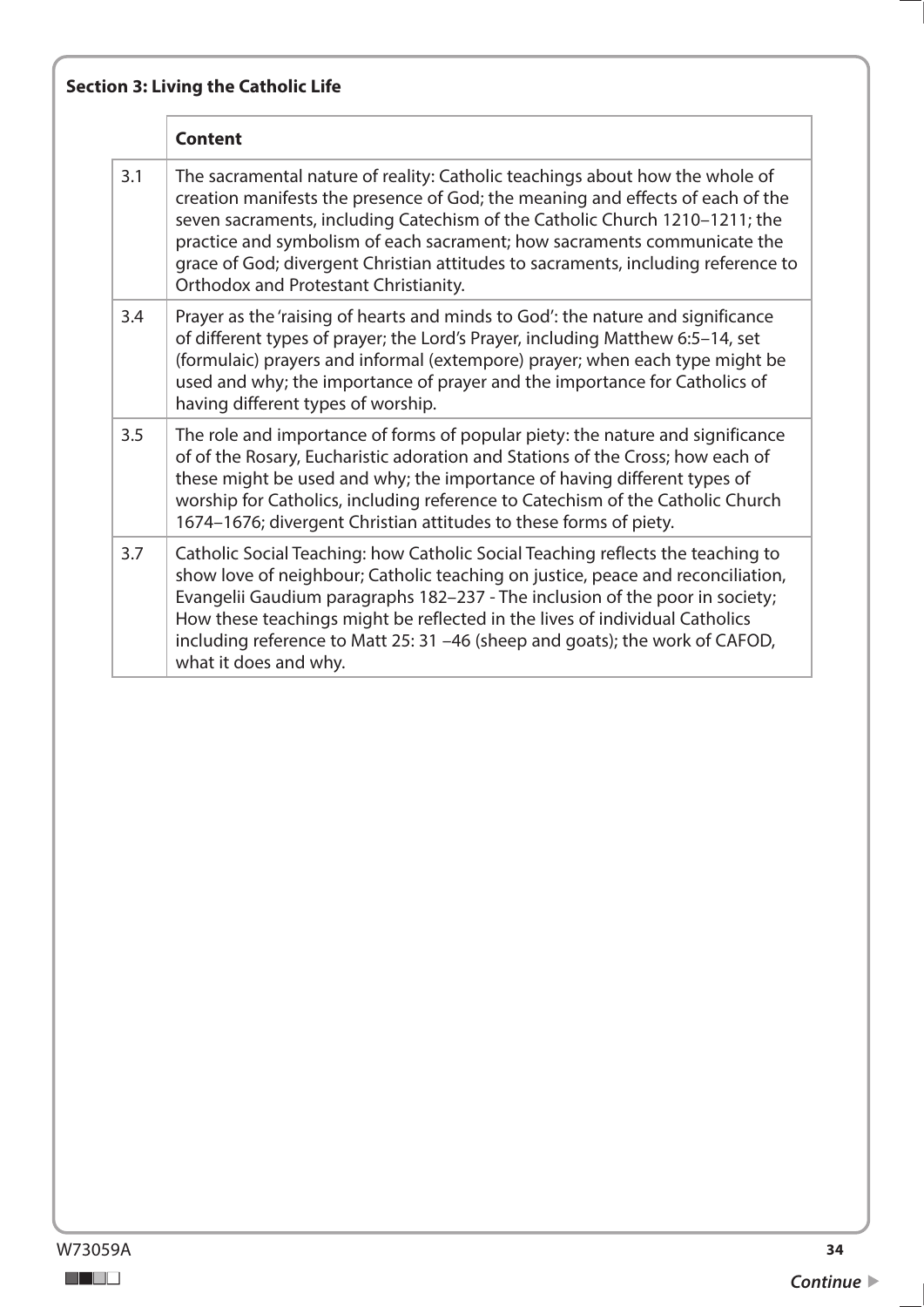#### <span id="page-34-0"></span>**1RB0/3B**

#### **PAPER 3: Area of Study 3 – Religion, Philosophy and Social Justice**

#### **Option 3B – Christianity**

#### **Section 1: Christian Beliefs**

|        | <b>Content</b>                                                                                                                                                                                                                                                                                                                                                                                                                                             |
|--------|------------------------------------------------------------------------------------------------------------------------------------------------------------------------------------------------------------------------------------------------------------------------------------------------------------------------------------------------------------------------------------------------------------------------------------------------------------|
| 1.2    | The creation of the universe and of humanity: the biblical account of Creation<br>and divergent ways in which it may be understood by Christians, including as<br>literal and metaphorical; the role of the Word and Spirit in Creation, including<br>John 1:1-18 and Genesis 1-3; the importance of Creation for Christians today.                                                                                                                        |
| 1.3    | The Incarnation: the nature and importance of the person of Jesus Christ as the<br>incarnate Son of God; the biblical basis of this teaching, including John 1:1-18<br>and 1 Timothy 3:16 and its significance for Christians today.                                                                                                                                                                                                                       |
| $1.6*$ | Christian eschatology: divergent Christian teachings about life after death,<br>including the nature and significance of resurrection, judgement, heaven, and<br>hell and purgatory, with reference to the 39 Articles of Religion and Catholic<br>teachings; how beliefs about life after death are shown in the Bible, including<br>reference to 2 Corinthians 5:1-10 and divergent understandings as to why they<br>are important for Christians today. |
| 1.8    | Divergent solutions offered to the problem of evil/suffering and a loving and<br>righteous God: biblical, theoretical and practical, including reference to Psalm<br>119, Job, free will, vale of soul-making, prayer, and charity; the success of<br>solutions to the problem.                                                                                                                                                                            |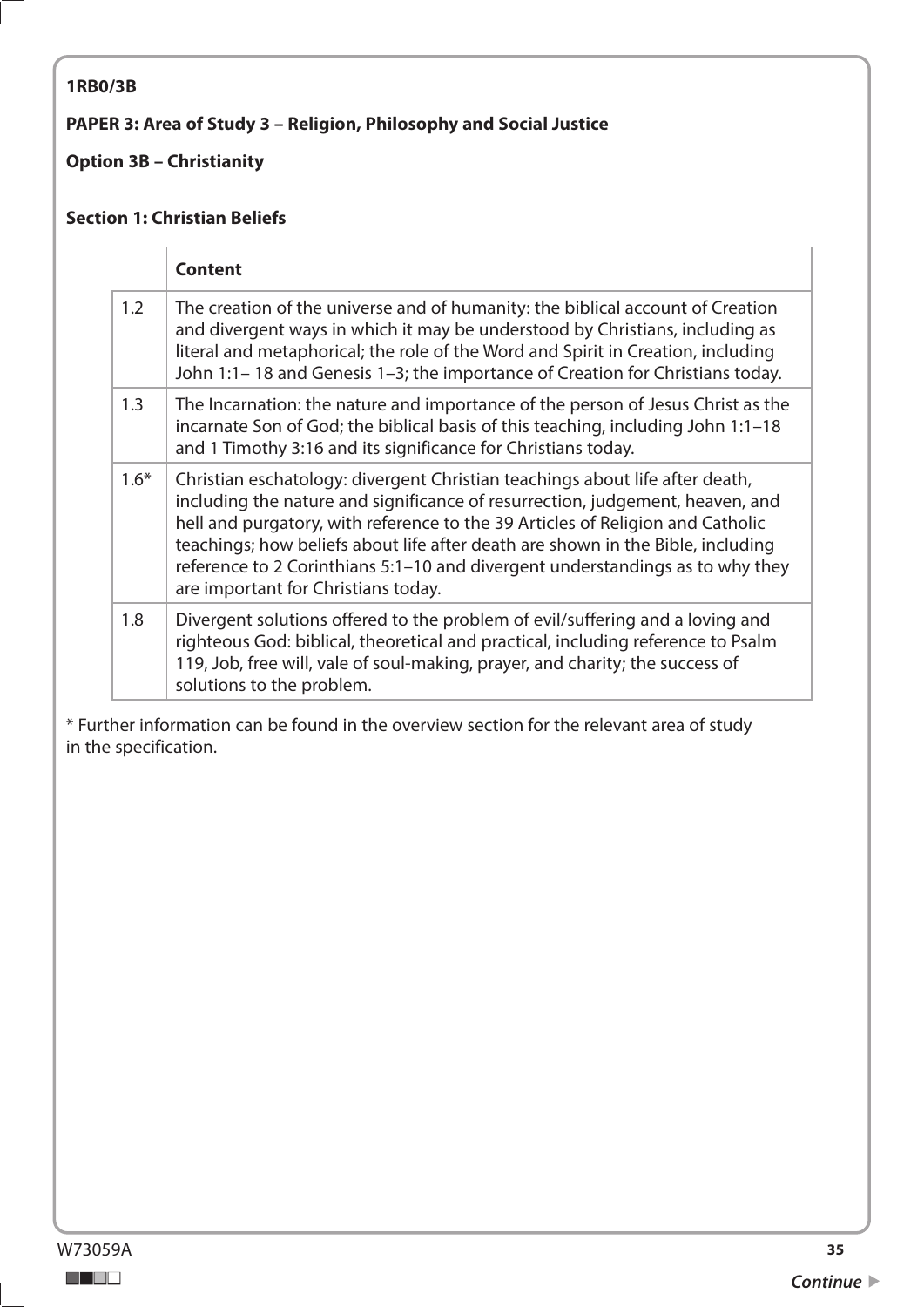|     | <b>Content</b>                                                                                                                                                                                                                                                                                                                                                                                                                     |
|-----|------------------------------------------------------------------------------------------------------------------------------------------------------------------------------------------------------------------------------------------------------------------------------------------------------------------------------------------------------------------------------------------------------------------------------------|
| 3.4 | Pilgrimage: the nature, history and purpose of pilgrimage, including<br>interpretations Luke 2:41-43; the significance of the places people go on<br>pilgrimage; divergent Christian teachings about whether pilgrimage is<br>important for Christians today, with specific reference to Catholic and Protestant<br>understandings; the activities associated with, and significance of, Jerusalem,<br>Iona, Taize and Walsingham. |
| 3.5 | Christian religious celebrations: the nature and history of Christian festivals in<br>the church year, including Christmas and Easter; the significance of celebrating<br>Advent and Christmas; the significance of celebrating Holy Week and Easter with<br>reference to interpretations of 1 Corinthians 15:12-34.                                                                                                               |
| 3.6 | The future of the Christian Church: Church growth, the history and purpose<br>of missionary and evangelical work, including reference to Mark 16:9-20 and<br>John 20: 21-22; divergent ways this is put into practice by the Church locally,<br>nationally and globally; Christian attitudes to why evangelical work is important<br>for the Church and for individual Christians.                                                 |
| 3.7 | The role and importance of the local church in the local community: how and<br>why it helps the individual believer and the local area; local parish activities,<br>including interpretations of 1 Peter 5:1-4, ecumenism, outreach work, the centre<br>of Christian identity and worship through living practices.                                                                                                                |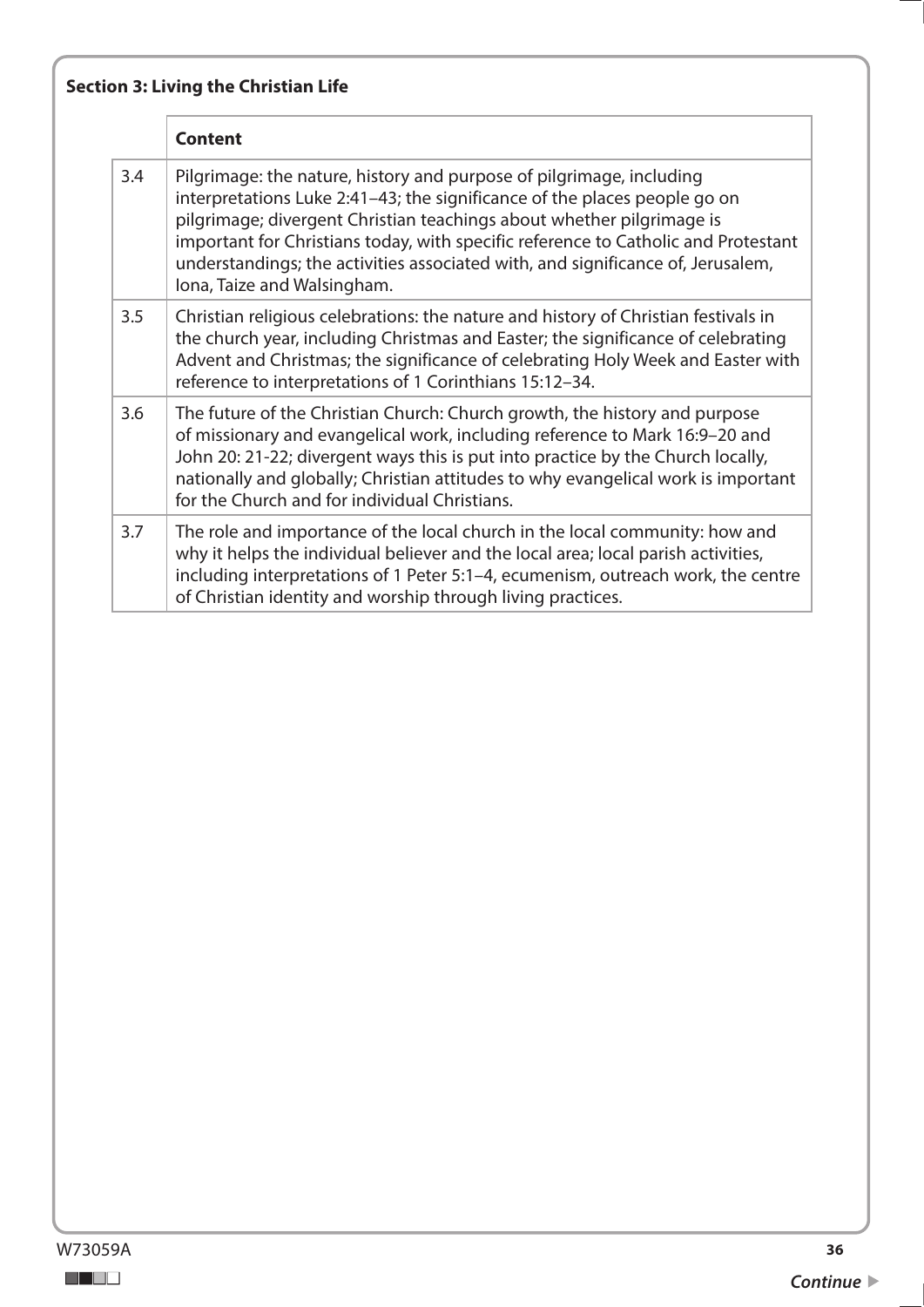## <span id="page-36-0"></span>**1RB0/3C**

## **PAPER 3: Area of Study 3 – Religion, Philosophy and Social Justice**

## **Option 3C – Islam**

#### **Section 1: Muslim Beliefs**

|     | <b>Content</b>                                                                                                                                                                                                                                                                                                                                                                                                                                                              |
|-----|-----------------------------------------------------------------------------------------------------------------------------------------------------------------------------------------------------------------------------------------------------------------------------------------------------------------------------------------------------------------------------------------------------------------------------------------------------------------------------|
| 1.2 | The five roots of Usul ad-Din in Shi'a Islam (Tawhid (oneness of Allah); 'Adl<br>(Divine Justice); Nubuwwah (Prophethood); Imamah (Successors to Muhammad)<br>and Mi'ad (The Day of Judgment and the Resurrection): the nature, history and<br>purpose of the five roots with reference to their Qur'anic basis, including Surah<br>112 (the oneness of Allah); the importance of these principles for different Shi'a<br>communities today, including Sevener and Twelver. |
| 1.5 | Muslim holy books (kutub): the nature, history, significance and purpose of<br>Muslim holy books with reference to the Qur'an including Surah 53:4-18, Tawrat<br>(Torah), including Surah 5: 43-48; Surah, Zabur (Psalms), including Surah 4:<br>163-171; Injil (Gospel), including Surah 53:36, Sahifah (Scrolls); divergent Muslim<br>views about the importance of the holy books in their lives today.                                                                  |
| 1.6 | Malaikah: the nature and importance of angels for Muslims; how angels Jibril,<br>Izra'il and Mika'il are shown in the Quran including Surah 19, 32: 11 and 2: 97-<br>98, and their significance for Muslims today.                                                                                                                                                                                                                                                          |
| 1.7 | al-Qadr: the nature and importance of Predestination for Muslims; how al-Qadr<br>and human freedom relates to the Day of Judgement, including reference to<br>Sahih Al-Bukhari 78: 685; divergent understandings of predestination in Sunni<br>and Shi'a Islam; the implications of belief in al-Qadr for Muslims today.                                                                                                                                                    |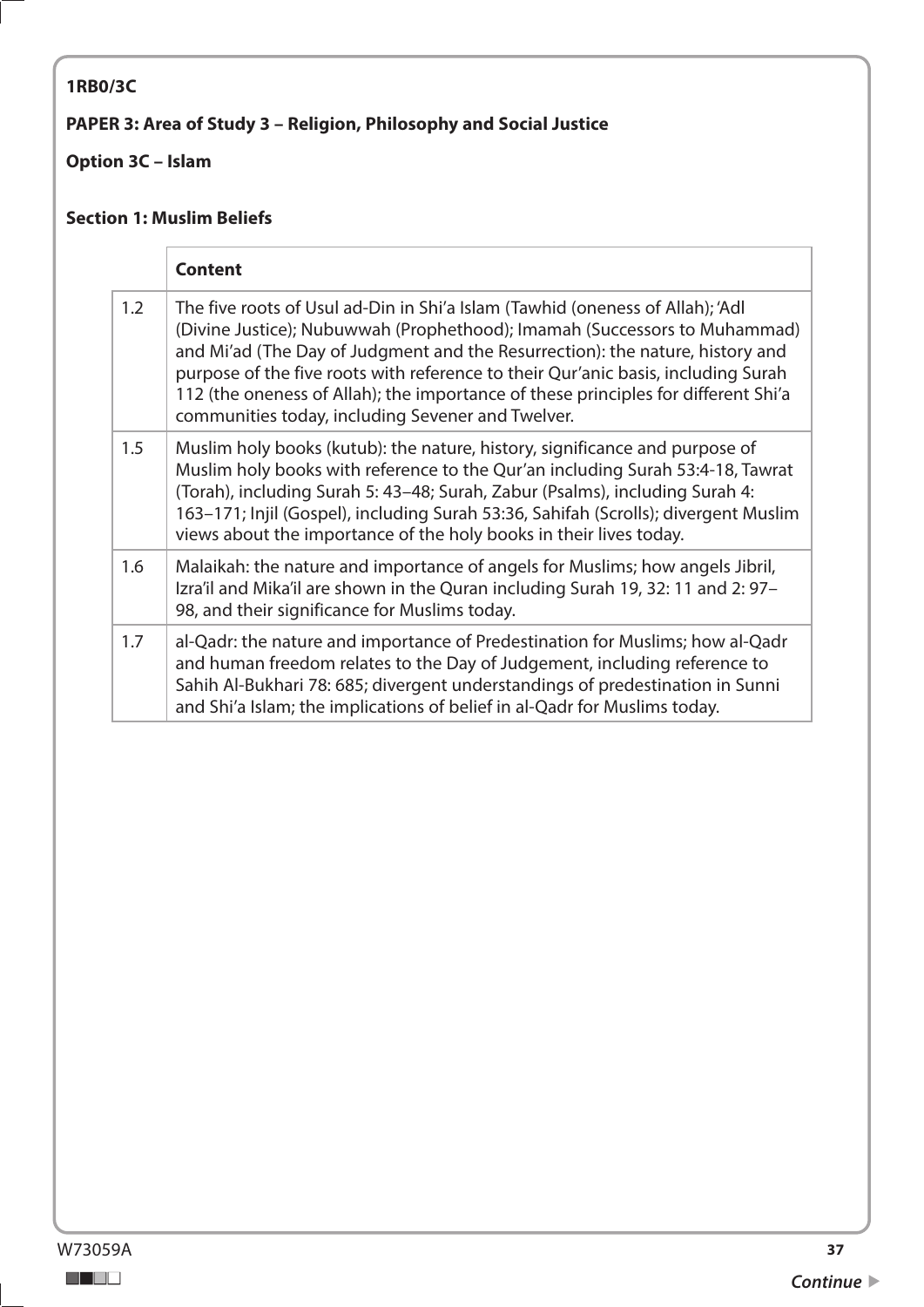# **Section 3: Living the Muslim Life**

|     | <b>Content</b>                                                                                                                                                                                                                                                                                                                                                                                               |
|-----|--------------------------------------------------------------------------------------------------------------------------------------------------------------------------------------------------------------------------------------------------------------------------------------------------------------------------------------------------------------------------------------------------------------|
| 3.1 | Ten Obligatory Acts of Shi'a Islam: their nature, history and purpose of the Ten<br>Obligatory Acts; the diversity of practice and importance of Ten Obligatory Acts<br>for Shi'a Muslims today; their basis in the Qur'an, including reference to Surah<br>9: 71-73; divergent understandings of these principles within Sunni Islam,<br>including links with the Five Pillars.                             |
| 3.4 | Sawm as one of the Five Pillars: the nature, role, significance and purpose of<br>fasting during Ramadan, including Surah 2: 183-185; those who are excused<br>from fasting and why; the significance of the Night of Power: the nature, history<br>and purpose of the Night of Power; why Laylat al-Qadr is important for Muslims<br>today.                                                                 |
| 3.5 | Zakah as one of the Five Pillars and Khums: the nature, role, significance and<br>purpose of Zakah and Khums, including Surah 9: 58-60 and 8: 36-42; why Zakah<br>is important for Sunni Muslims; why Khums is important for Shi'a Muslims; the<br>benefits of receiving Zakah or Khums.                                                                                                                     |
| 3.8 | The nature, origins, activities, meaning and significance of the celebration/<br>commemoration of Id-ul-Adha, with reference to Surah 37: 77-111, and Id-ul-<br>Fitr in Sunni Islam, with reference to their place within Shi'a Islam; and Id-ul-<br>Ghadeer, with reference to Hadith and the interpretation of Surah 5: 3, and<br>Ashura in Shi'a Islam, with reference to their place within Sunni Islam. |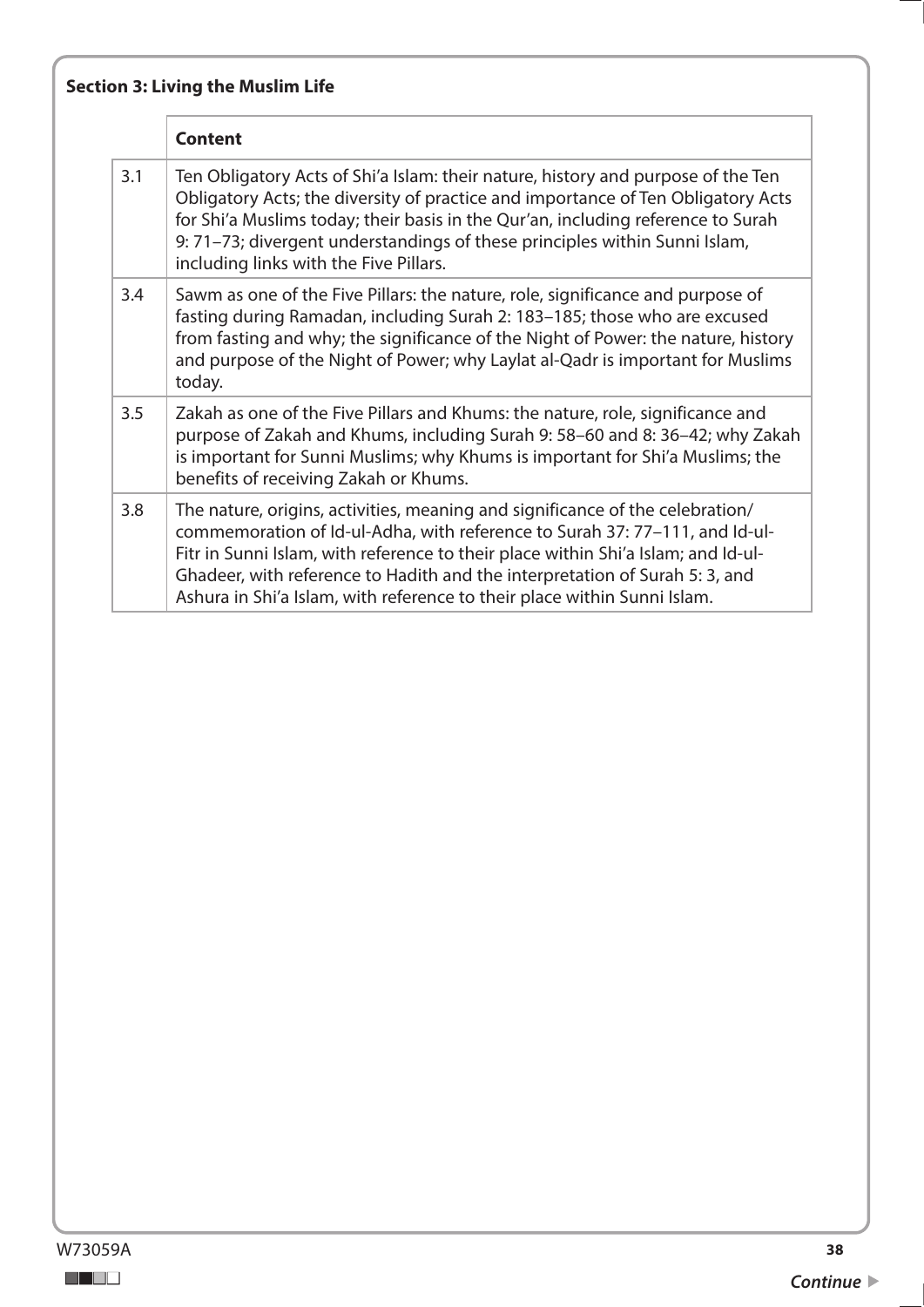#### <span id="page-38-0"></span>**1RB0/3D**

## **PAPER 3: Area of Study 3 – Religion, Philosophy and Social Justice**

## **Option 3D – Buddhism**

#### **Section 1: Buddhist Beliefs**

|     | <b>Content</b>                                                                                                                                                                                                                                                                                                                                                                                                                                                     |
|-----|--------------------------------------------------------------------------------------------------------------------------------------------------------------------------------------------------------------------------------------------------------------------------------------------------------------------------------------------------------------------------------------------------------------------------------------------------------------------|
| 1.1 | The life of the Buddha: the nature and history of the events in the life of the<br>Buddha and why they are important to Buddhists today; including ancestry,<br>birth, princely life, marriage, the Four Sights, including Buddhavamsa XXVI, the<br>enlightenment of the Buddha and founding of the Sangha.                                                                                                                                                        |
| 1.3 | First Noble Truth, including reference to the Dhammacakkappavattana Sutta:<br>the nature of dukkha; Buddhist teachings about suffering; the different types<br>of suffering as pain, fabrication and change; the importance of suffering for<br>Buddhists today.                                                                                                                                                                                                   |
| 1.4 | Second Noble Truth: the nature of samudaya – the causes of suffering, including<br>reference to Dhammacakkappavattana Sutta, the Three Poisons; Buddhist<br>teachings about the causes of suffering - Sermon at Benares, and how they are<br>represented in the Wheel of Life; divergent understandings of the Wheel of Life,<br>with reference to Theravada and Mahayana Buddhism.                                                                                |
| 1.7 | Human life: divergent Buddhist understandings of the nature and importance<br>of The Five Khandas (aggregates), including the Khandha Sutta; divergent<br>Buddhist understandings of the nature and importance of sunnata,<br>tathagatagarbha, Buddha-nature; divergent Buddhist understandings of the<br>nature and importance of Arahant and Bodhisattva Ideals; divergent Buddhist<br>understandings of the nature and history of Buddhahood and the Pure Land. |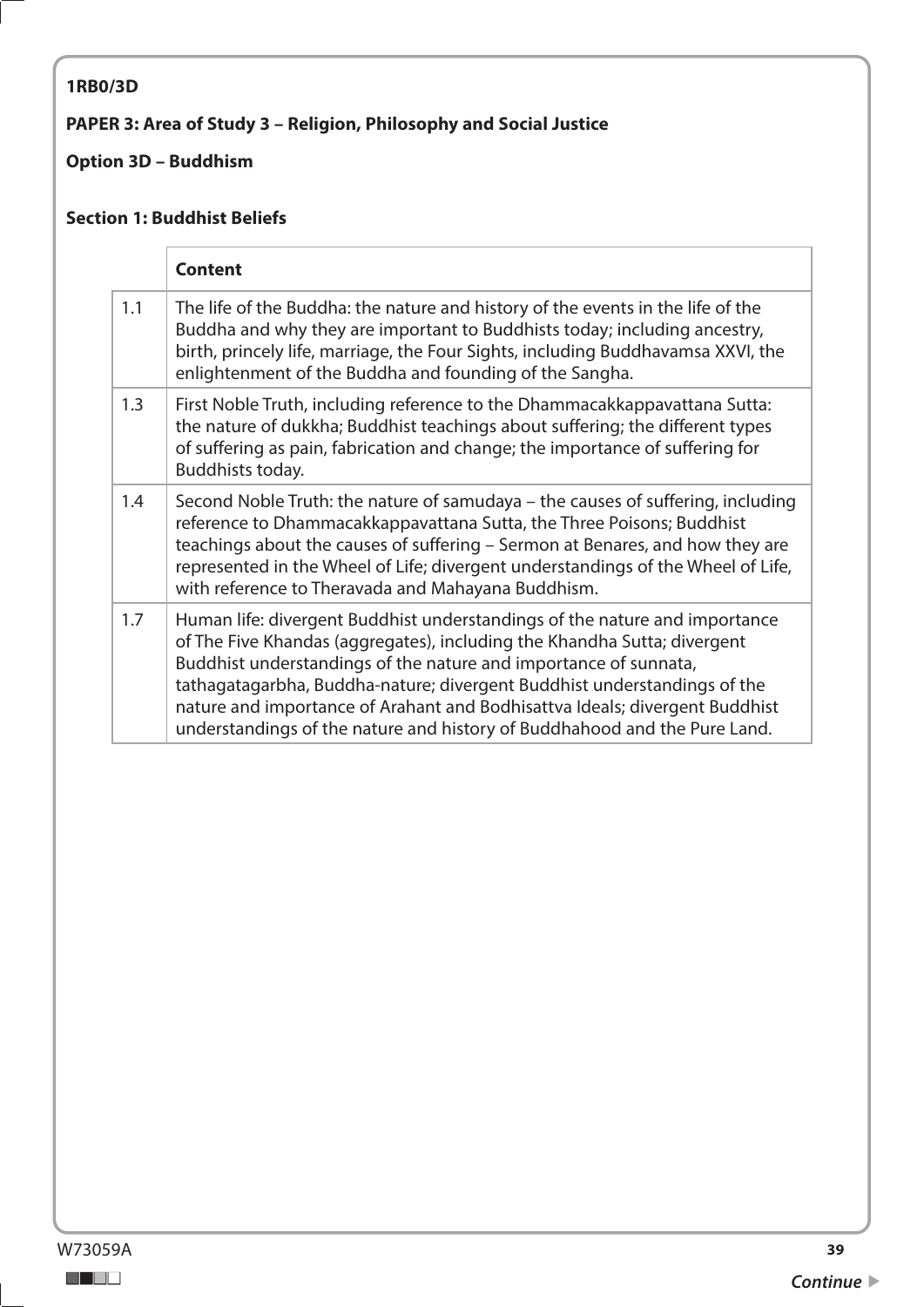|        | <b>Content</b>                                                                                                                                                                                                                                                                                                                                                                                                                                                                                                                           |
|--------|------------------------------------------------------------------------------------------------------------------------------------------------------------------------------------------------------------------------------------------------------------------------------------------------------------------------------------------------------------------------------------------------------------------------------------------------------------------------------------------------------------------------------------------|
| 3.1    | Meditation: the nature, purpose and significance of meditation in Buddhism; the<br>different types of meditation: samatha (concentration), metta bhavana (loving<br>kindness) and vipassana (insight); meditative practices, including mindfulness<br>breathing and zazen; divergent understanding of the nature and importance of<br>visualisation of the Buddha and Bodhisattvas, including Amitayus Meditation<br>Sutra; how the different practices are used by Mahayana and Theravada<br>Buddhists and the benefits from their use. |
| 3.4    | Features of Buddhist places of worship: the divergent nature, history and design<br>of Buddhist places of worship, including temples, gompas, viharas, shrines<br>in Theravada, Mahayana and Triratna Buddhism; how and why the places of<br>worship are used, including reference to the shrine room, shrine facing east, and<br>the library, showing the importance learning, including reference to the Kimsila<br>Sutta.                                                                                                             |
| 3.5    | How and why objects of devotion are used within different Buddhist places of<br>worship, buddharupas, including reference to Vakkali Sutta, shrine, Bodhi tree;<br>divergent understandings of why devotional objects are important in Buddhism<br>today.                                                                                                                                                                                                                                                                                |
| $3.6*$ | Puja: The nature and purpose of puja in the vihara and the home, including<br>reference to Mangala Sutta; examples of the different types; when each type<br>might be used and why; the importance of having different types of worship<br>and their use in different Buddhist contexts.                                                                                                                                                                                                                                                 |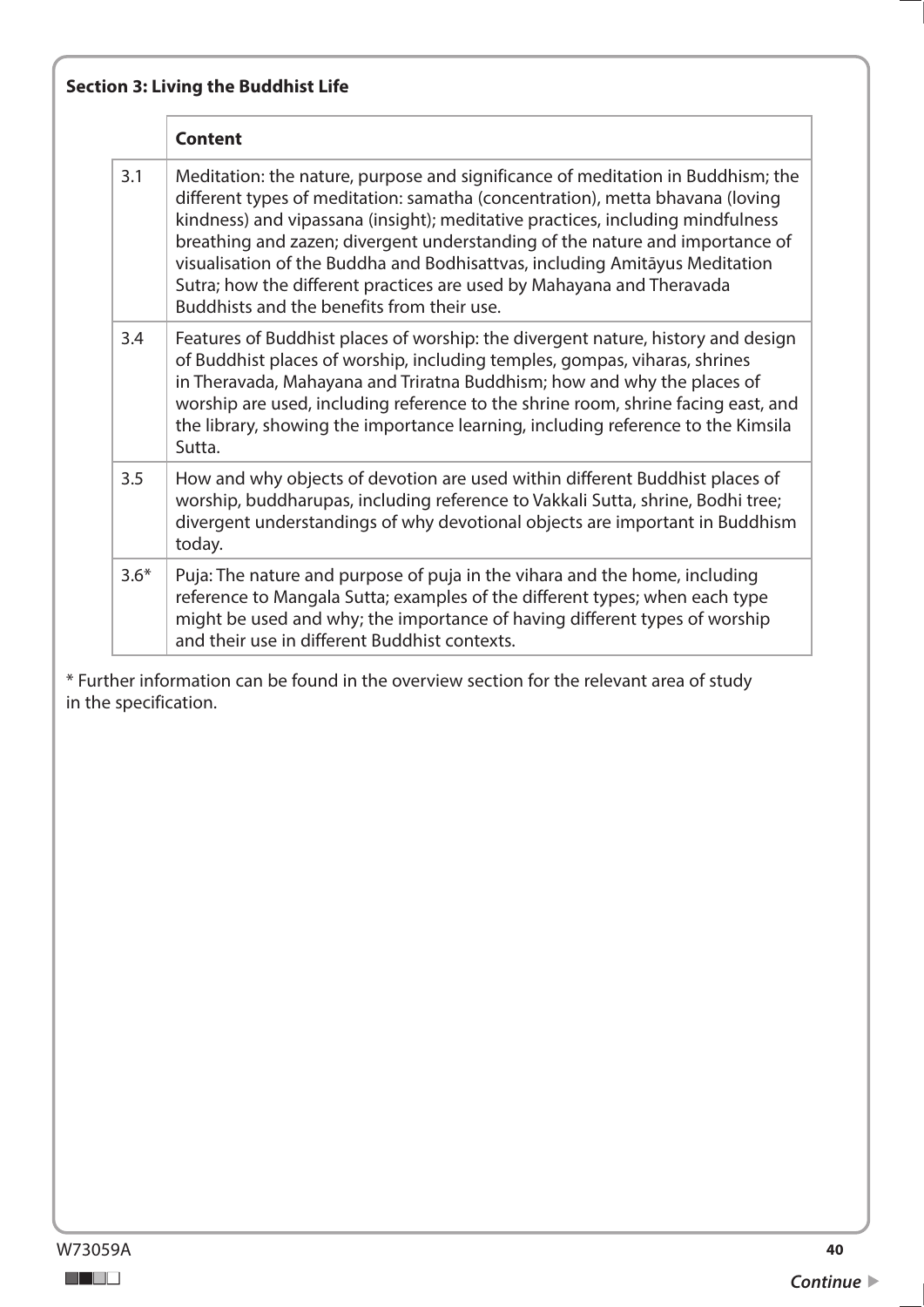## <span id="page-40-0"></span>**1RB0/3E**

## **PAPER 3: Area of Study 3 – Religion, Philosophy and Social Justice**

## **Option 3E – Hinduism**

#### **Section 1: Hindu Beliefs**

|     | <b>Content</b>                                                                                                                                                                                                                                                                                                                                                                                                                                       |
|-----|------------------------------------------------------------------------------------------------------------------------------------------------------------------------------------------------------------------------------------------------------------------------------------------------------------------------------------------------------------------------------------------------------------------------------------------------------|
| 1.1 | The nature of Brahman: the nature of Brahman as spirit, ultimate reality<br>or absolute truth; how the characteristics of Brahman are shown in Hindu<br>scriptures including Katha Upanishad 2.2.6-8.                                                                                                                                                                                                                                                |
| 1.4 | Manifestations of the Divine: the nature and importance of how the deities are<br>shown in Hindu scriptures; avatars and murti; the nature and role of male deities:<br>divergent understandings of the importance of Vishnu (including Rig Veda 1.22)<br>and Shiva; the nature and role of the female force, Shakti, including Parvati and<br>Lakshmi.                                                                                              |
| 1.6 | The purpose of human life for Hindus: the nature and significance of the four<br>aims of life (Purusharthas) dharma, artha, kama and moksha; the nature and<br>significance of sanatana dharma (eternal law), including Bhagavad Gita 3.35;<br>the nature and significance of varnashrama dharma (duties according to<br>materialistic situation in life).                                                                                           |
| 1.8 | Hindu cosmology: the nature of the Hindu cosmology as shown in Hindu<br>scriptures, including Rig Veda 10:129; the nature and importance of the cycle of<br>four ages (yugas), including descriptions of the Kali Yuga in the Mahabharata,<br>many worlds and their diverse inhabitants; the nature and divergent<br>understandings of the importance of the concepts of prakriti (matter/nature),<br>triguna (three qualities) and maya (illusion). |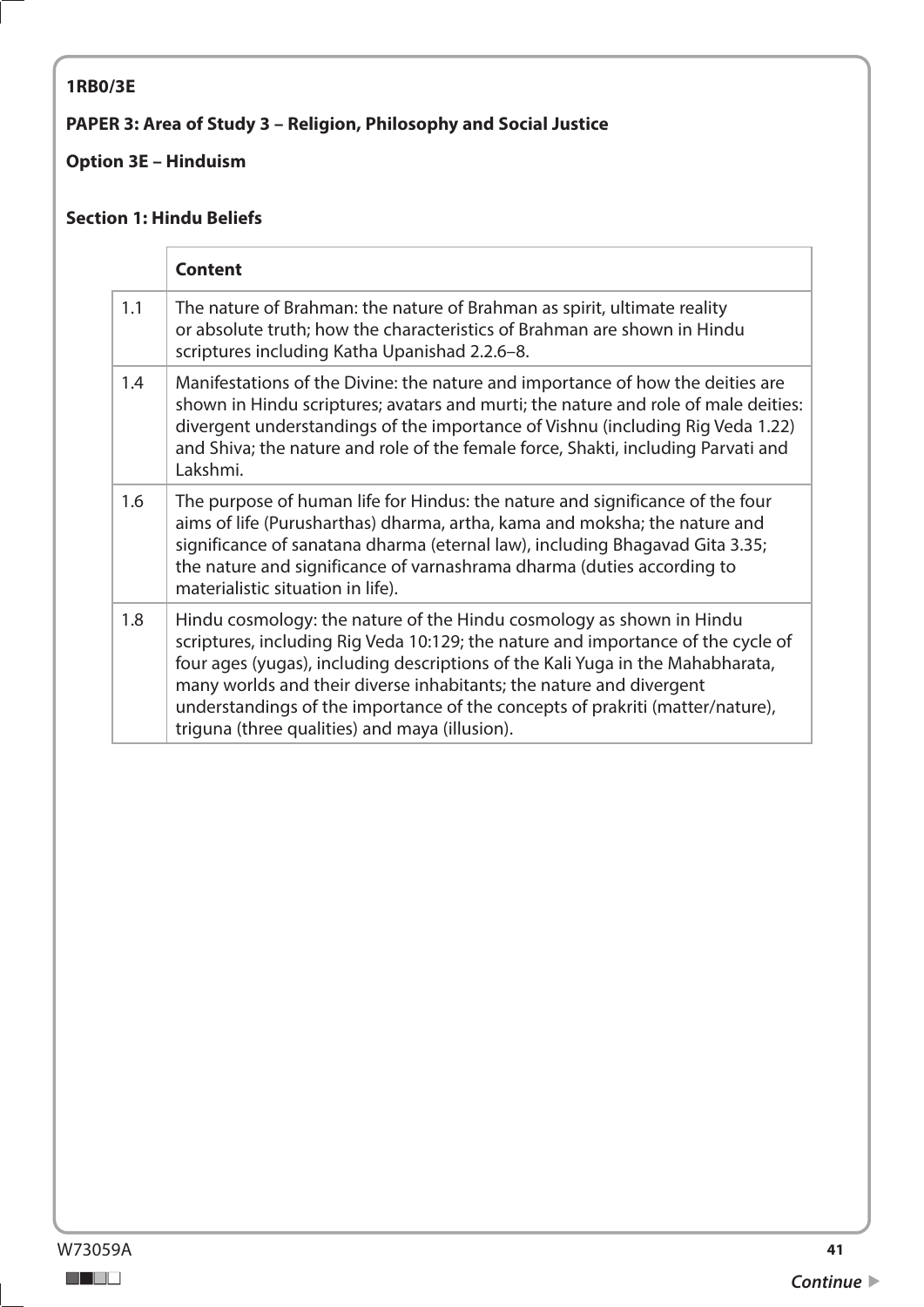|        | <b>Content</b>                                                                                                                                                                                                                                                                                                                                                                                                                                             |
|--------|------------------------------------------------------------------------------------------------------------------------------------------------------------------------------------------------------------------------------------------------------------------------------------------------------------------------------------------------------------------------------------------------------------------------------------------------------------|
| 3.1    | The nature and purpose of Hindu yoga: the nature and purpose of different<br>forms of yoga, karma yoga (action), jnana yoga (knowledge), astanga/raja yoga<br>(meditation) and bhakti yoga (devotion); examples of when each form of yoga<br>might be used, how and why; the importance of having different types of yoga;<br>reference to Bhagavad Gita 6.44-47.                                                                                          |
| 3.2    | Focuses of worship and representations of the divine: the nature, purpose<br>and importance of different ways of worshipping, including worshipping one<br>god (personal or non-personal) or many deities, gurus and holy places (land,<br>hills, rivers and sacred plants and animals); the scriptural basis for the different<br>focuses of worship and representations of the divine in worship, including<br>interpretations of Bhagavad Gita 6.20-31. |
| $3.4*$ | The nature and purpose of prayer in the temple and the home: the nature,<br>features of use and purpose of the different forms of worship, including<br>meditation, puja, havan, darshan, arti, bhajan, kirtan and japa, with reference<br>to interpretations of Bhagavad Gita 6.44-47; divergent understandings of the<br>benefits for Hindus of having different forms of worship.                                                                       |
| 3.7    | Hindu environmental projects: divergent understandings of the nature, purpose<br>and significance of environmental care for Hindus; the importance of care for<br>rivers and sacred places for Hindus; how Hindus care for the environment,<br>examples of what they do and why, including reference to cow protection,<br>including interpretations of Rig Veda 10.87.16-19.                                                                              |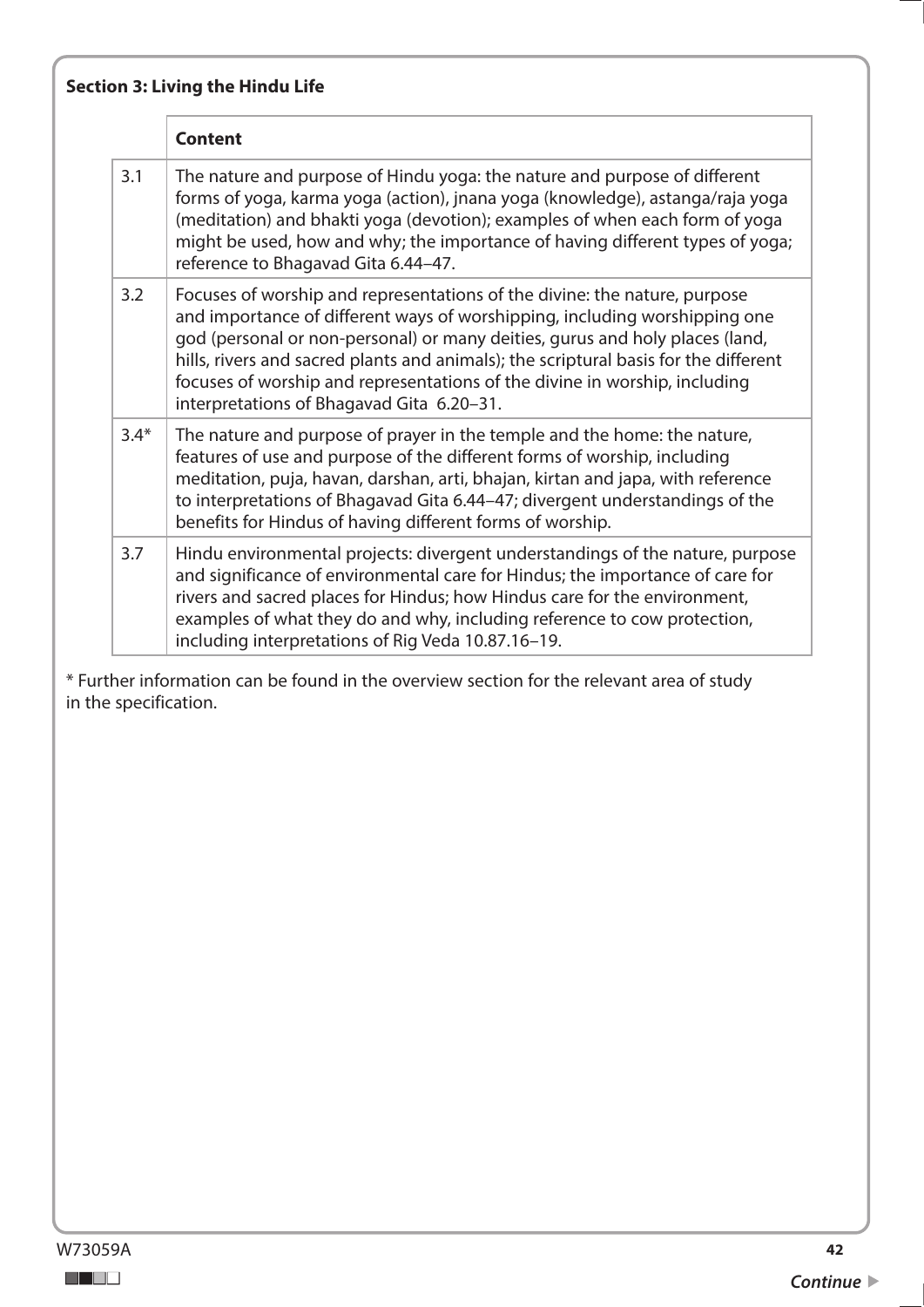#### <span id="page-42-0"></span>**1RB0/3F**

#### **PAPER 3: Area of Study 3 – Religion, Philosophy and Social Justice**

#### **Option 3F – Judaism**

#### **Section 1: Jewish Beliefs**

|        | <b>Content</b>                                                                                                                                                                                                                                                                                                                                                                                                                                       |
|--------|------------------------------------------------------------------------------------------------------------------------------------------------------------------------------------------------------------------------------------------------------------------------------------------------------------------------------------------------------------------------------------------------------------------------------------------------------|
| 1.2    | The nature and importance of Shekhinah: how the divine presence is shown in<br>the Torah and why it is important including interpretations of 2 Chronicles $7:1-3$ ;<br>the divergent understandings of Shekhinah found in different forms of Orthodox<br>Judaism and the importance of them for Jews today.                                                                                                                                         |
| 1.3    | The nature and purpose of the Messiah: how messiahship is shown in the<br>scriptures, including Jeremiah 23:5-8; the nature and significance of the<br>Messianic Age and the Jewish responsibility to bring it about; divergent<br>understandings of the Messiah in different forms of Orthodox and Reform<br>Judaism and the importance of them for Jewish people today.                                                                            |
| 1.7    | Moral principles and the Mitzvot: the nature and importance of the mitzvot,<br>including reference to the Mishneh Torah of Maimonides: Sefer Madda; the<br>importance of the relationship between keeping the mitzvot and free will; the<br>mitzvot between humans and the Almighty, and between humans; divergent<br>understandings of the importance of the mitzvot between the Almighty and<br>humans, and between humans, for Jewish life today. |
| $1.8*$ | Jewish beliefs about life after death: divergent Jewish understandings of the<br>nature and significance of life after death, including reference to different forms<br>of Orthodox and Reform Judaism; Jewish teachings about life after death,<br>including interpretations of Ecclesiastes 12; the nature of resurrection and<br>judgement; why belief in life after death may be important for Jews today.                                       |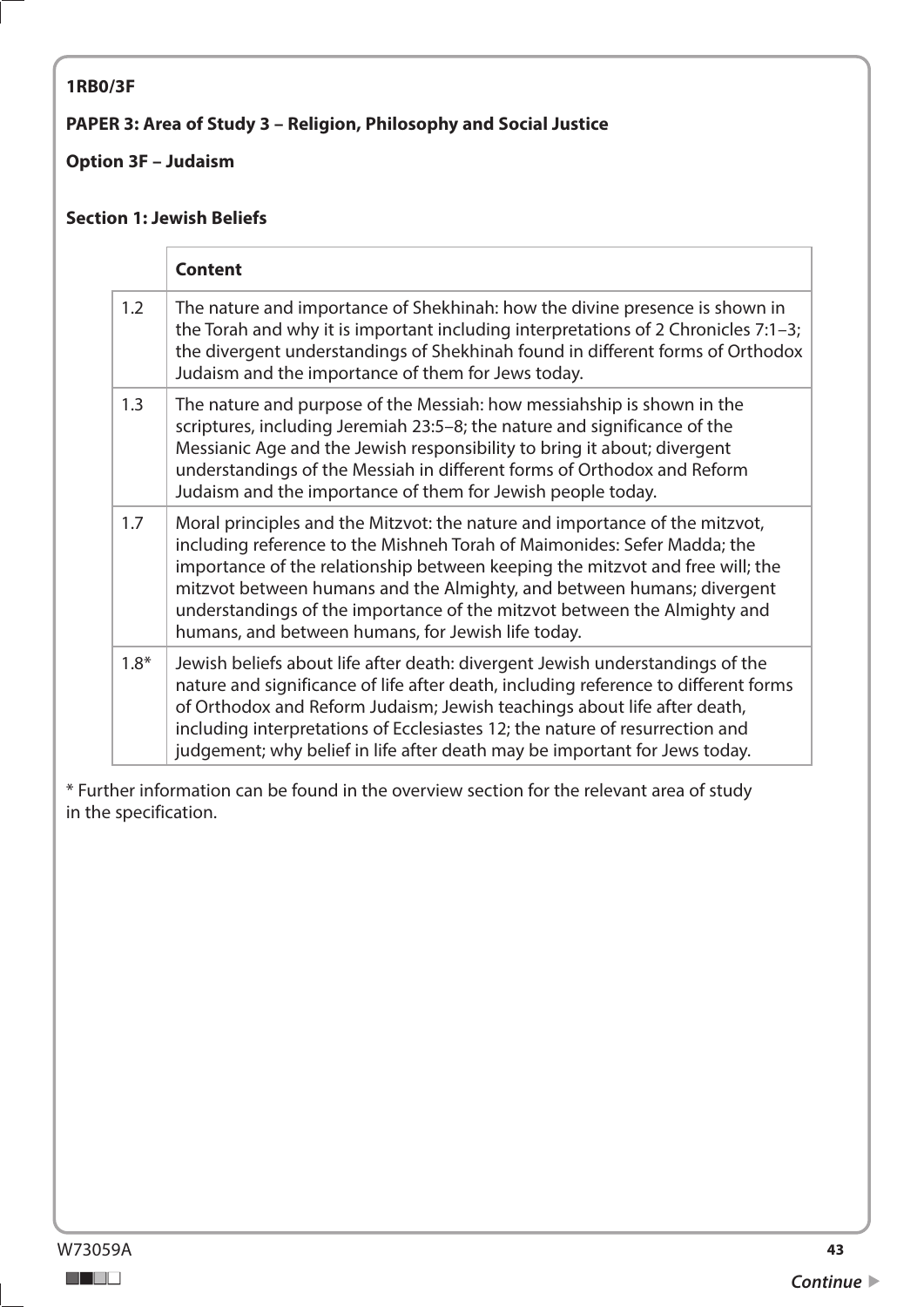|        | <b>Content</b>                                                                                                                                                                                                                                                                                                                                                                                                                                                                                                       |
|--------|----------------------------------------------------------------------------------------------------------------------------------------------------------------------------------------------------------------------------------------------------------------------------------------------------------------------------------------------------------------------------------------------------------------------------------------------------------------------------------------------------------------------|
| 3.1    | The nature and purpose of Jewish public acts of worship: the nature, features<br>and purpose of Jewish public worship, including interpretations of Psalm<br>116:12-19; the nature, features and importance of synagogue services for the<br>Jewish community and the individual.                                                                                                                                                                                                                                    |
| 3.2    | The Tenakh and the Talmud: the nature, features, purpose and significance of the<br>Tenakh (the written law) and Talmud (the oral law) for Jews in daily life today,<br>with reference to Perkei Avot 2; the nature and purpose of Jewish laws: food<br>laws, kashrut, including kosher, and treifah and the separation of dairy and meat,<br>including reference to Deuteronomy 14:3-10; the divergent implications of the<br>Jewish food laws for Jews today.                                                      |
| $3.4*$ | The nature and importance of the Shema and the Amidah (the standing prayer);<br>when the Shema and the Amidah might be used, how and why, including<br>reference to the Mezuzah; the importance of having the Shema and the Amidah<br>for Jews today, including reference to Deuteronomy 6:4.                                                                                                                                                                                                                        |
| 3.5    | The importance of ritual for Jews today: the nature, features and purpose of the<br>birth including Brit Milah, marriage, Bar and Bat Mitzvah ceremonies, including<br>interpretations of Genesis 21:1-8, Genesis 17 and Leviticus 12; the nature,<br>purpose and importance of mourning ceremonies; the distinct importance of<br>the funeral, shiva, avelut and yahrzeit for Jews today; divergent understandings<br>of the importance of each ritual for different forms of Orthodox and Reform<br>Judaism today. |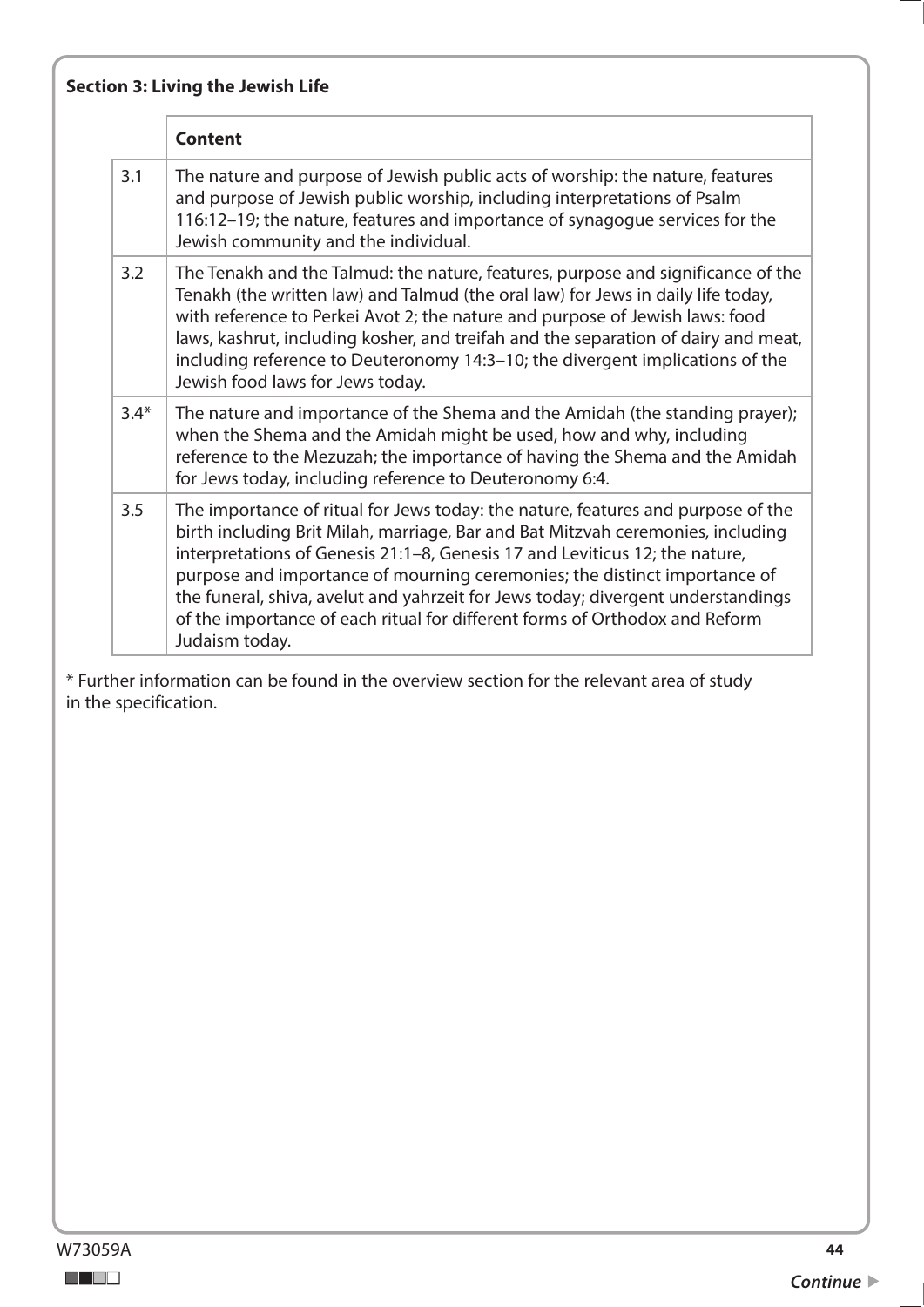#### <span id="page-44-0"></span>**1RB0/3G**

#### **PAPER 3: Area of Study 3 – Religion, Philosophy and Social Justice**

#### **Option 3G – Sikhism**

#### **Section 1: Sikh Beliefs**

|        | <b>Content</b>                                                                                                                                                                                                                                                                                                                               |
|--------|----------------------------------------------------------------------------------------------------------------------------------------------------------------------------------------------------------------------------------------------------------------------------------------------------------------------------------------------|
| 1.2    | God as Creator: the nature and importance of God as Creator (Karta Purakh) for<br>Sikhs; Sikh teachings on God as Creator, including Guru Granth Sahib 12 and 94.                                                                                                                                                                            |
| 1.3    | The nature of human life: the purpose and significance of life as an opportunity<br>to unite with God; Sikh understandings of why uniting with God is important;<br>how uniting with God will affect their lives, including Guru Granth Sahib 12.                                                                                            |
| $1.4*$ | Sikh beliefs about life after death: the nature of karma, rebirth and mukti<br>(liberation); how they are shown in the Guru Granth Sahib, including reference<br>to Guru Granth Sahib 2, 11 and 78; divergent understandings of how and why<br>karma, rebirth and mukti are important for Sikh life today.                                   |
| 1.7    | Sewa (service to others): the nature of sewa, including tan, man and dhan; the<br>origins and purpose of sewa and its importance in the development of Sikhism,<br>including Guru Granth Sahib 26; divergent understandings of the practice and<br>importance of sewa in Sikh life today in reflecting the priority of service to<br>others. |